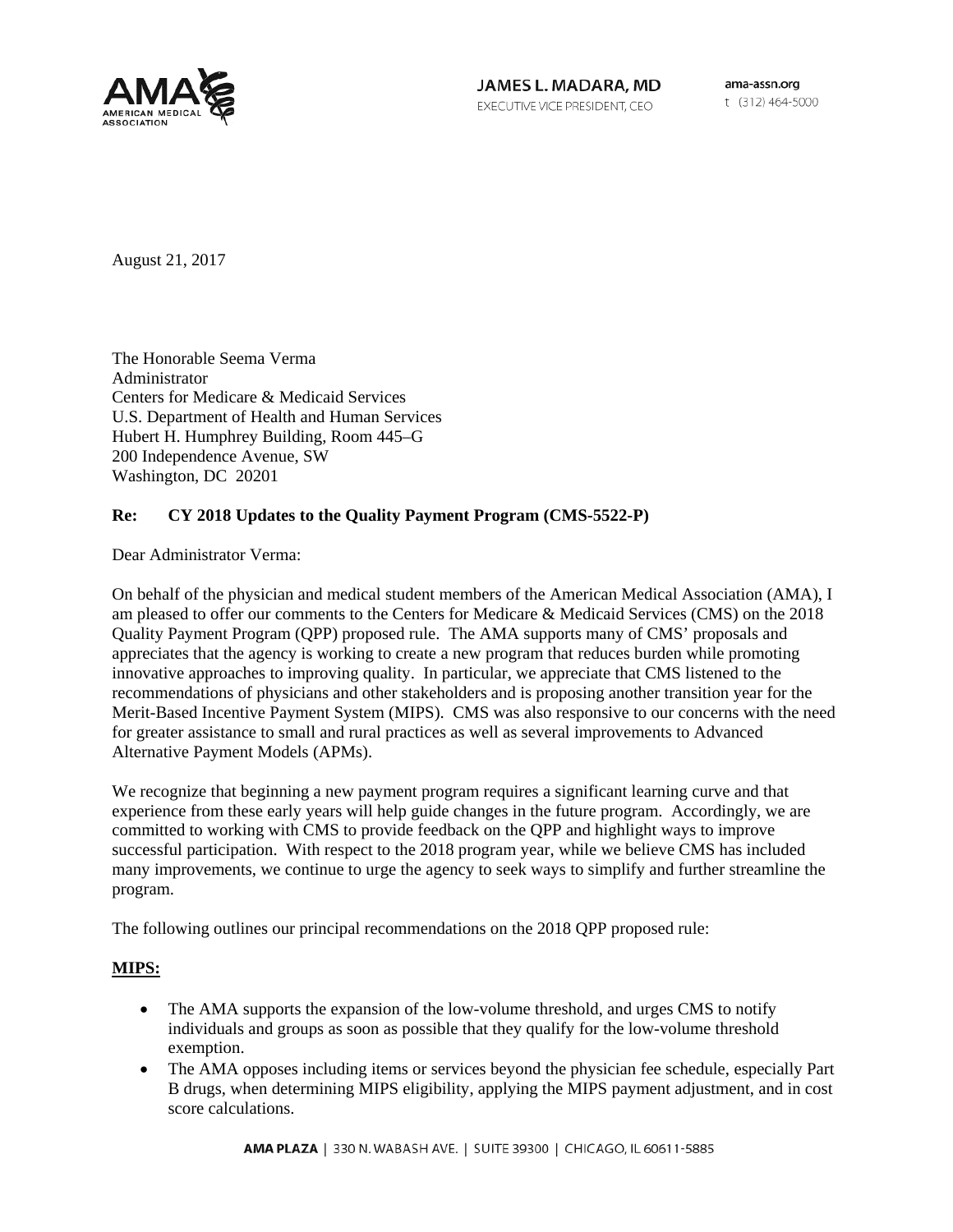- The AMA provides a number of recommendations to simplify the overall MIPS scoring methodology, including setting a low performance threshold, maintaining the 70-point additional performance threshold, eliminating bonus points from the calculation of future performance thresholds, maintaining stability in program requirements in future years, and increasing the reliability threshold.
- CMS should continue to seek feedback and analyze data before adopting an approach to measure and score improvement, which may add complexity to the program and, once implemented, may be difficult to change.
- The AMA is supportive of CMS' proposal to allow physicians to select a facility-based measurement option; however, CMS should reduce the thirty percent floor in the quality category for physicians electing to use facility-based measurement to better align program requirements for both facility and non-facility physicians.
- The AMA strongly supports the ability for small groups and solo practitioners to form virtual groups and believes physicians should have maximum flexibility in the formation of virtual groups.
- The AMA strongly supports many of CMS' proposals that will create stability within the quality performance category for physicians, including not increasing the number of quality measures a physician is required to report, setting the data completeness threshold at 50 percent, eliminating cross-cutting measures from many of the specialty measure sets, and keeping the minimum point floor at three points for physicians who report on quality measures that meet the data completeness threshold. There are a number of modifications needed within the quality performance category, however, including the elimination of the outcome/high priority measure requirement, the removal of the requirement to report on all-payer data, the elimination of administrative claims measures, the topped-out measure removal process, and the proposed benchmarking methodology.
- The AMA strongly supports CMS' proposal to maintain the cost category weight at zero for the 2018 performance period. The AMA believes CMS needs additional time to develop, test, and refine new episode-based cost measures prior to including them in the MIPS program in future years.
- The AMA supports CMS' proposal within the Advancing Care Information (ACI) category to extend certified electronic health record technology (CEHRT) flexibility for performance year 2018 and the proposed hardship exemption for small practices. We recommend improvements to the ACI category, including adding flexibility within the base score, reducing information blocking attestation requirements, , and creating a pathway for physicians to achieve ACI credit by using CEHRT to participate in a Qualified Clinical Data Registry (QCDR).
- The AMA supports CMS' proposal to maintain the reporting and performance requirements within the Improvement Activities (IA) category to provide stability within the MIPS program. The AMA urges CMS to continue to avoid adding complexity to the IA category by maintaining reporting through attestation, not removing any IA activities, and not requiring a future minimum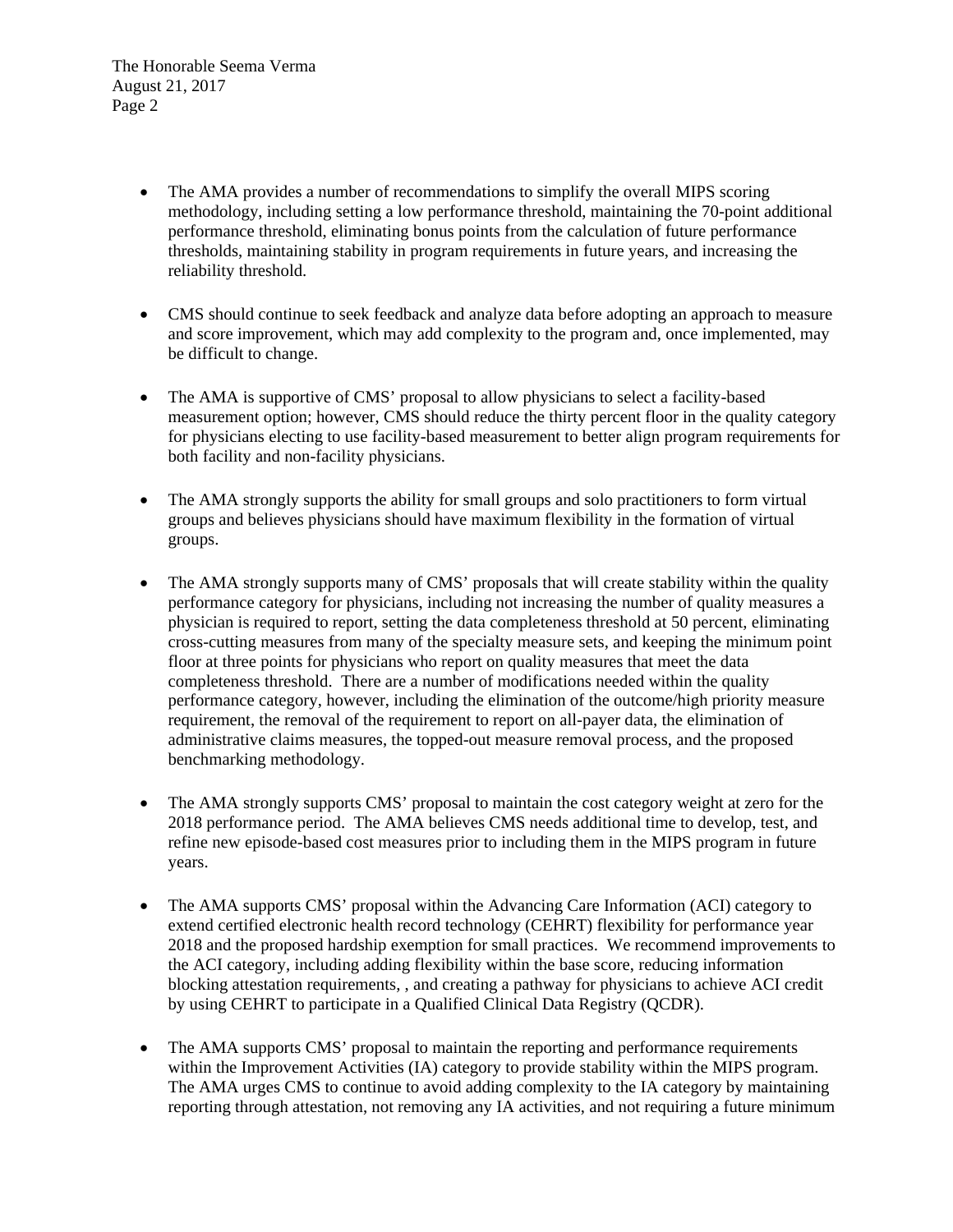> participation threshold. In addition, the AMA encourages CMS to continue to increase opportunities to promote health information technology and increase the participation credit to APM participants within the IA category.

# **APMs:**

- The AMA appreciates the proposals to: extend the eight percent revenue-based nominal amount standard for APMs for an additional two years; allow Other Payer APMs to use the revenuebased standard; and allow the Physician-focused Payment Model Technical Advisory Committee (PTAC) to recommend Medicaid APMs.
- We reiterate our previous recommendation that the revenue-based nominal risk standard not be increased above eight percent in years 2021 and beyond. We also recommend that CMS: phasein the eight percent standard for Advanced APMs; extend the medical home nominal risk standard to small and rural practices participating in all Advanced APM models, specialty medical homes, Other Payer medical homes, and medical home organizations with 50 or more clinicians; base the revenue standard for nominal risk on the revenues of the individual APM entity participating in the APM that is responsible for repayment of any losses; exclude reimbursement for Part B drug costs from the nominal amount definition; and modify the requirement to base the revenue standard on both Part A and Part B revenues.
- CMS should allow participation in Medicare Advantage APMs to be included under the beneficiary count test for Qualified Participant (QP) status determinations affecting 2019 and 2020 payment adjustments.
- Physicians who begin participating in an Advanced APM should be exempt from MIPS and have access to the five percent bonus payment during the year immediately following their first year of Advanced APM participation.
- The AMA recommends several improvements in the process for assessing physicians' participation in the all-payer combination option.
- The AMA recommends providing technical assistance and data to facilitate development of physician-focused APM proposals, and urges the Secretary to respond to the recommendations of the PTAC within 60 days.

We thank you for the opportunity to provide input on this proposed rule and look forward to continuing to work with CMS to ensure that MIPS and APMs realize their potential to support the ongoing transformation of health care delivery. If you have any questions regarding this letter, please contact Margaret Garikes, Vice President of Federal Affairs, at margaret.garikes@ama-assn.org or 202-789-7409.

Sincerely,

2 Wlooker

James L. Madara, MD Attachments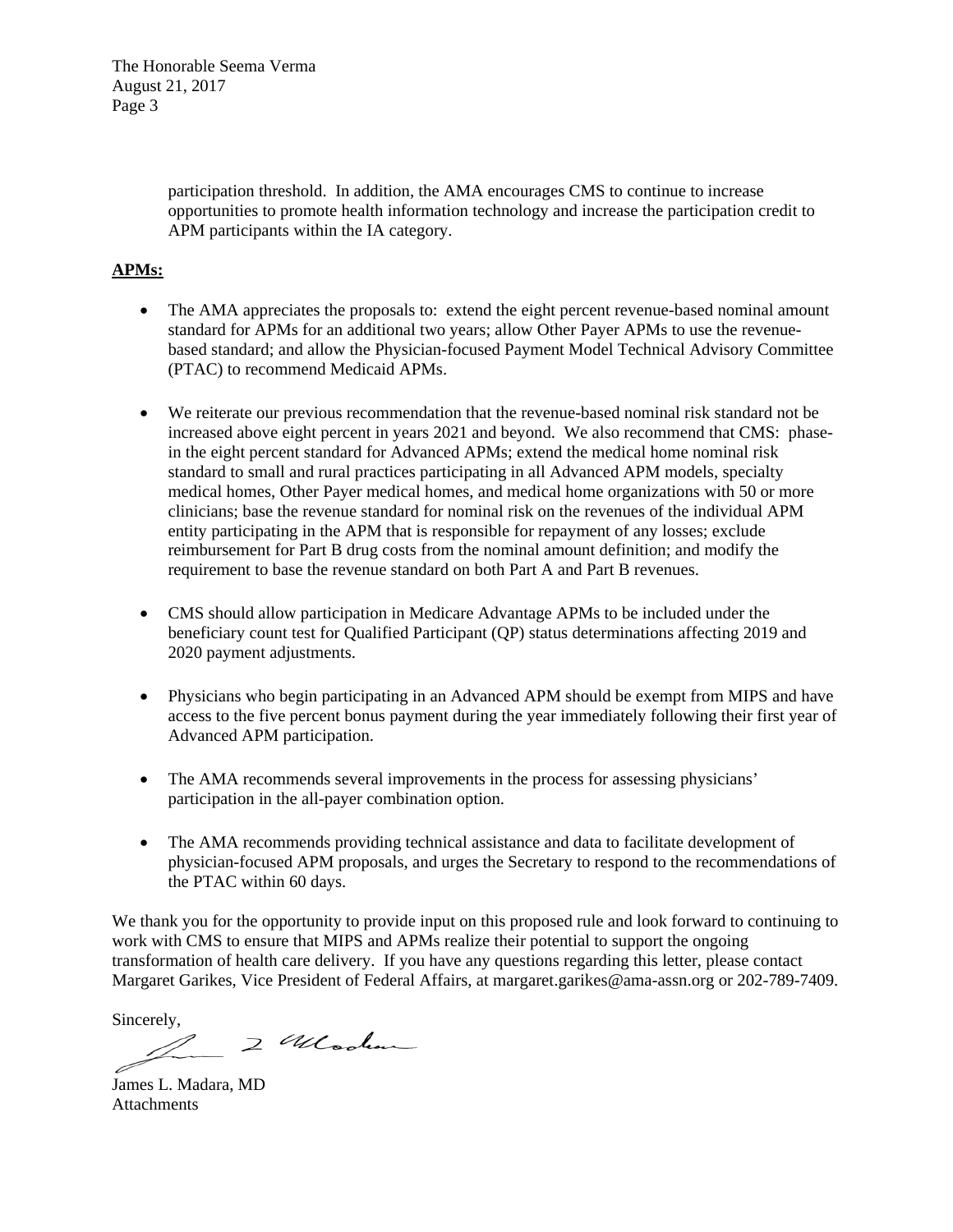### **2018 Quality Payment Program Proposed Rule Detailed Comments of the American Medical Association August 21, 2017**

## **A. Overarching Topics**

- a. Low-Volume Threshold
- b. Limit MIPS to the Physician Fee Schedule
- c. Reporting Period
- d. Scoring
	- i. Stability in Program Requirements
	- ii. Performance Threshold
	- iii. Additional Performance Threshold
	- iv. Bonus Points
	- v. Reliability Threshold
- e. Category Weights
- f. Measuring Improvement
- g. Facility-Based Measurement
- h. Virtual Groups
- i. Multiple Submission Mechanisms
- j. Small Group Definition
- k. Subgroups in Multispecialty Practices

## **B. The Merit-Based Incentive Payment System (MIPS)**

- a. Quality
	- i. Reporting Requirements
	- ii. Scoring the Quality Performance Category
- b. Cost
	- i. MIPS Measures
	- ii. Scoring the Cost Category
- c. Advancing Care Information (ACI)
- d. Improvement Activities (IAs)

# **C. Other MIPS Issues**

- a. Performance Feedback
- b. Physician Compare
- c. Targeted Review
- d. Program Integrity

# **D. APM Provisions**

- a. MIPS APMs
- b. Advanced APMs
	- i. Revenue-Based Standard for More than Nominal Financial Risk
	- ii. Medical Home Models
	- iii. Count Medicare Advantage APM Participation in Patient Threshold Calculations for QPs
	- iv. Exempt Advanced APM Participants from MIPS After First Year
	- v. Improve All-Payer Combination Option Determinations
	- vi. Physician-Focused Payment Models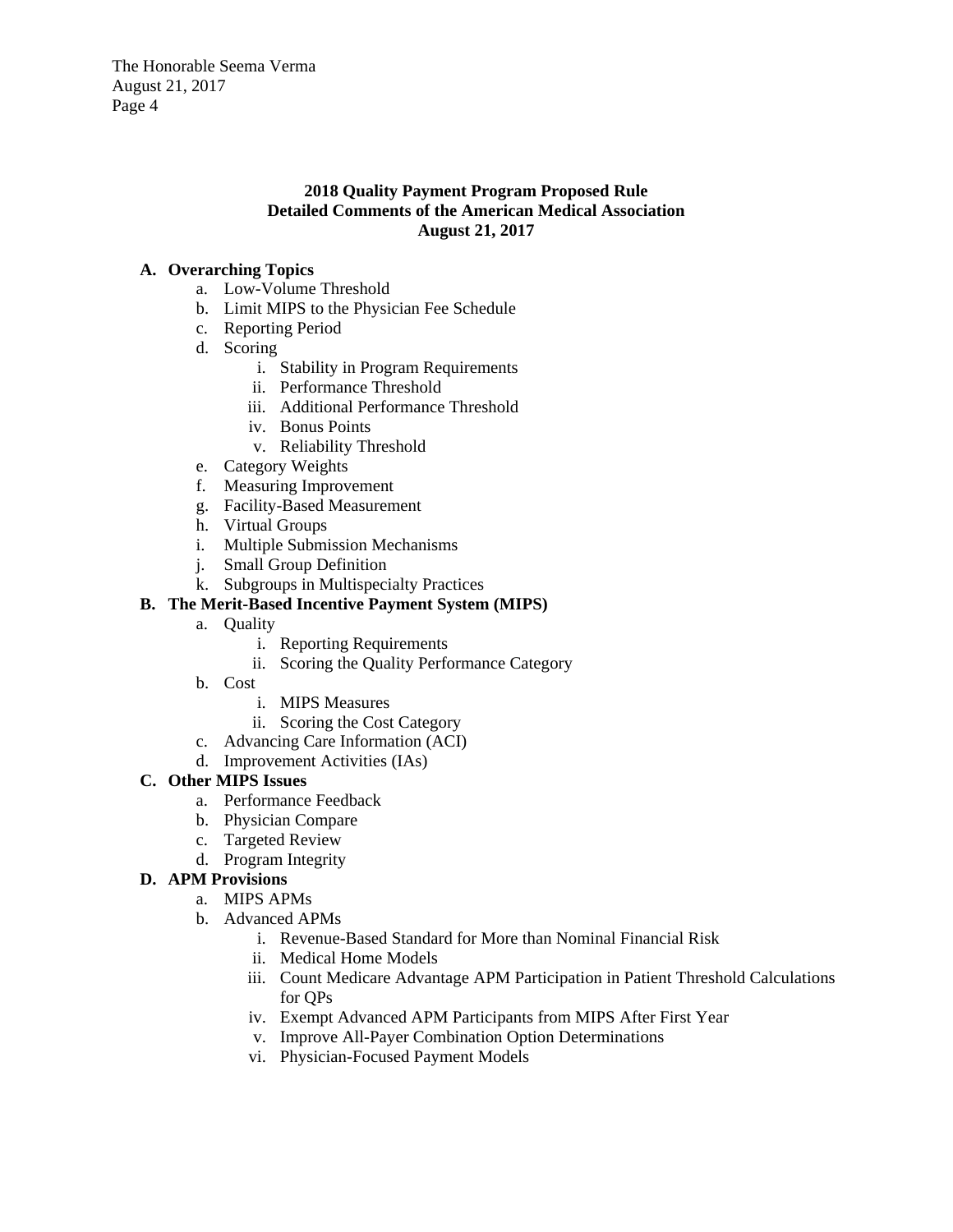#### **MIPS PROVISIONS OF 2018 QPP PROPOSED RULE**

#### **Low-Volume Threshold**

**The AMA supports the expansion of the low-volume threshold to individuals and groups that have Medicare Part B allowed charges less than or equal to \$90,000 or that provide care for 200 or fewer Part B-enrolled Medicare beneficiaries.** As noted in our previous comments, we believe that CMS should consider the impact of MIPS on small and rural practices when determining the low-volume threshold. We therefore applaud CMS for proposing additional relief to many in these practice settings.

We also encourage CMS to notify individuals and groups as soon as possible that they meet the lowvolume threshold requirement. **Ideally, this notification should occur before the 2018 performance year.** The delay of low-volume letters for the 2017 program left many confused and potentially unprepared to meet the MIPS requirements. Notification for 2018, if the proposal is finalized, will be even more important since some participants who reported in 2017 may not realize that they now qualify for an exemption. In addition, participants interested in joining virtual groups in 2018 will want to know if they are included in the low-volume threshold before deciding to pursue this option. We therefore urge CMS to issue these notices in a timely manner and explain the potential change in its policy from the 2017 performance year.

**While we support the expansion of the low-volume threshold, physicians should be allowed to opt-in to the MIPS program if they wish to participate in future years.** This will allow those who are ready to report or wish to gain experience with the program to learn the MIPS requirements and have an opportunity to earn an incentive payment. CMS, however, notes that it is unable to provide this flexibility for the 2018 performance year. We recognize this problem but ask that the agency begin working to find a solution in future program years. CMS should also not limit optional performance to only those who meet or exceed one, but not all, of the low-volume threshold determinations. Rather, CMS should allow all of those in the low-volume threshold the ability to opt-in and participate in MIPS in future years.

We also believe that the proposed rule creates complexity through its inconsistent treatment of the lowvolume threshold compared to other excluded categories (i.e., new Medicare enrolled clinicians, Qualifying APM Participants (QPs), and partial QPs). Unlike these other exempt categories, a lowvolume eligible clinician who reports through a group will not be excluded but will incur the MIPS payment adjustment. **We urge CMS to exempt low-volume participants reporting in groups from the MIPS payment adjustment**. Allowing this exemption would also better align group reporting and virtual group reporting. Under virtual group reporting, if a practice elects to participate in a virtual group, and the group includes physicians who fall below the low-volume threshold, those physicians will not be included in the calculation of the groups' composite performance score and will not receive a payment adjustment. Therefore, CMS should adopt this same approach for physicians electing to report as a group, and exempt low-volume participants reporting in groups from the MIPS payment adjustment. If CMS is unable to allow for this exclusion under group reporting, then we urge the agency to establish a separate low-volume threshold for groups (as was done for non-patient facing providers).

Finally, CMS solicits comments on whether it should add a threshold for items and services furnished to Part B individuals in determining the low-volume threshold. We believe this is unnecessary and that the current process of looking at the minimum number of individuals treated and allowed charges will generally capture those who should qualify for an exemption. In addition, we think adding a third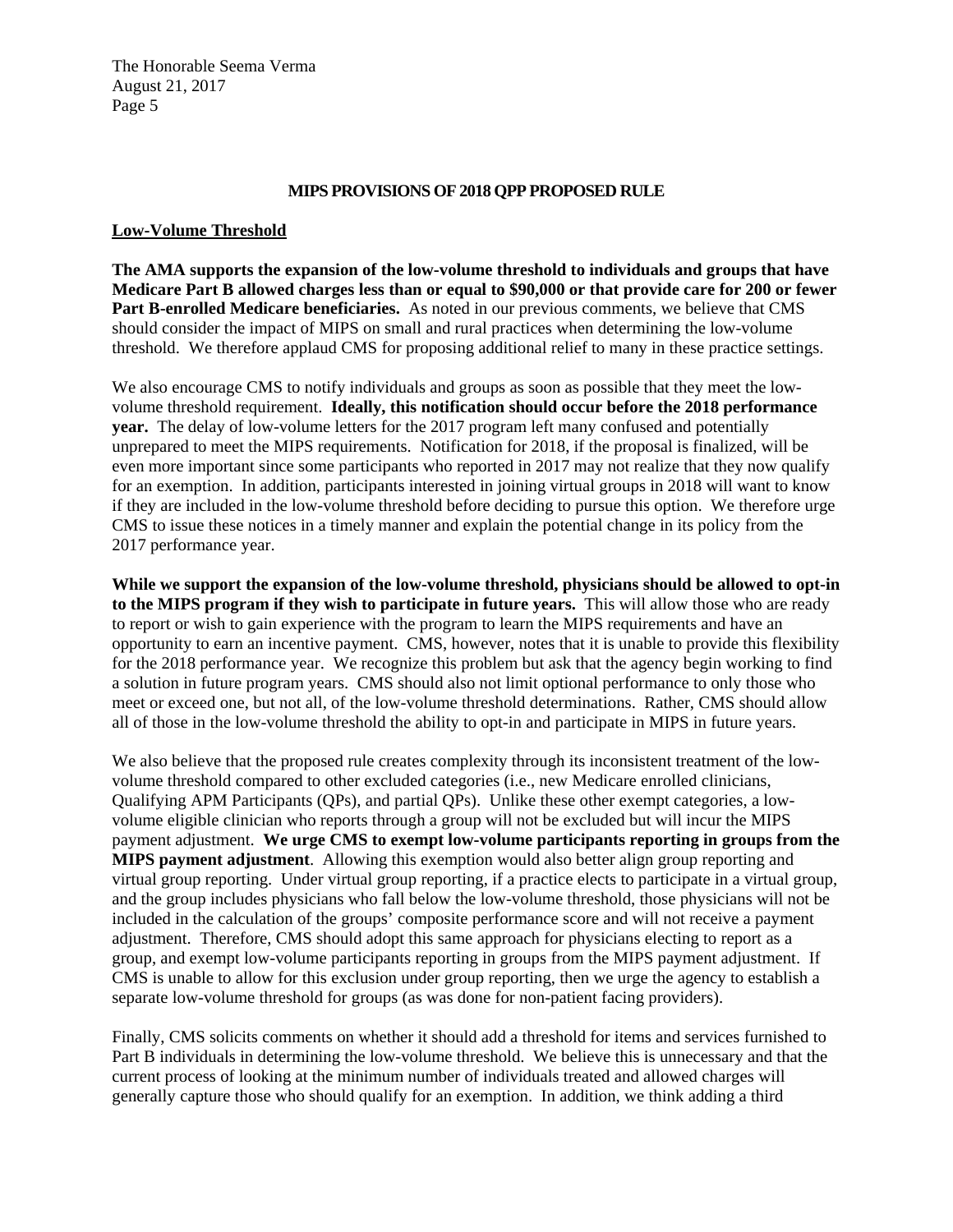criterion will create more complexity for CMS as well as physicians and could further delay notices to those practices who have met the low volume threshold. **Instead, we urge CMS to create stability by maintaining the current approach to calculating the low-volume threshold. Also, CMS should not reduce the low-volume threshold; otherwise physicians will face uncertainty about their status and could be unfairly penalized.** 

### **Limit MIPS to the Physician Fee Schedule**

**The AMA continues to oppose including items or services beyond the physician fee schedule, especially Part B drugs, when determining MIPS eligibility and applying the MIPS payment adjustment.** We believe that changing this policy would create significant inequities and also potential legal challenges in administering the MIPS program.

Including these additional items and services would be a significant departure from previous policy. Although in the past CMS has counted Part B drugs in the calculation and comparison of physician costs under the Value-Based Modifier (VM), none of the MIPS legacy programs, including Meaningful Use (MU), Physician Quality Reporting System (PQRS) and VM applied related adjustments to reimbursement for the drugs. Medicare Access and CHIP Reauthorization Act of 2015 (MACRA) was intended to build-off of these previous programs. Yet, nowhere in the legislative history is there notice or discussion of making a significant change to include additional items and services. We therefore believe Congress intended and CMS should carry over a similar policy under the MIPS program. At a minimum, CMS should seek clarification from Congress before unilaterally making this change that does not appear to be addressed when enacted into law.

In particular, changing this policy would create serious challenges and potentially negative consequences for participants and patients that we believe are not intended by the MACRA statute. In addition to Part B drugs, the proposed policy is expected to affect certain other services such as durable medical equipment that physicians may purchase and then dispense to patients. In all these instances the Medicare payment is merely a pass-through that covers physicians' acquisition costs but the impact of the policy will be particularly acute for Part B drugs due to their high cost and utilization within a few specialties and subspecialties. Consequently, we have repeatedly argued in past comments that CMS should remove Part B drugs from its calculation and comparison of physician costs in MIPS and the predecessor VM program. To now apply the payment adjustment to the physicians' reimbursement for the drug as well as its administration would magnify the problem, penalizing certain specialties and subspecialties and creating a potential windfall for others.

Medicare already makes a negative two percent sequestration adjustment to physician's Part B drug reimbursement, which brings Medicare's drug payment rate of Average Sales Price (ASP) plus 6 down to ASP plus 4.3 percent. Even in the first year of MIPS, a physician subject to MIPS' maximum four percent penalty would barely cover the direct cost of the drug with nothing left over for other associated costs such as storage and compliance with various safety regulations. With a nine percent penalty, payment for the drug would be well below its actual cost to the physician. Many physicians who provide these critically important drugs will have little choice but to refer their patients to hospital outpatient departments where Medicare and its beneficiaries will face higher costs. Some might simply avoid Medicare patients or those with the most advanced diseases. Those in a position to do so could potentially influence gains and losses through their choices of which drugs are purchased by a facility and which by physicians.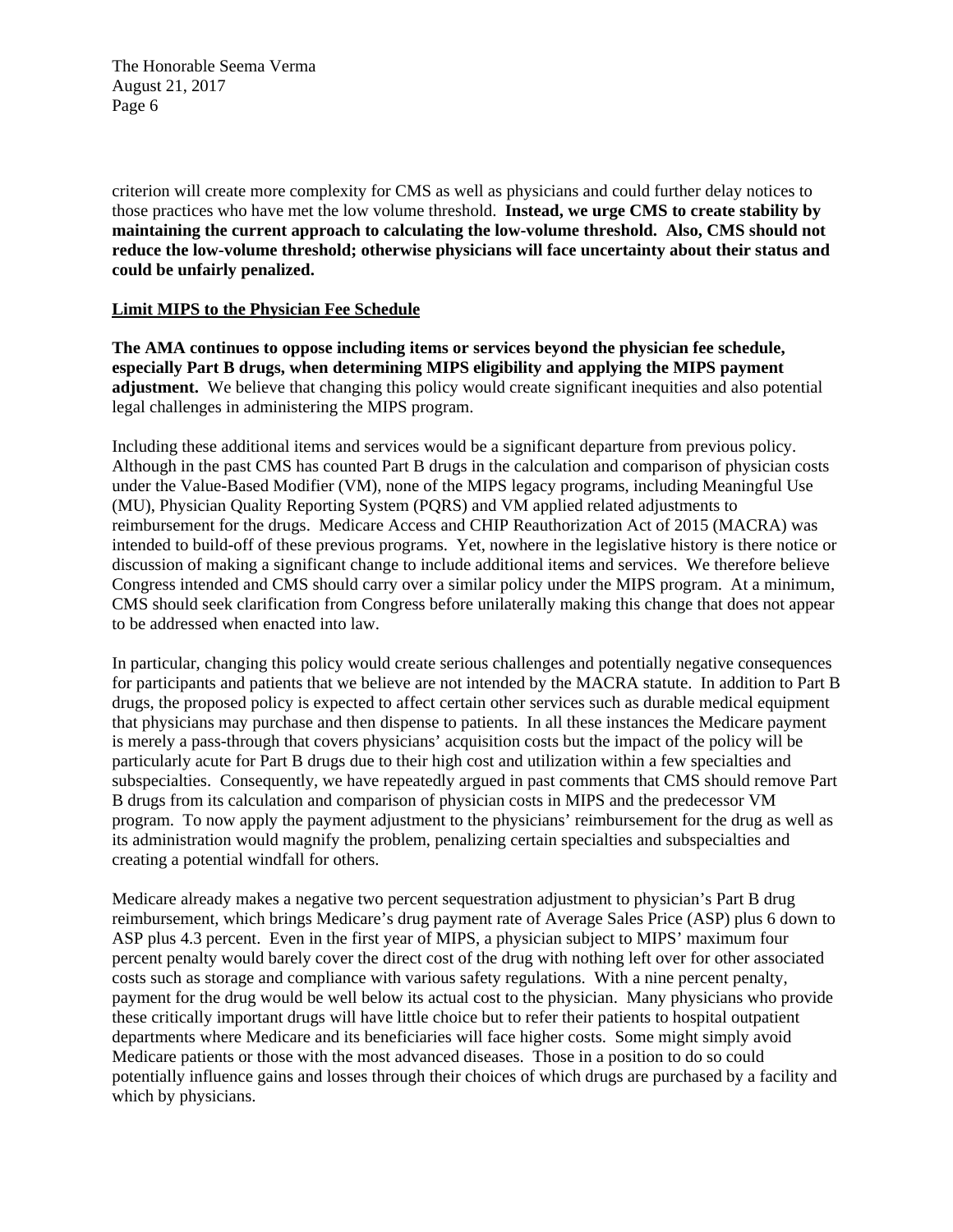CMS itself notes that it cannot administer a policy on the additional Part B items and services in a cohesive manner. The proposed rule recognizes that when a participant is both a supplier and MIPS eligible clinician there are operational issues that could lead to significant differences in the size and application of MIPS payment adjustments depending on where physicians practice and the drug purchasing polices employed there. We understand that there could also be variations across Medicare Administrative Contractors (MACs) that will create inconsistencies. We therefore believe it is inappropriate and arbitrary to apply such a policy.

**We also oppose including Part B items to the 2017 performance year given the lack of notice provided to participants.** Questions about how Part B drugs would factor into MIPS were brought up during the 2017 comment period; however, CMS answered by stating "we did not address this issue in the proposed rule. We will consider this issue and intend to provide clarification in the future."<sup>1</sup> Given this lack of guidance and the significant impact it would have on participants, we believe it is inappropriate for CMS to apply this change retroactively and without flexibility for participants. Participants for 2017 already evaluated whether it was appropriate for them to participate in the program and likely relied on the fact that these items and services were not applied in previous programs along with the lack of clarity provided in the final rule. Without notice and comment of this change, we do not believe it should be applied to the 2017 performance period.

**Finally, for the same reasons noted above, we continue to oppose CMS including Part B drugs in the cost score calculations.** Given the life-changing impact of many Part B drugs, items, and other services and the significant adverse consequences that inclusion in MIPS could have for some of Medicare's frailest patients, we urge CMS to limit MIPS applications to the physician fee schedule. At a minimum, CMS should ask Congress to clarify its intent before it proceeds to apply MIPS adjustments more broadly.

# **Reporting Period**

CMS is proposing different reporting periods for the MIPS categories—90days for both the ACI and IA components and a year for quality reporting. As we have noted previously, a full calendar year reporting period can create significant administrative burden while not necessarily improving the validity of the data. We also believe that these different timeframes may create confusion and adds to the complexity of the MIPS program. **To better align the MIPS categories, we urge CMS to allow physicians to choose a shorter reporting period for the quality reporting period.** This would permit reporting on a full calendar year for those physicians who believe it is more appropriate for their practice. A MIPS participant would also have the flexibility to select a 90-day quality period if they preferred to harmonize their MIPS reporting. We believe this flexibility would also resolve problems that may occur if a physician updates or switches their EHR during the performance year.

We understand that CMS' systems and some vendors may have challenges in using a shorter reporting period or multiple reporting periods. We, however, urge the agency to work with physicians to develop options and a specific plan to provide accommodations where possible. For example, CMS could allow physicians to select from one of four reporting periods: 90 days, 180 days, 270 days, or 360 days. This option could alleviate some of technical challenges while still providing flexibility to participants.

 <sup>1</sup> 2017 Final Quality Payment Rule 81 Fed. Reg.  $77,008, 77,340$  (June 30, 2017).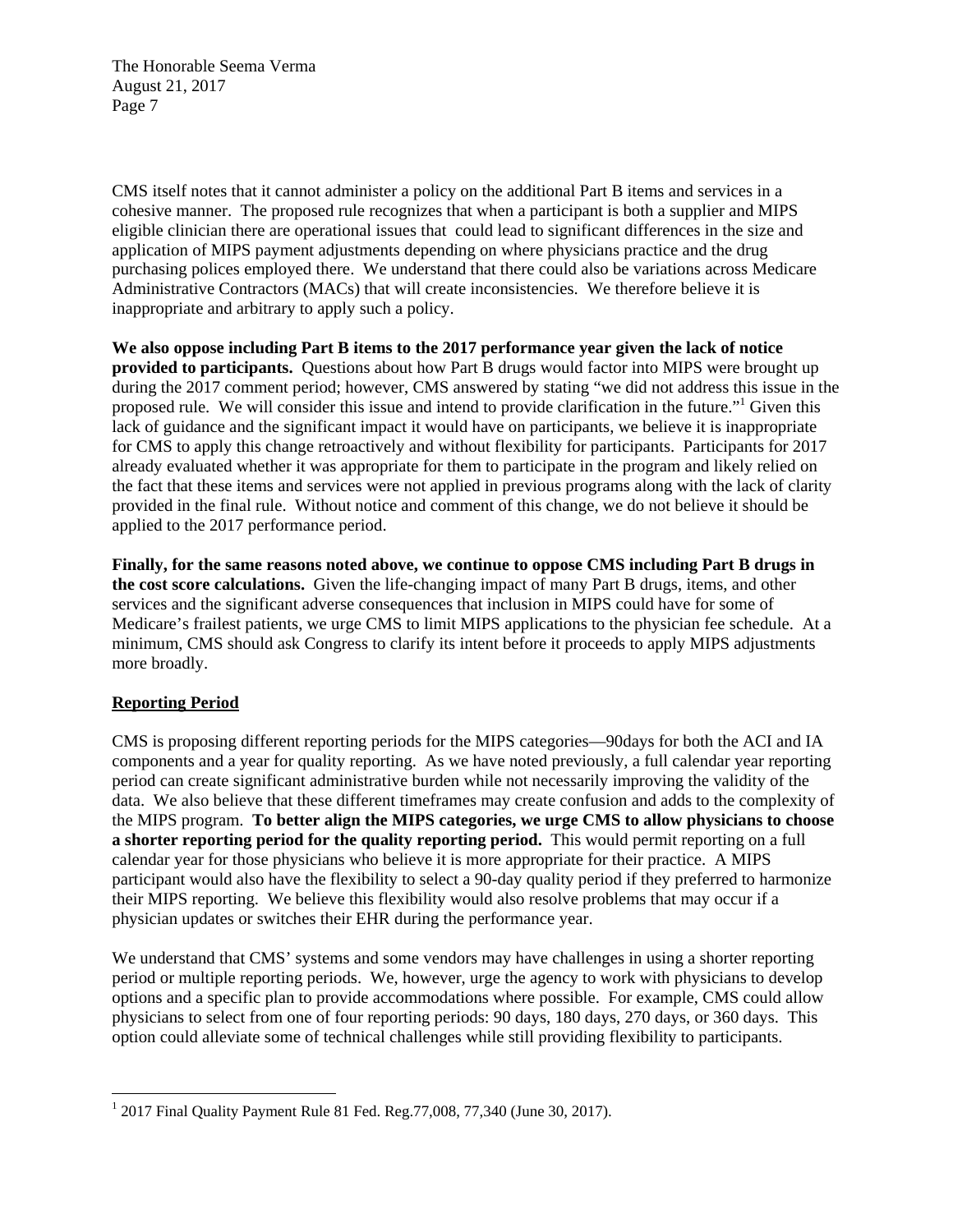## **Scoring**

The AMA continues to believe that the overall scoring methodology for the MIPS program should be simplified. If physicians do not comprehend the scoring, they are likely to view the program as unfair and may be subject to financial penalties solely due to confusion rather than their actual performance. While we understand part of this complexity is due to statutory language and the requirement for a composite score, we believe the following recommendations would improve the proposed scoring structure.

## **Create Stability in Program Requirements**

A goal that should be set throughout the MIPS program is to create stable requirements that do not change from year to year. This is the easiest way to ensure participants can learn about and prepare for the MIPS requirements. Accordingly, we urge CMS to avoid changes or short-term policies that disrupt understanding of the program. If such changes are necessary, they should generally be made in a fashion that protects participants as opposed to placing more individuals at risk for a financial penalty.

For example, if CMS adopts certain bonus points, these incentives should be maintained over time and not be taken away from one year to the next. Similarly, exemptions should not drastically shift to avoid catching physicians off-guard regarding what is required in the upcoming program year. Throughout the scoring methodology, we encourage CMS to try and keep the program as consistent as possible so that physicians can learn the new requirements and successfully participate.

# **Set a Low Performance Threshold**

The AMA was extremely supportive of the pick-your-pace approach CMS adopted for the first performance year and the decision to set the performance threshold at three. This provided physicians with an opportunity to learn the MIPS program and adopt practices that will help them to successfully participate in the future. We believe that CMS should maintain its transitional year policies and continue to set the performance threshold at an achievable level for all participants as they gain experience with the MIPS program. **We therefore urge CMS to set the performance threshold for the second program year at six points.** 

Our reasoning for setting the performance threshold at six reflects several considerations. First, we continue to believe that the MIPS program should adopt a "do no harm" mentality, whereby the program seeks to promote participation and allow physicians to learn the requirements before repositioning towards penalties. By setting the threshold at six, CMS is moving the needle of MIPS performance forward without discouraging physicians or creating a bar that is unachievable, especially for small practices and new participants. This benefit is highlighted in the proposed rule, where CMS notes a lower threshold could result in "potentially smaller total amount of negative MIPS payment adjustment." In comparison, the trade-off of a higher threshold would be "potentially higher positive MIPS payment adjustment for those that exceed the performance threshold." We continue to believe that, at this stage of the program, CMS should focus first on protecting the majority of physicians as they transition to this new program before increasing bonus payments to a group of high performers.

Second, setting the performance threshold at six creates stability in the MIPS requirements. MIPS participants are still learning the program and will only have had one year of experience with the different categories, scoring methodology, timelines, and other requirements. Gradually increasing the threshold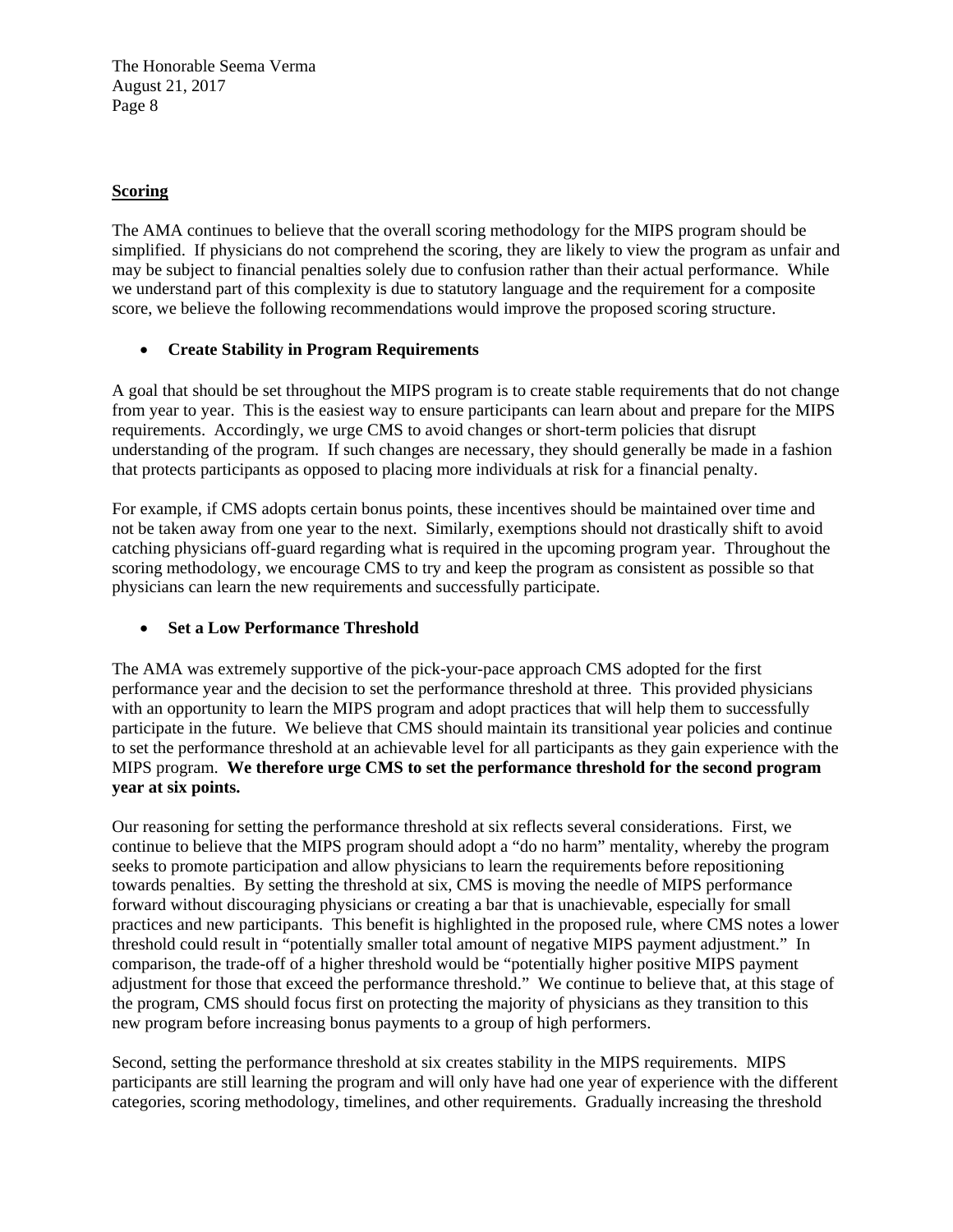for the second performance year ensures that participants can continue to gain familiarity with the program and can work to restructure their practices to prepare for future MIPS reporting.

We acknowledge CMS' concerns that setting a lower performance threshold in year two could lead to a jump in the performance threshold for the 2019 reporting period, when CMS is required to use the mean or median score from a previous MIPS period. However, setting a lower threshold actually mitigates against this problem by focusing achievement at six points, driving most participants towards this lower final score. Conversely, increasing the threshold to 15 points will likely drive up the mean or median performance, resulting in even higher subsequent thresholds.

Setting a lower threshold is especially important since we still do not have data from the first performance year and are unsure how well physicians understand MIPS requirements and whether physicians are ready for a more challenging program. CMS notes in the proposed rule that "[b]y the 2021 MIPS payment year, MIPS eligible clinicians would likely need to submit most of the required information and perform well on measures and activities to receive a positive MIPS payment adjustment." Yet, we believe CMS' current program estimates are overly optimistic and that these numbers are significantly inflated. Discussions with our own members suggest that most physicians are working to gain a basic understanding of the program and will likely seek to meet the 2017 threshold of three points, rather than try for much higher reporting requirements.

CMS could then use the 2017 data to set subsequent MIPS performance thresholds, which could avoid a steep jump for future program years. We, however, urge CMS to share with us additional information and data that it may have to understand how it will establish future performance thresholds and the differences in selecting the mean vs. the median. We continue to believe that our estimates are very different from those in the proposed rule and are concerned that these disparities could drive policy decisions that create significant challenges for physicians.

In addition, we are pursuing a legislative fix that may provide CMS additional flexibility to maintain its transitional year policies and to set the performance threshold at a lower level than the mean or median for three additional years. Therefore, we urge CMS to set the performance threshold for the second year at six points in order to allow the maximum number of physicians to avoid a penalty in 2020.

### **Maintain the 70 point Additional Performance Threshold**

**We agree with CMS' proposal that the additional performance threshold should be maintained at 70 points.** This avoids shifting program requirements and rewards those who submit data on multiple MIPS performance categories. Raising the threshold above 70 points would be challenging for participants since it would potentially require a perfect score in the quality performance category as well as additional points in another category or mandate use of an EHR to earn points in the ACI category. Given that we are still in the early stages of the program, we believe that the current threshold is sufficient to drive improvement and reward those with high performance.

# **Provide Data and Analysis Before Setting Future Performance Thresholds**

The proposed rule asks for comments about future performance thresholds, including whether to use the mean or median when setting the 2019 performance threshold and which statutory option to use for calculating the additional performance threshold. As noted in our previous comment letters, we do not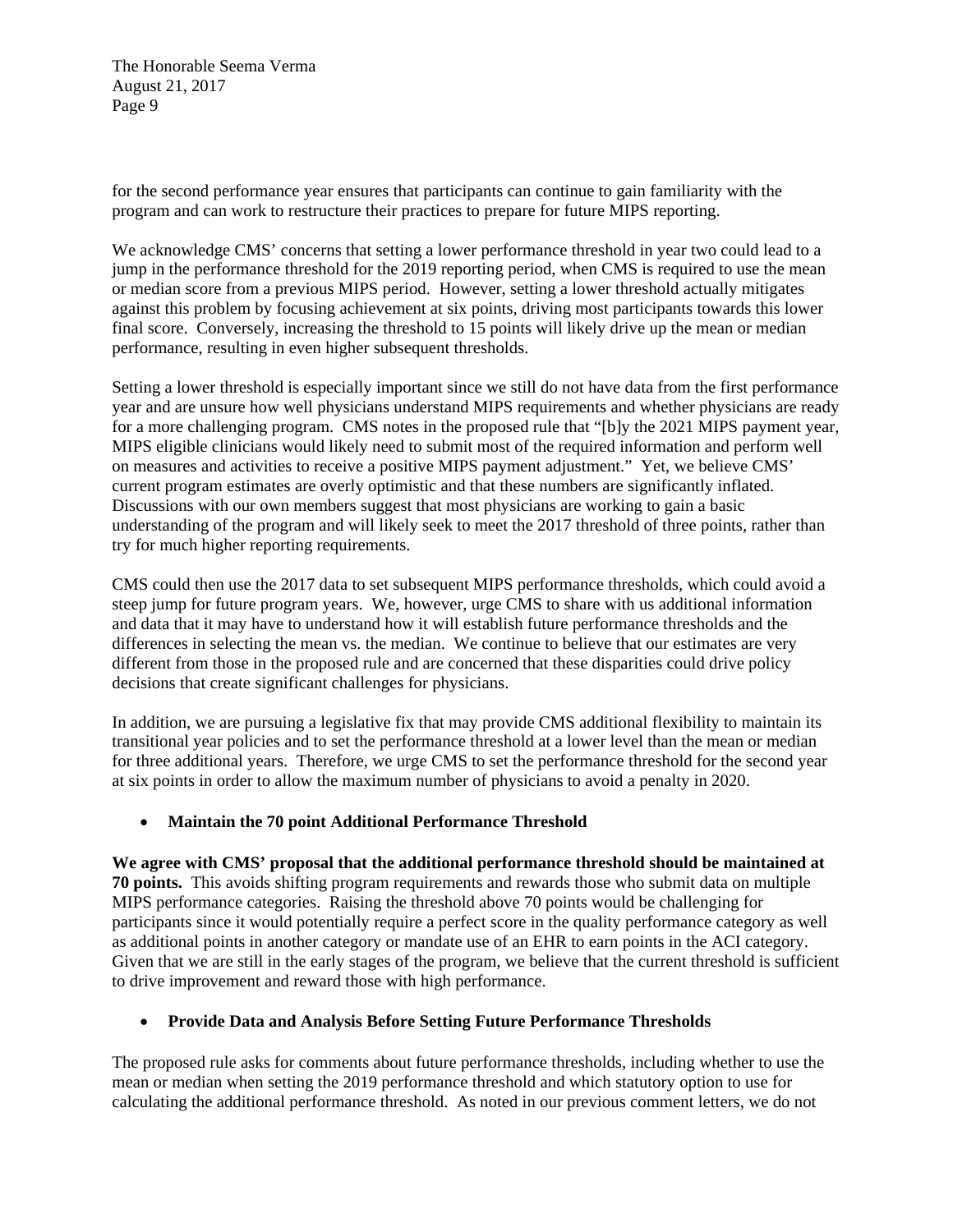believe that we have sufficient data to determine which alternative is better or how selecting one may affect particular categories of physicians and their patients. **Specifically, CMS should run and publish analyses that detail how selecting the mean vs. the median will affect the number of physicians who receive penalties and incentive payments as well as if choosing one over the other would disproportionately impact certain specialties, small practices, or sites of service**.

The statute also states that CMS should use data from a prior period when setting the performance threshold. **The AMA believes the choice of which clinicians to include in the calculation of data from prior performance periods could significantly impact the performance threshold**. Yet, CMS also has not released analyses or data on this issue, limiting our ability to provide guidance on this topic. We again ask that, once 2017 data is available, CMS share it with stakeholders and highlight any trends in performance.

Overall, we again urge CMS to focus the program away from penalties when making these decisions. If one alternative would result in more physicians receiving negative payment adjustments, we would generally urge CMS to select the opposite option. At this early stage in the program, we believe it is most appropriate to focus on holding participants harmless before creating larger penalties and incentives.

**Finally, once CMS establishes an appropriate performance threshold, it should not be increased every year but should remain stable.** Constantly escalating the threshold will force physicians to change their reporting plan every year. Instead, the MACRA statute permits CMS to reassess the threshold every three years, creating a sense of consistency for participants. We also note that CMS is not required to change the threshold after three years but can merely reassess to see if the program warrants such a change.

### **Seek to Hold More Participants Harmless**

The AMA remains concerned with the structure of the MIPS scoring, which creates a single cut-off that divides participants into penalties or incentives. While we understand the MACRA statute requires that the MIPS program be budget neutral and assign values on a "linear sliding scale," CMS should seek to avoid arbitrary cutoffs for participants who are near the performance threshold.

**Rather than a structure where everyone is either a "winner or a loser," CMS should adjust payments mainly for those on the high and low-end of MIPS performance. Clinicians at or near the performance threshold should be held harmless.** We believe this is a more accurate way to judge physicians and will avoid subjective penalties and incentives for those whose performance is very similar to one another or where scores are based on relatively low numbers of beneficiaries and therefore likely to shift around from year to year.

### **Address Concerns Related to Bonus Points**

CMS is proposing to include a number of different bonus opportunities, including additional points for small practices and providers who see complex patients. The AMA appreciates CMS' efforts to recognize and reward physicians who face unique challenges in the MIPS program. **We therefore support these bonus points and believe they should be finalized in the final rule.**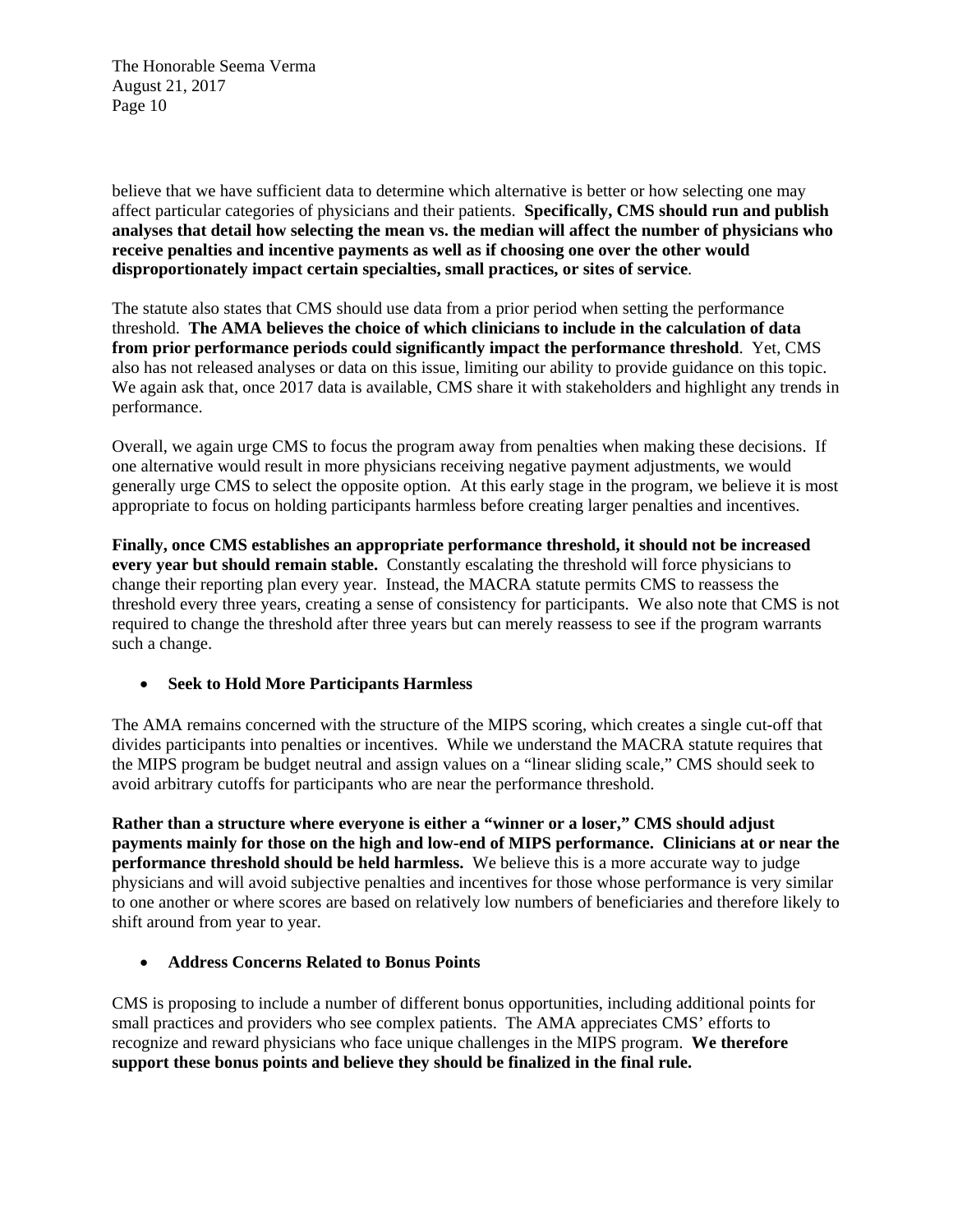We, however, do not understand the reasoning for the different points being awarded to each bonus category. For example, small practices would earn an additional five bonus points to their final MIPS score. In comparison, those with complex patients would receive between one and three points. These differences are not explained in the final rule and appear to create biases. **To simplify MIPS scoring and to avoid arbitrarily awarding points, we recommend that these additional bonus points be equal to one another.**

The AMA is also concerned that the bonus points will impact the MIPS scoring methodology, especially if CMS removes or changes the bonuses in future years. In the proposed rule, CMS states that the bonuses are only a "short-term strategy" and may not be provided in future performance periods. Temporary bonus points not only create complexity but will artificially inflate the performance threshold for participants. These participants will then be disadvantaged in future program years when the bonus points are removed or reduced, essentially creating greater hardship for the categories of participants who need the most assistance. Furthermore, depending on how CMS chooses to score improvement (discussed in more detail below), participants could also appear to "not be improving" simply because of changes in CMS' policy related to bonus points. **To avoid these problems, we urge CMS to make these bonus points permanent**. **We also believe that the bonus points should not be factored into setting future performance thresholds.** The MACRA statute did not anticipate the addition of bonus points and therefore did not address how such points should be treated when setting MIPS thresholds. Since bonus points artificially raise performance scores, we are concerned that including them in threshold calculations will distort these values and create a more challenging program for all participants. Instead, CMS should simply not include these points when determining the median/mean performance and setting the MIPS threshold in future years.

In addition, we are concerned about the administration of the bonus points. We believe CMS will be responsible for adding the appropriate number of points to a participant's score; however, this will require significant technical resources for the agency. We also have questions about the transparency of awarding these points—physicians should be able to anticipate and confirm the additional points added to their scores and appeal if they believe points were not correctly awarded. We therefore ask the agency to outline how it plans to ensure points are awarded correctly, how and when physicians will be notified that they are qualified for a particular bonus, and what options physicians would have for appealing eligibility for a particular bonus.

Lastly, we believe that participants may become confused about the different types of bonuses—under the proposal there are now bonus points added to your final score as well as accommodations or bonuses within each MIPS categories (e.g., for reporting using 2015 CEHRT, or reporting outcome/high priority quality measures). Again, these different policies create complexity within the MIPS program, and we fear participants may believe that all points are added to their final score. CMS should therefore provide clear guidance outlining the different types of bonuses and how they apply. Another option would be for CMS to work towards creating one bonus structure that avoids the multiple points awarded within the categories and simply adds on a single bonus to the final score. At this time, however, we do not think that the existing bonuses and accommodations in the different MIPS categories should be removed, but urge CMS to consider ways to streamline and coordinate these different point structures in future program years.

In addition to these overarching comments related to the proposed bonuses, the following provides our views on comments raised by CMS in the proposed rule.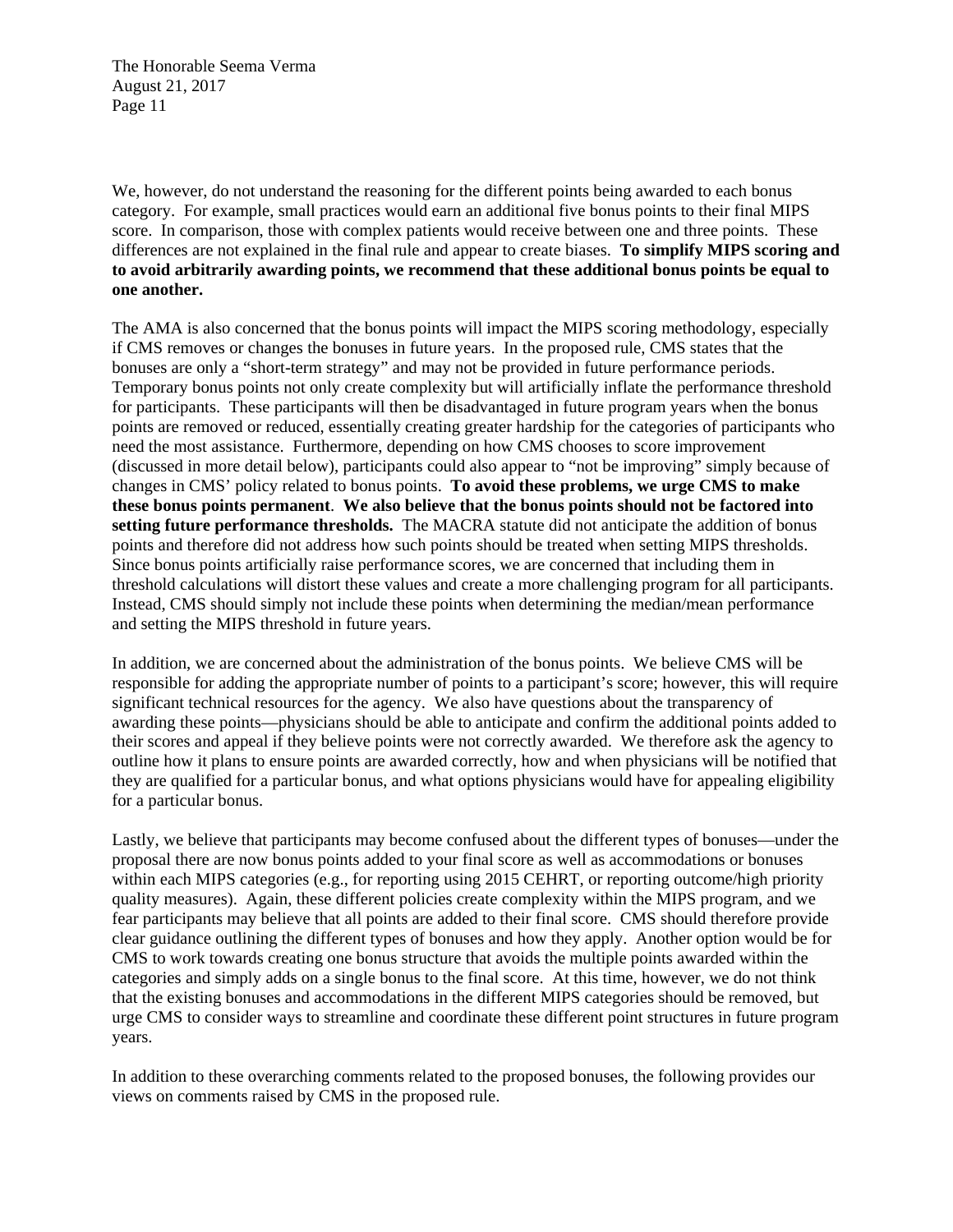#### *Small practice bonus*

**The AMA strongly supports the small practice bonus and agrees that this bonus should be available to group practices, virtual groups, and APM entities that consist of 15 or fewer clinicians.** We also urge CMS to consider whether the small practice bonus should be extended to certain rural practices, noting that some physicians in these settings face challenges that are similar to those of small practices, especially with respect to adopting health information technology and the other resources required for successful MIPS participation. In addition, CMS should consider whether adding a new participant bonus would help encourage entrance to the program and avoid disadvantaging those who are unfamiliar with the requirements.

*Accounting for social risk factors* 

The AMA strongly believes that Medicare's current risk adjustment methodologies do not adequately address treatment and outcome differences related to patient characteristics, including complexity of their illness and social-economic factors that are outside the control of physicians. We do not agree that stratification of scores, especially if they are publically reported, is an adequate long-term solution because we do not concur with the underlying assumption that outcome disparities are largely the result of low quality care. **Therefore, we strongly encourage CMS to push for rapid identification and incorporation of additional risk factors that influence how patients respond to care. In the meantime, we agree that a complex patient bonus could help ensure that the physicians are not penalized by Medicare if they treat large numbers of high-risk and/or disadvantaged patients.** 

*Complex patient bonus* 

As shown in data from the Value Modifier (VM) program, current cost and quality measures tend to unfairly disadvantage physicians who care for complex patients. The VM tried to address the problem by increasing the bonus for practices with the highest proportions of high risk patients but this only helped those who had already succeeded despite the odds and did nothing to improve the odds and prevent penalties for all of the high risk practices. **The complex patient bonus is a distinct improvement in that it would help them on the front end rather than enlarging the reward for those that succeed.**  We are also pleased that CMS sees this as a "helpful starting point" rather than a complete solution, and that there is a recognition that the Hierarchical Condition Category (HCC) risk adjuster works better at the level of a large health plan than at the physician level.

Without more information, we cannot tell which of the two options—HCC or dual eligibility—is the best way to determine the bonus. We appreciate CMS' effort to provide specialty specific statistics that provide some indication of how each of the options might play out, though we have some concern that the statistics are based only on practices that successfully reported at least six quality measures since those with larger numbers of high-risk patients may have been unable to successfully report. It would also have been helpful to know how many groups and how many physicians would be eligible for a bonus under each of the two options and how big the overlap between the two would be.

A simpler process might be to provide some set number of bonus points to a set of practices that qualified based on either of the two potential criteria. For example, the bonus could be awarded to the 25 percent of practices that have the highest average HCC scores and to those with the highest percentages of dual eligibles. Or it could be provided to all practices with either above average HCC risk scores or dual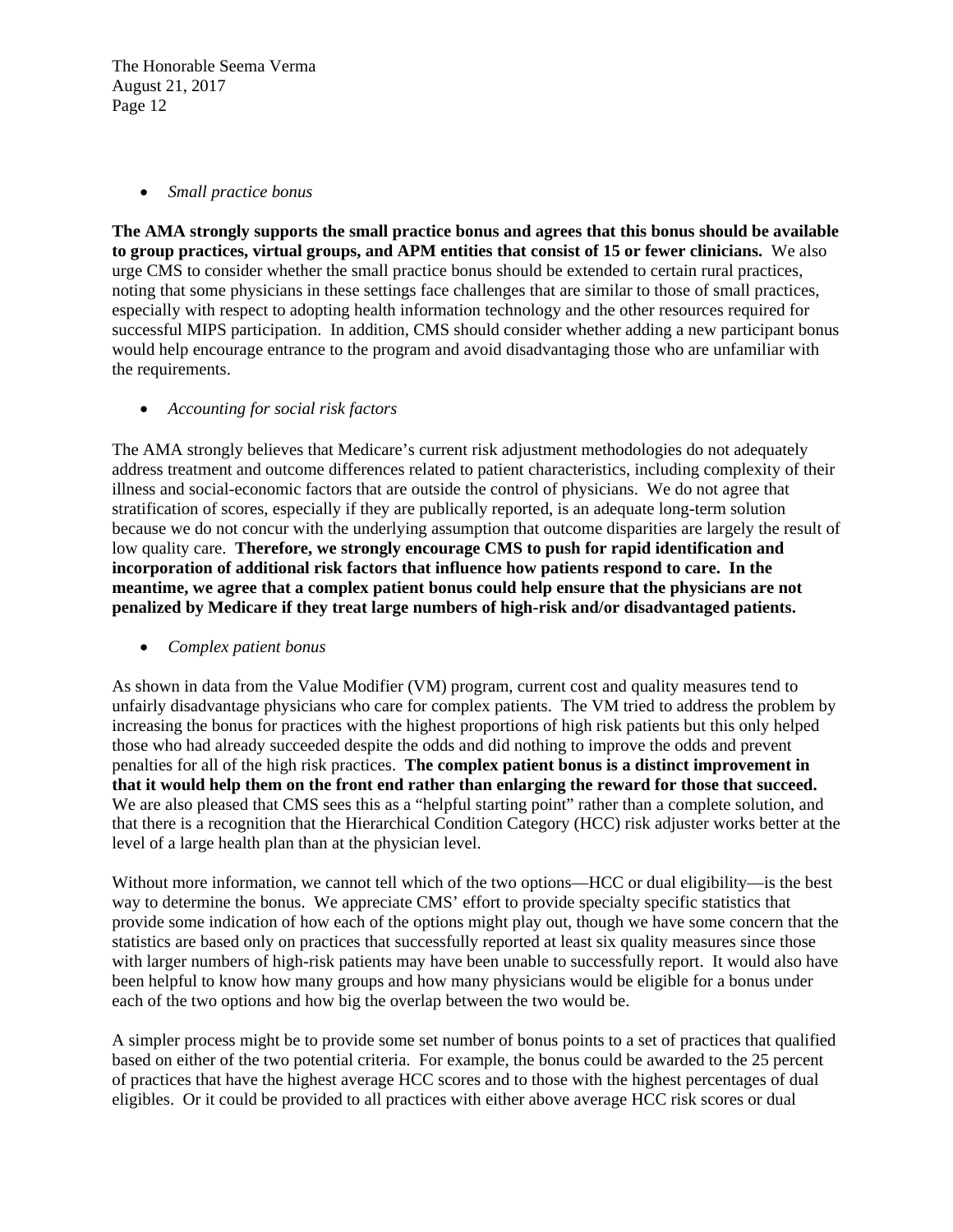eligible percentages. Furthermore, as described above, we believe that assigning different points for this bonus is overly complex. Rather, CMS should align the bonus points with that awarded for small practices.

### **Increase Reliability Threshold**

 

As CMS states in the Physician Compare section of the 2018 QPP proposed rule, "high reliability for a measure suggests comparisons of relative performance across entities, such as [eligible clinicians] ECs or groups, are likely to be stable and consistent, and that the performance of one entity on the quality measure can be confidently distinguished from another." The AMA agrees with this statement, but is extremely concerned with CMS' statement that a reliability standard for public reporting and reliability for scoring need not align. CMS' disregard for high reliability for measuring performance ignores the fact that MIPS is an accountability program and the same data standards should be held for adjusting payment. Without such high standards, CMS runs the risk of inappropriately penalizing physicians and group practices.

As the AMA has repeatedly stated in past comments, it is unclear why CMS continues to include measures in MIPS for which reliability is questionable and will very likely misrepresent physician performance. For example, CMS considers a reliability score of 0.4 an acceptable threshold for the episode-based cost measures. Similar standards are considered acceptable for administrative claims quality measures, such as the All-Cause Hospital Readmission measure. However, CMS considered measures unreliable for public reporting on Physician Compare in 2016 if the  $25<sup>th</sup>$  percentile of the reliability score fell below 0.90. While we greatly appreciate CMS' attempt to improve reliability for public reporting, we see no reason why the same level of reliability should not be required across the different measures and for different intended uses (i.e., public reporting and accountability/payment adjustments).

**The AMA continues to believe that physician performance on any administrative claim measure (cost or quality) should not be used for payment or be publicly reported unless a reliability of 0.80 can be demonstrated.** Statisticians and researchers generally believe coefficients at or above 0.80 are considered sufficiently reliable to make decisions about individuals based on their observed scores, although a higher value, perhaps  $0.90$  is preferred if the decisions have significant consequences.<sup>2,3</sup> Accordingly, CMS should not rely on measures that have suboptimal reliability scores, recognizing that doing so could lead to incorrectly categorizing and penalizing physicians and be misleading to patients and physicians.<sup>4</sup> Furthermore, we request that CMS be transparent with what it considers acceptable reliability for public reporting and measuring performance so measure stewards can develop and test their measures appropriately.

 $2^2$  See e.g., Webb, Noreen, et al. Reliability Coefficients and Generalizability Theory. Handbook of Statistics, Vol. 26. 2006 Elsevier B.V. DOI: 10.1016/S0169-7161(06)26004-8.

https://web.stanford.edu/dept/SUSE/SEAL/Reports\_Papers/methods\_papers/G%20Theory%20Hdbk%20of%20Stat istics.pdf 3

 $\rm{^{3}Del}$ , Siegle. Instrument Reliability. Educational Research Basics. University of Connecticut. Accessed 08/14/2017. http://researchbasics.education.uconn.edu/instrument\_reliability/ 4

Adams, John, et al. Physician Cost Profiling – Reliability and Risk of Misclassification. N Engl J Med. 2010 March 18; 362(11): 1014–1021. doi:10.1056/NEJMsa0906323.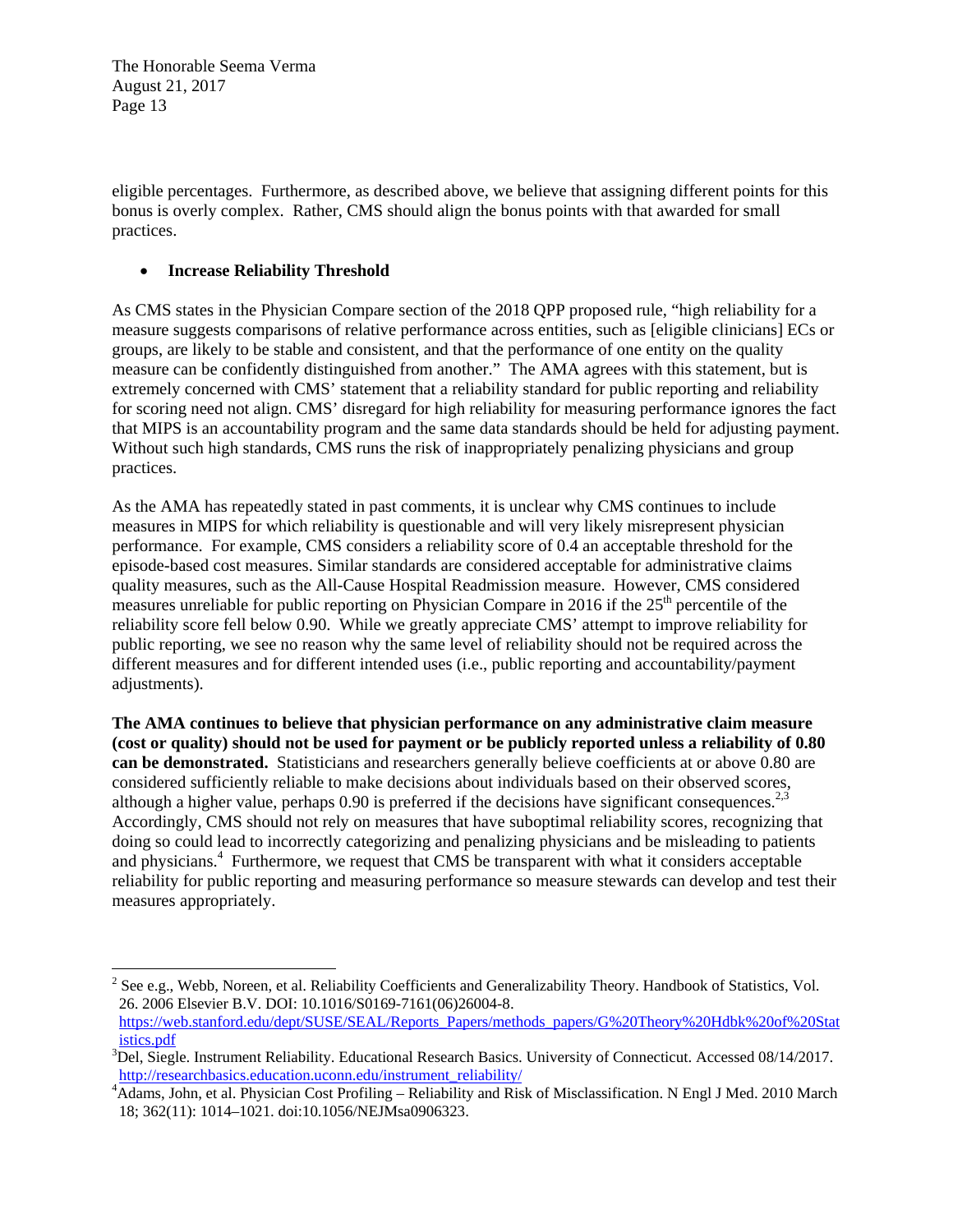## **Category Weights**

### **Avoid Imbalances when Reweighting Categories**

Participants may have their ACI category score reweighted to zero as a result of a hardship exemption or measure unavailability. The AMA continues to be concerned that CMS' reweighting policy creates an over-emphasis on the quality category. **We therefore support CMS' alternative option to more evenly distribute the performance category weights between the quality and IA categories when participants cannot report on ACI. We further urge CMS to consider increasing the amount of weight it would add to the IA category by 20 percent (for a total of 35 percent in IA and 65 percent in quality).**

While we understand that the IA category is new, we do not agree with CMS' concerns about moving additional weight into this category. First, concerns about measure maturity may not be applicable given the IA category is intended to reflect and provide credit for existing and ongoing activities. Second, MACRA defines IAs as activities that relevant eligible clinicians and other stakeholders "identify as improving clinical practice or care delivery and…[are] likely to result in improved outcomes." The IA category should not be undervalued simply because it is new; indeed, CMS states in the proposed rule that IAs "have elements of quality and care improvement which are important to emphasize."<sup>5</sup> We therefore urge CMS to increase the amount of weight it would distribute to the IA category. Doing so would avoid creating an undue emphasis on only one category, help to create a more unified program, and would demonstrate the value of the IA category while still prioritizing quality.

### **Address Extreme and Uncontrollable Circumstances**

The AMA is supportive of CMS' proposal to include an extreme and uncontrollable circumstances policy that acknowledges there are occurrences that can make reporting not feasible for MIPS participants. **While the rule highlights natural disasters and other extreme events, we also believe that issues with third party intermediaries, such as EHR vendors and registries, warrant inclusion in this exemption.** Like a natural disaster, the failure of these sources is completely outside the control of the participant and can prevent all data submission to CMS. Without such a policy, CMS has had to create hardship exemptions and other accommodations to address these problems in the past, which often require extensive resources to correct the issue, education on how it is being resolved, additional deadlines for participants, and other confusing changes to the program. Instead of dealing with these problems on a case-by-case basis as they arise, we believe CMS should establish a process now to leverage the extreme and uncontrollable circumstances policy to address these issues. This will simplify the program and avoid having to handle these issues in a separate manner.

# **Build-in Category Weights**

Currently, each of the MIPS categories is scored out of a 100 points and then the points are multiplied by the percentages assigned to each category to determine the composite score. This approach is likely to create confusion as it requires physicians to understand that points awarded in a category are reweighted. For example, because the IA score is weighted at only 15 percent, earning 40 points—full credit-- in this

 5 2018 Proposed Quality Payment Rule 82 Fed. Reg. 30,010, 30,145 (June 30, 2017).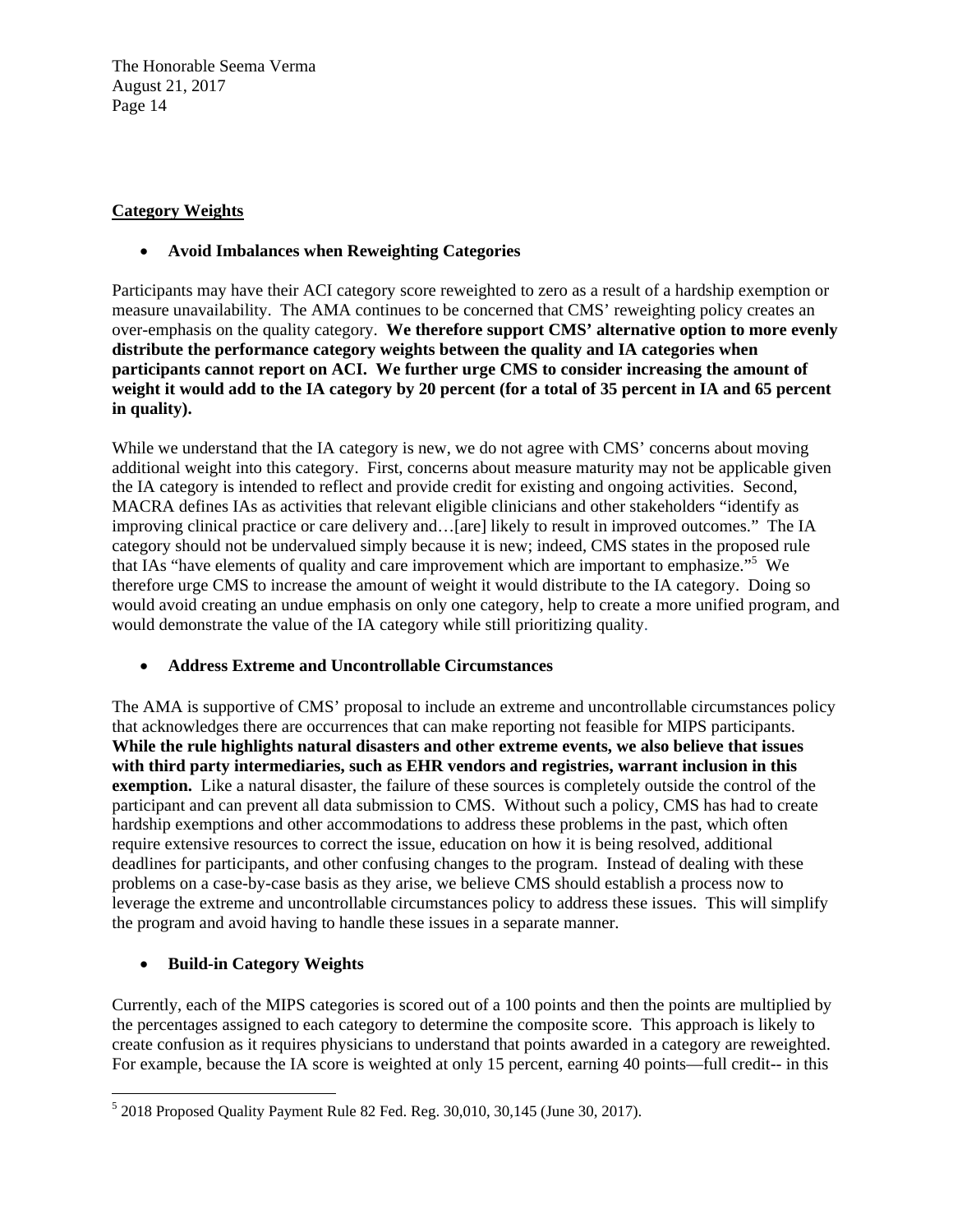category is really only worth six points of your final MIPS score (40 X .15). We are worried that physicians will mistakenly believe the category points are their composite scores and inadvertently fail the program.

To avoid this problem, we suggest that, where possible, CMS simply build-in the category weights to the scoring within each MIPS category. The following chart illustrates this change across the different MIPS categories:

| <b>Categories</b>                 | <b>Current points</b>   | <b>Built in Category Weights</b> |
|-----------------------------------|-------------------------|----------------------------------|
| Quality                           | 100 pts $-60\%$ score   | $60$ pts $-60\%$ score           |
| Cost                              | $0\%$                   | $0\%$                            |
| <b>Advancing Care Information</b> | $100$ pts $-25\%$ score | $25$ pts $-25\%$ score           |
| <b>Improvement Activities</b>     | $100$ pts $-15\%$ score | 15 pts $-15\%$ score             |

To address reweighting, the built-in scores would still need to be adjusted to reflect the different category percentages; however, this would only be required for a subset of MIPS participants, as opposed to everyone in the MIPS program.

#### **Measuring Improvement**

The MACRA statute requires that the MIPS program take into account improvement with respect to the quality and cost performance categories "if data sufficient to measure improvement is available." CMS is therefore proposing that it will start measuring improvement in 2018 at the performance level for the quality category and at the measure level for the cost category; although the cost improvement methodology would not impact final MIPS scores if CMS finalizes its proposal to keep this category weight at zero.

The AMA supports several of CMS' proposals with respect to improvement. In particular, we agree that improvement should be counted as bonus points and not used to penalize participants. Physicians should also still be able to receive full credit based on achievement so they are not penalized for their previous high performance. We also appreciate that under the proposed rule, improvement could only increase, not decrease a physician's pay. In a budget neutral system, however, improvement-related bonuses for some physicians will mean smaller bonuses for others.

In addition, we are concerned that trying to establish improvement scoring now will only complicate the MIPS program. **In particular, we do not believe that the one year of data on the MIPS program is sufficient to begin measuring improvement, as required by the statute.** CMS has not even collected this information yet and seems to be putting the cart before the horse by proposing methodologies for the cost category, which was not scored in 2017, is proposed to remain at zero for 2018, and will be undergoing significant measure modifications over the next few years. The data may also not be representative given the pick-your-pace approach that was adopted for the 2017 performance year. Also, this additional scoring consideration will add complexity to an already complicated program and require physicians to factor in additional considerations when they are just trying to learn the program. For example, some practices may not understand that they must fully participate in the quality category in order to receive an improvement score. Therefore, we do not believe CMS will have sufficient data to analyze and score improvement until physicians have participated in the MIPS program for several years.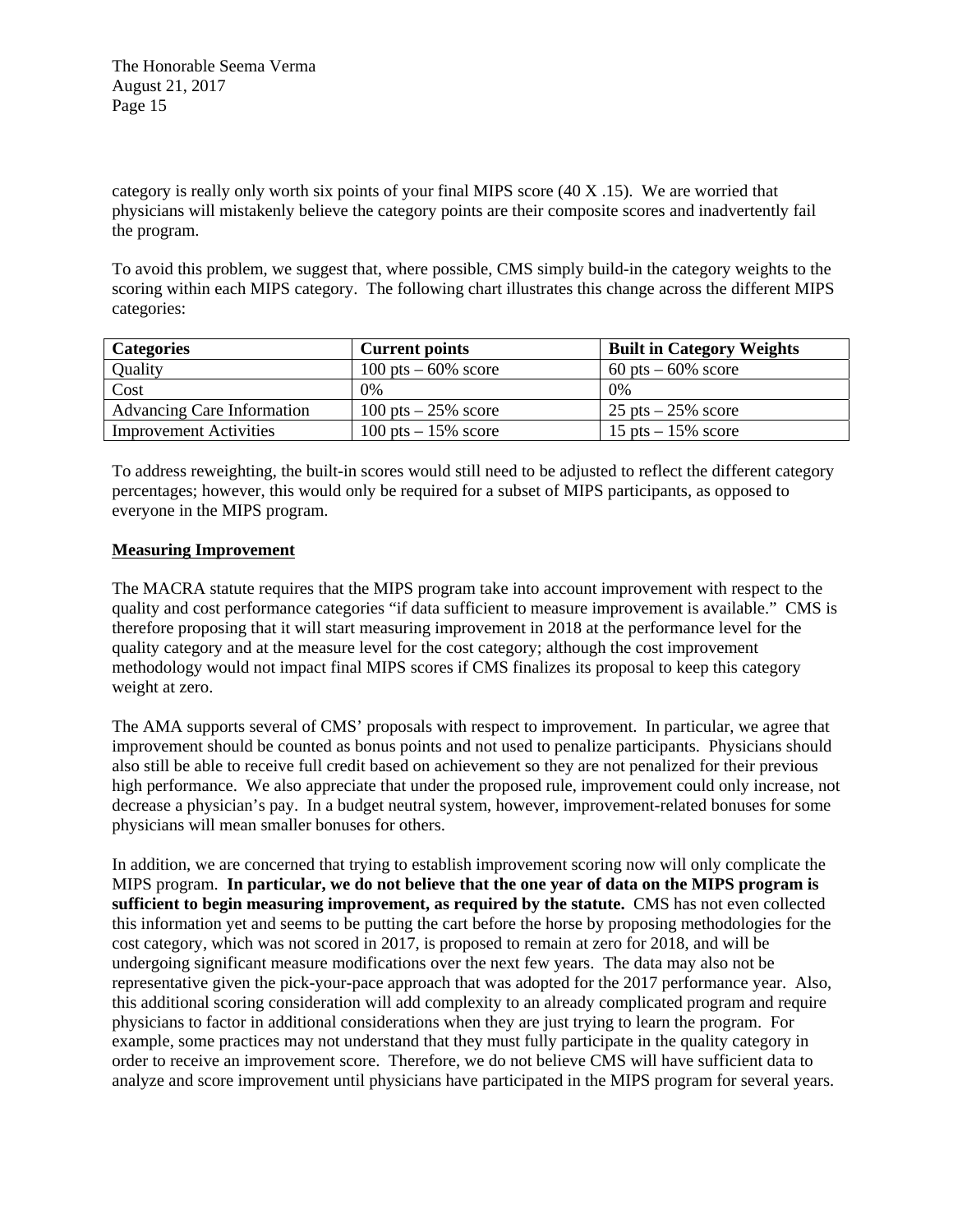**In addition, we are concerned with the different improvement approaches proposed for the cost and quality components.** Two separate methods will add further complexity to the MIPS program. Until a stable set of cost measures has been developed and in place for several years and until there is more data to base a decision on, we do not think it is possible to judge the impact or appropriateness of either of these two approaches. For example, the improvement scoring appears to assume that the quality measure benchmarks will remain static when, in fact, the deciles will likely shift over time. Consequently, physicians may be improving their performance but this will not be captured in their overall points in the quality category. We recognize this is the trade-off of scoring improvement on a category vs. measure basis, but without more experience with the MIPS program, we are unclear how often this will happen and if it warrants a different approach.

We also believe that CMS should consider other ways to score improvement. For example, improvement points could be awarded when physicians report on a new quality measure or when a participant agrees to test and provide feedback on new cost measures and/or patient relationship codes. Improvement points could also be awarded for overall improvement of a participant's composite score, rather than just focusing on individual categories. CMS could also define improvement more broadly to encourage participants to report new aspects of the MIPS program, participate in pilots, use registries, or other tools that CMS seeks to promote. Yet, we believe there has not been sufficient discussion with stakeholders to understand how they view improvement or the challenges that may impact certain specialties, sites of services, and other participants.

In sum, we believe that adding improvement scoring at this time is premature. **We recommend that CMS continue to seek feedback and experience regarding improvement methodologies at least through the MIPS transitional period before adopting an approach which, once put into motion, may be difficult to change.**

### **Facility-Based Measurement**

The AMA supports CMS' proposal to adopt a new scoring option for the quality and cost performance categories that allows facility-based MIPS eligible clinicians to be scored based on their facility's performance.

**Adopt a Facility-Based Measurement Option** 

The AMA believes allowing physicians to select a facility-based measurement option can reduce duplication and reporting burden by using quality and cost data that is already reported at the facility level to determine a physician's quality and cost score. CMS notes that it plans to implement this program in a narrow fashion in the first year by limiting the facility-based measurement option to inpatient hospitals.

### **The AMA urges CMS to also design facility-based measurement options for physicians that practice in facilities such as skilled nursing facilities, ambulatory surgical centers, and inpatient rehabilitation facilities.**

The AMA also strongly supports CMS' proposal to allow physicians to voluntarily elect to have their quality and cost performance category scores determined based on a facility's performance.

**Reduce the Facility-Based Measurement Point Floor**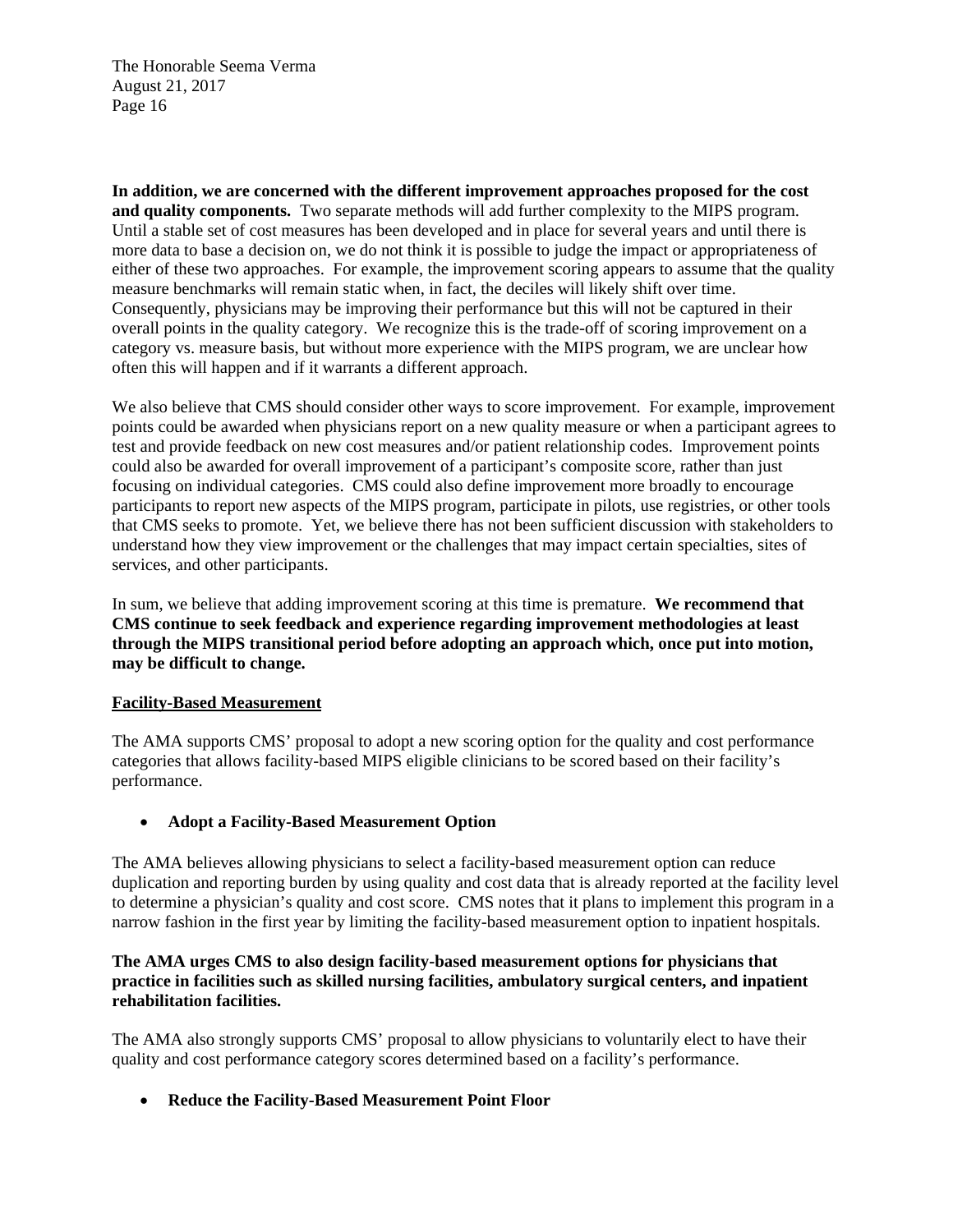CMS proposes to adopt a floor of 30 percent for any physician who chooses the facility-based measurement option for quality reporting purposes. A score of 30 percent in the quality category is equal to 18 points, which is higher than the 15 point performance threshold that CMS has proposed. Therefore, any physician that selects the facility-based measurement option would automatically score above the performance threshold regardless of the performance of his or her facility. **The AMA believes this high point floor is unfair to non-facility based clinicians and urges CMS to reduce the point floor for physicians opting into facility-based measurement.** Physicians opting into facility-based measurement already have some advantages in the quality category, such as the requirement that if a physician elects facility-based measurement, but also submits quality data through another submission mechanism, CMS will use the higher of the two scores for the quality category. Furthermore, non-facility based MIPS eligible clinicians are already at a disadvantage since they will not have their MIPS scores in advance of their data submission, whereas facility-based physicians will be able to ascertain their facility-based measurement scores prior to the deadline to submit MIPS data.

We are also concerned that if the point floor is maintained, facilities may not be incentivized to invest additional resources into physician-level quality reporting tools, which would create problems for physicians that choose to report separately from the facility. Specifically, there would be no incentive for the facility to coordinate with individual physicians or specialties on meaningful quality measures when the physician can achieve a score higher than the performance threshold regardless of their performance in the Value Based Purchasing (VBP) program. **Therefore, CMS should reduce the 30 percent floor in the quality performance category for physicians electing to use facility-based measurement to ensure the program is equitable for both facility and non-facility based physicians.** 

We also encourage CMS to monitor this option to see if it leads to further consolidation of physician practices or other patterns in the healthcare marketplace.

**Expand the Facility-Based Definition** 

**The AMA is somewhat concerned that the requirement that physicians treat 75 percent or more of their patients in an inpatient setting in order to qualify for the facility-based measurement option is too high.** This threshold may exclude many physicians who provide the majority of their services in an inpatient setting but do not reach the 75 percent threshold. We urge CMS to provide a sensitivity analysis illustrating how many additional physicians would be able to opt-in to facility-based reporting if CMS lowered the threshold to 50 or 65 percent. CMS should also ensure the hospital-based physician threshold in the ACI category continues to align with the facility-based requirement. The AMA also urges CMS to consider expanding the facility-based measurement option to settings other than inpatient hospitals in future years such as post-acute and long-term care facilities.

# **Virtual Groups**

The AMA strongly supports the ability for small groups and solo practitioners to form virtual groups and have their performance assessed at an aggregate level. As we have stated in our previous letters to CMS, there should be maximum flexibility for physicians, small practices and other eligible professionals to form virtual groups.

**Ensure Flexibility for Physicians to Form Virtual Groups**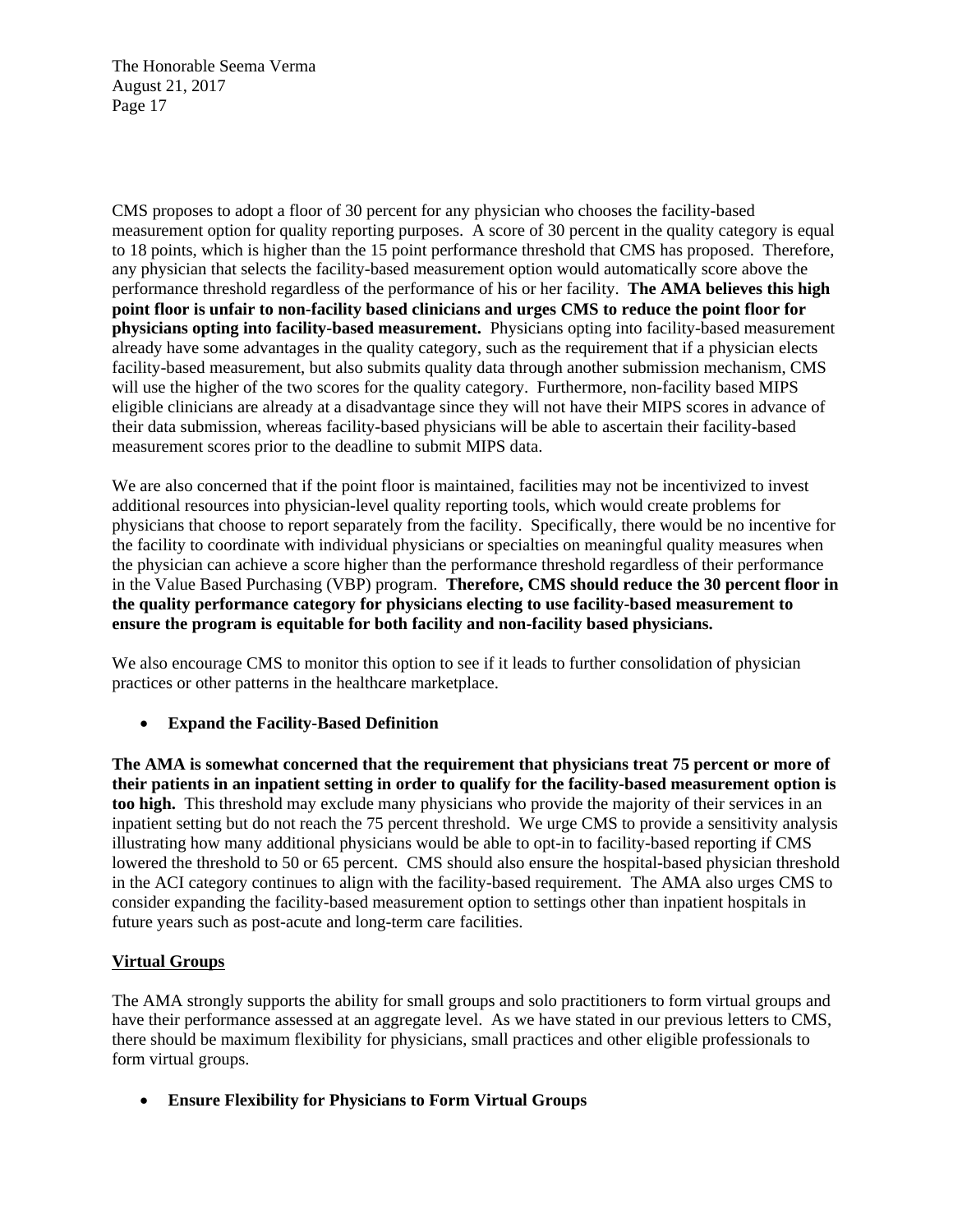The AMA appreciates CMS' acknowledgement that virtual groups must have the flexibility to determine their own composition, and supports CMS' decision not to limit virtual groups by geographic area or specialty. Similarly, CMS should not establish a limit on the number of Tax Identification Numbers (TINS) that may form a virtual group. CMS notes concerns that virtual groups may become so large that it makes comparison of performance between clinicians difficult; however, it is unlikely this will occur given the significant administrative and contractual requirements to become a virtual group. Allowing physicians to form virtual groups without restriction simplifies an already complicated program.

CMS should also not limit the number of virtual groups that can be approved each year. As CMS notes in the proposed rule, there is unlikely to be a flood of virtual groups in 2018 given the short time between the release of the rule and the start of the performance year.

Setting limits on the establishment of virtual groups, including the maximum number of groups, size of groups, geographic proximity, or specialty, would have a chilling effect on the formation of virtual groups. Such limitations could harm practices with limited resources and administrative support, which may benefit most from being in a virtual group.

### **Assist in the Election Process**

The AMA supports CMS' proposal to provide technical assistance to physicians who come together as a virtual group. Given the complexity of the QPP program, it would be extremely beneficial for physicians to be able to contact a designated technical assistance representative to determine whether they are eligible for a virtual group. In addition, the AMA supports allowing physicians to confirm whether or not they are eligible to form a virtual group prior to executing formal written agreements or allocating resources for virtual group implementation. We encourage CMS to extend this technical assistance to help small practices forming virtual groups with issues such as preparing health IT systems, drafting contract agreements, or training staff. We also encourage CMS to leverage CMS technical assistance small practice contractors to assist with virtual group eligibility and requirements since many of these contractors have existing relationships with small practices.

The AMA supports CMS' plans to provide an electronic election process for QPP year three if possible. We also support the opportunity for virtual groups to make an election prior to the publication of the final rule in order to allow sufficient time for virtual group formation.

# **Harmonize Virtual Group Determinations**

If a practice elects to participate in a virtual group, and the group includes physicians who fall below the low-volume threshold, those physicians will not be included in the calculation of the groups' composite performance score and will not receive a payment adjustment. The AMA supports this approach, which is prescribed for virtual groups in the MACRA statute.

Conversely, group practices that choose to report through the group practice reporting option will include physicians who fall below the low-volume threshold in the calculation of the groups' composite performance score and those physicians will receive a payment adjustment. The variance in calculation of individual physicians who fall below the low-volume threshold in virtual groups versus the group practice reporting option adds unnecessary complexity to the MIPS program. **Therefore, CMS should**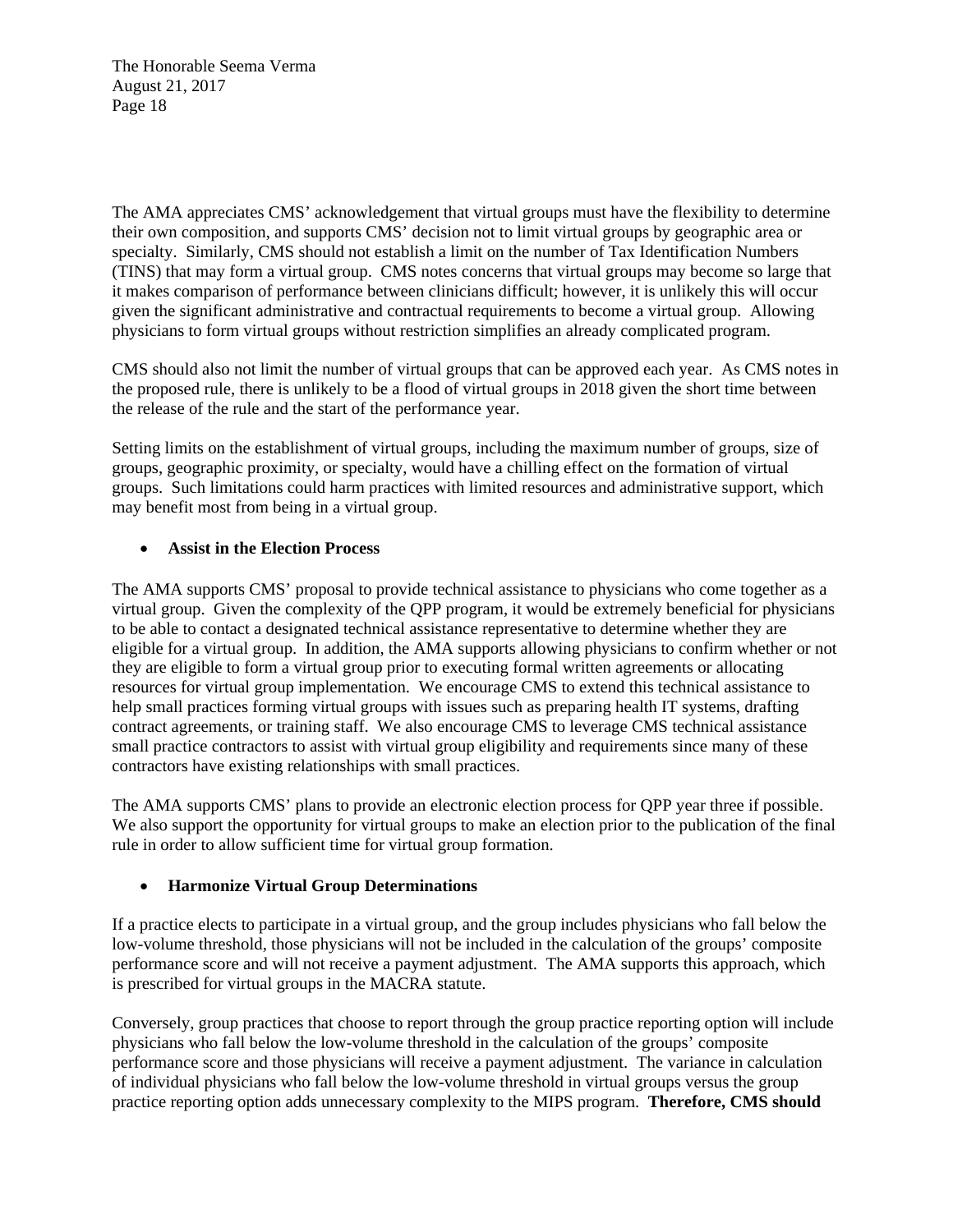**apply the same methodology used for virtual groups to practices electing to participate in group reporting. This would allow any physician who met the low-volume threshold, regardless of whether they were part of a TIN that elects to report as a group, to be excluded from MIPS reporting and avoid a payment adjustment.** This approach would eliminate the inconsistency between virtual group reporting and the group practice reporting option, and reduce program complexity.

### **Address Program Integrity Concerns**

Many solo practitioners and groups of 10 or fewer MIPS eligible clinicians have limited resources and technical capabilities. Virtual groups will involve preparation of health IT systems and training staff to be ready for implementation, sharing and aggregating data, and coordinating workflows. While these are necessary steps to ensure the success of virtual groups, these steps could raise concerns involving fraud and abuse. **Therefore, AMA requests that the Secretary exercise prosecutorial discretion by not enforcing the requirements under the Anti-Kickback Statute (section 1128B(b)) and the physician self-referral law (section 1877) for activities involving the development and operation of a virtual practice group.** 

### **Multiple Submission Mechanisms**

CMS proposes to score measures submitted across multiple submission mechanisms within the quality performance category. The AMA supports CMS' efforts to provide physicians additional flexibility in MIPS reporting. However, as proposed, scoring measures across multiple submission mechanisms may make reporting quality measures more complex, costly, and burdensome for physicians.

Under this proposal, physicians who have fewer than six measures available under one submission mechanism may be required to use a second submission mechanism in order to receive a maximum quality score. For example, if a physician only had four applicable quality measures available to report through their registry, that physician would be required to search all measures available via other submission mechanisms such as claims and other registries to determine if there are additional measures they should report. Physicians may be required to review hundreds of measures and tools to determine if there are additional applicable measures. In addition, this could substantially increase costs for physicians, as it may require a physician or group practice to purchase an additional data submission mechanism in order to report six measures.

**Therefore, the AMA urges CMS not to adopt this new scoring methodology as proposed because it will greatly increase the complexity and cost of reporting quality measures for some physicians.** If CMS decides to move forward with allowing physicians to report under multiple submission mechanisms, it should not require physicians to explore alternative submission mechanisms to determine if there are applicable measures available. Instead, CMS should only review the measures available to a physician given their chosen submission mechanism—claims, registry, EHR or OCDR —to determine if a physician could have reported on additional measures.

### **Small Group Definition**

CMS determines a small group size by the number of National Provider Identifiers (NPIs) associated with a TIN, which includes clinicians who may be excluded from MIPS participation and do not meet the definition of a MIPS eligible professional. For example, a small group would include clinicians who had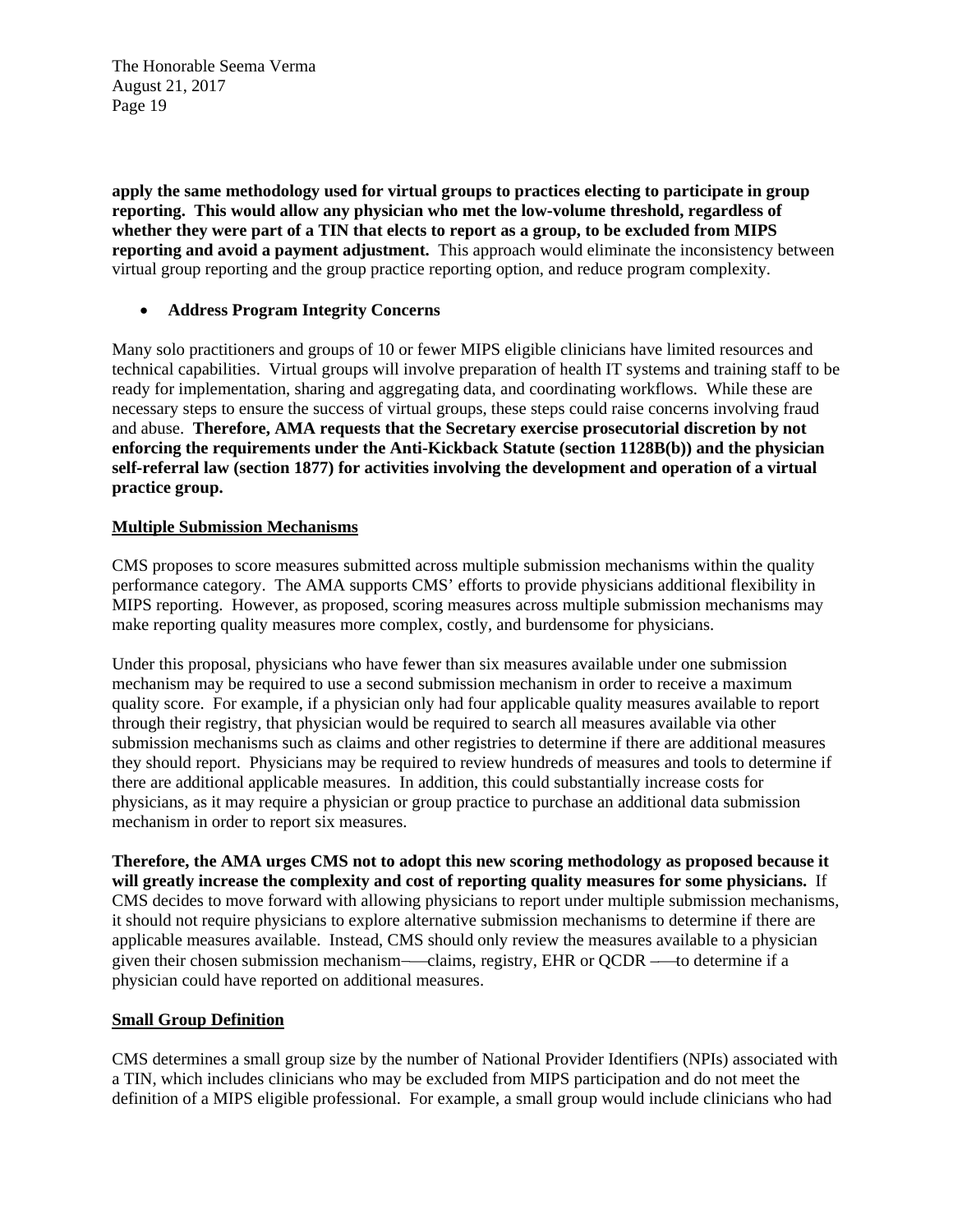been excluded from MIPS participation such clinicians newly enrolled in Medicare, qualifying participants in APMs, partially qualifying participants in APMs and clinicians who fall below the low volume threshold.

In addition, small groups would include other eligible professionals defined by  $1848(k)(3)(B)$  of the Social Security Act that may not be counted as MIPS eligible professionals in performance year 2018 including:

- A certified nurse-midwife;
- A clinical social worker;
- A physician or occupational therapist or qualified speech-language pathologist;
- A qualified audiologist;
- A clinical psychologist; and
- A registered dietitian or nutrition professional.

MIPS eligible professionals are more narrowly defined as follows:

''(I) for the first and second years for which the MIPS applies to payments (and for the performance period for such first and second year), a physician (as defined in section  $1861(r)$ ), a physician assistant, nurse practitioner, and clinical nurse specialist (as such terms are defined in section 1861(aa)(5)), a certified registered nurse anesthetist (as defined in section 1861(bb)(2)), and a group that includes such professionals;"

(II) for the third year for which the MIPS applies to payments (and for the performance period for such third year) and for each succeeding year (and for the performance period for each such year), the professionals described in subclause (I), such other eligible professionals (as defined in subsection  $(k)(3)(B)$  as specified by the Secretary, and a group that includes such professionals."

**The AMA urges CMS to only include MIPS eligible professionals in determining whether a practice qualifies as a small practice with 15 or fewer eligible professionals.** While the AMA understands that CMS may be constrained by statutory definitions, we are also concerned that the definition of a small practice could cause confusion and be misinterpreted by physician practices. Specifically, we have concerns that a practice may assume it is small if it has fewer than 16 MIPS eligible professionals, when in fact it may have more than 15 NPIs within its TIN. Practices may incorrectly rely on beneficial scoring for small practices or on the overall small practice bonus, when calculating the data they need to report. It is likely that these practices may inadvertently receive a penalty for not reporting enough information because they misunderstood the definition of a small practice. Therefore, the AMA urges CMS to define small practices as those practices with 15 or fewer MIPS eligible professionals.

Alternatively, if CMS is not able to define small practices as only including MIPS eligible professionals, the agency should provide significant education to physicians regarding who will be included in the definition of small practices. CMS should also display this information prominently on the QPP website. Currently, the QPP website participation look-up tool only lists the types of clinicians that are MIPS eligible professionals, but does not include an explanation of eligible professionals that count toward the definition of a small practice. This information should be included on the QPP website and in educational materials CMS distributes to physicians.

Given the significant confusion around the definition of small practices, the AMA also believes that CMS should continue to make the small practice eligibility determination using claims data. While an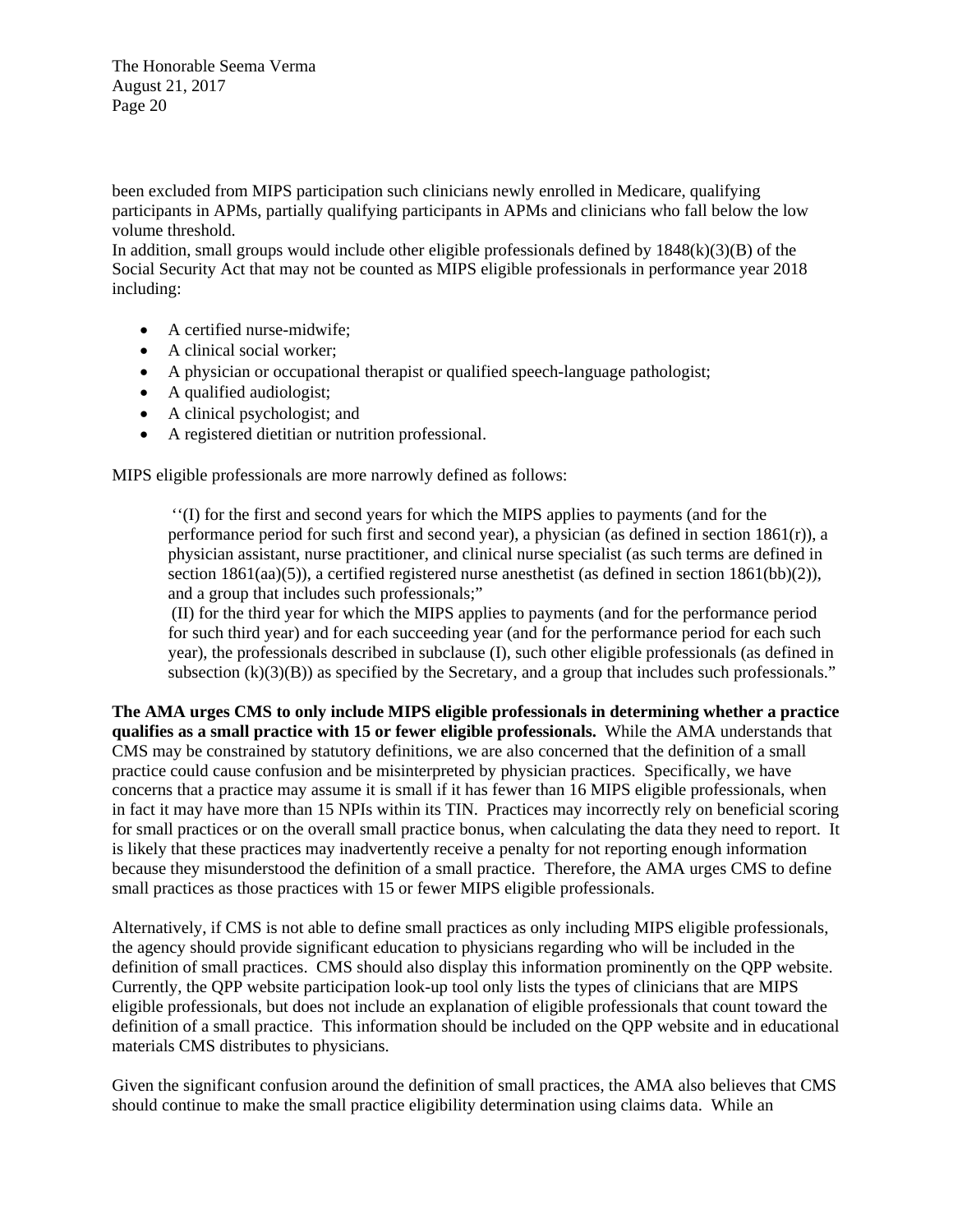attestation option may be easier for physicians, we are concerned that physicians may incorrectly attest that they are a small practice and find out later that they received a penalty based on an incorrect assumption that their practice was small.

#### **Subgroups in Multispecialty Practices**

CMS asked for feedback on whether physicians should be able to form subgroups for MIPS reporting within multispecialty practices. Currently, a physician must choose to report MIPS data individually or through a group reporting option which includes all MIPS eligible clinicians within a TIN. **The AMA has heard from physicians that are part of a group practice that would like to report separately from the larger group, and supports allowing an option for a portion of a group to report as a separate subgroup. This would allow a specialty in a multispecialty group to form a subgroup in order to report on measures and activities that are more relevant to that particular specialty.** In order to identify subgroups, CMS could create unique subgroup identifiers, similar to the virtual group identifiers they are proposing to create for virtual groups in 2018. The AMA would appreciate the opportunity to work with CMS to ensure that this option would not add complexity to the MIPS program and would offer a more meaningful reporting option to specialists that are part of multispecialty groups.

#### **Quality**

The AMA strongly supports many of CMS' proposals that will create stability within the quality performance category for physicians. First, we support CMS' proposal not to increase the number of quality measures a physician is required to report in 2018. The AMA also strongly supports CMS' proposal to maintain the data completeness threshold at 50 percent in 2018, which will reduce physicians' reporting burden and ensure more physicians will be successful in MIPS. In addition, we support CMS' continued elimination of the requirement that physicians report on cross-cutting quality measures or quality measures within specific domains. The AMA also supports the removal of cross-cutting measures from specialty measure sets, which will allow physicians to report on the quality measures that are most relevant to their specialty.

The AMA also appreciates CMS' proposal to maintain a minimum point floor for physicians reporting on a quality measure that meets the data completeness threshold, regardless of performance on the measure or the measure type. This rewards participation in the MIPS program and encourages physicians to continue to participate in MIPS in future years. Finally, the AMA supports maintaining reporting on Consumer Assessment of Healthcare Providers and Systems (CAHPS) for MIPS as a voluntary measure. While patient experience data collected in the CAHPS survey is important, it does not always correlate with better outcomes. Allowing CAHPS for MIPS to be voluntary acknowledges the diversity of practices participating in the MIPS program, as CAHPS for MIPS may only be applicable to internal medicine practiced in a traditional office setting.

There are also a number of modifications needed within the quality performance category. These changes include the elimination of the outcome/high priority measure requirement, the removal of the requirement to report on all-payer data, and the elimination of the current and future global and population health and administrative claims measures. The suggested changes AMA provides below will simplify the program and reduce administrative burden for physicians. Currently, physicians are spending too much time away from patients meeting various quality reporting requirements. According to a 2016 Health Affairs article, practices spend about 15.1 hours per week dealing with external quality measures and in total U.S.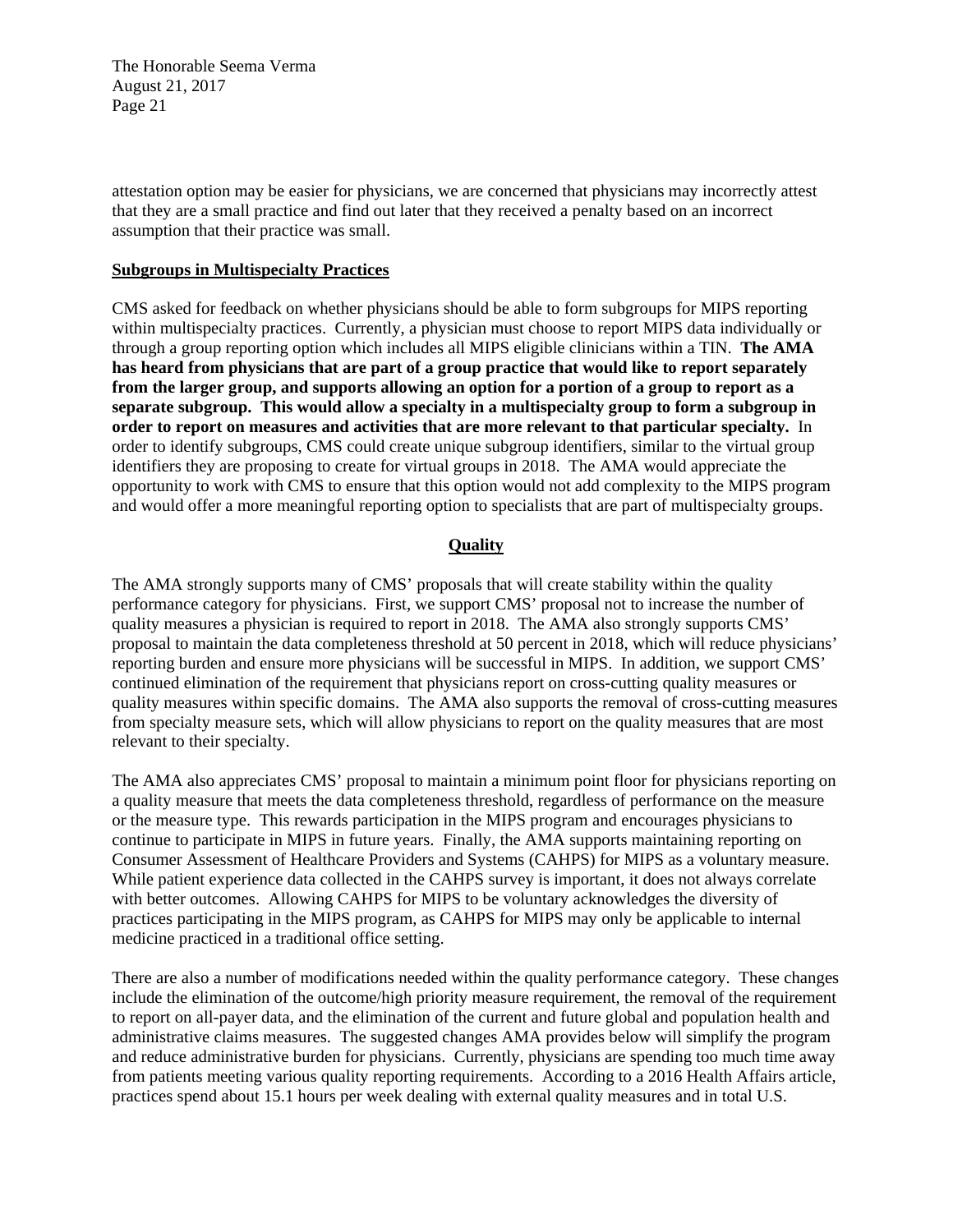practices are spending \$15.4 billion annually to report quality measures.<sup>6</sup> We urge CMS to consider our modifications as a way to help reduce administrative burden for physicians.

### **Quality Reporting Requirements**

## **Maintain the Data Completeness Threshold at 50 Percent**

CMS proposes to increase the threshold for successfully reporting on a measure from 50 percent to 60 percent in 2019 and beyond. If a physician fails to meet the data completeness threshold they only receive one point (three for small practices) for reporting on the measure. We recognize that increasing the data completeness threshold may increase the sample size of data; however, maintaining the threshold at a minimum of 50 percent does not prohibit physicians or practices from submitting more data. Changing the threshold level while physicians are still learning the complex requirements for successful MIPS participation is premature and ignores the burden associated with increased reporting thresholds.

Increasing the threshold will also discourage physicians from reporting on certain high priority measures due to the large administrative burden and cost associated with collecting information and reporting on all-payer data using a QCDR, registry, EHR or web-interface reporting mechanism. Increasing the threshold, coupled with the requirement of reporting on all-payer data, is especially burdensome for small practices that do not have the resources to hire an employee to collect and document such information. Even if the practice has an EHR, much of the information that supports the high priority measure is not captured within the EHR system but is collected through surveys and manual key entry.

The AMA strongly disagrees with the notion that a 50 percent threshold could lead to possible gaming. In addition, a 50 percent threshold still requires reporting on a majority of patients, which prevents cherry picking. A 50 percent threshold is simply a more realistic reporting level that acknowledges potential problems that may arise prior to or during the reporting period, such as the following:

- A vendor that fails to update measure specifications at the start of the reporting period.
- A delay in publication of CMS' approved qualified registries or QCDR list. Historically, CMS has not finalized the approved list until late spring or early summer of the reporting period.
- A delay in a practice determining their reporting status (low-volume threshold, nonpatient facing, or facility-based).
- A practice switching EHR vendors.

 

Power outages, inaccurate coding, or natural disaster.

### **Therefore, we urge CMS to maintain the quality reporting threshold at 50 percent.**

### **Eliminate the Requirement to Report on All-Payer Data**

As part of MIPS reporting, physicians are required to report on all-payer data (except if reporting through claims) to satisfy reporting on 50 percent of applicable patients. While we recognize CMS' intent is to increase the sample size of eligible patients a physician has to report on a measure, this requirement is

<sup>6</sup> Casalino, Lawrence P., Gans, David, et. Al. US Physician Practices Spend More Than \$15.4 Billion Annually To Report Quality Measures. *Health Affairs*. 35, no. 3 (2016): 401-406.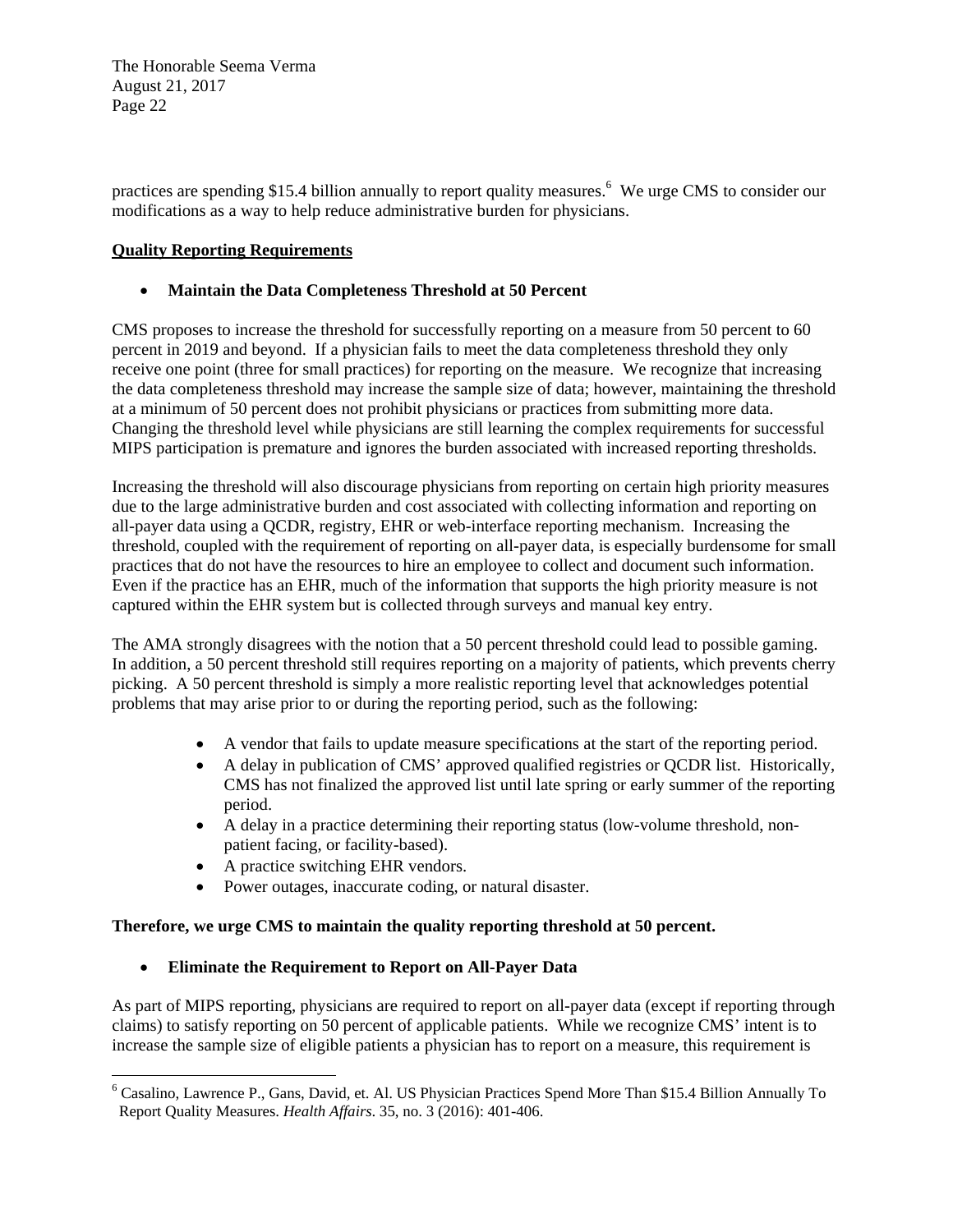### extremely burdensome and outweighs the potential perceived benefits by CMS. **We urge CMS to eliminate the all-payer data requirement and make it optional.**

We frequently hear from physicians that the all-payer data requirement is extremely time-consuming due to the amount of data entry required. It also takes away time from patient care and ignores the fact that physicians are still contractually obligated to meet various other private payer quality initiatives using different data. If their MIPS quality data could potentially be used to satisfy their private payer pay-forreporting requirements and obligations, then physicians might see the value in reporting on all-patients, regardless of payer.

We also note that CMS states that it wants to incentivize electronic reporting; however, the requirement to report all-payer data does the opposite. If you report measures through the claims option it is only based on Medicare Part B patients. CMS is placing the highest burden on physicians who choose to report via methods it should be incentivizing—EHR, qualified registry, or QCDR. Therefore, physicians may be deterred from adopting electronic reporting mechanisms.

In addition, the all-payer data requirement is especially burdensome for small practices that do not have the resources to hire a full-time or part-time employee to collect and document quality information, especially when reporting measures that require capturing patient information through surveys. Even if a practice has an EHR, much of the information that supports outcome and high priority measures is not captured within the EHR system, but instead is collected through manual key entry.

### **Therefore, we urge CMS to eliminate the all-payer data requirement and make it optional.**

Alternatively, we encourage CMS to re-instate the PQRS requirement that physicians reported on a majority of Medicare Part B patients and submitted other payer data as the practice or reporting entity felt was appropriate.

### **Ensure Valuable Process Measures are Maintained**

Process measures continue to serve a purpose, especially when coupled with cost, because it is often the breakdown in a process that contributes to poor outcomes and increased resource use. Under the current MIPS structure, it may appear that quality process measures do not hold much value because the quality category forces physicians to pick random measures that may or may not align with a clinical end goal. However, if the MIPS program was structured to allow physicians to focus on a targeted clinical or disease area, such as preventing diabetes and the measures correlated with the clinical episode, process measures would be seen as more valuable. We refer CMS to the Quality section, Instituting Clinical Continuums of Care, for more details on creating a unified MIPS program.

### **Make Outcome/High Priority Measures Optional**

Mandating that physicians report on an outcome measure, or high priority measure if an outcome measure is not available, may disadvantage certain specialties as well as rural practices and practices that treat high risk patients. As the AMA highlighted in previous comment letters, there are a number of methodological issues that must be addressed before requiring reporting on outcome measures, such as the development of better risk-adjustment models at the measure level (not just the program level as proposed) and stratification by specialty.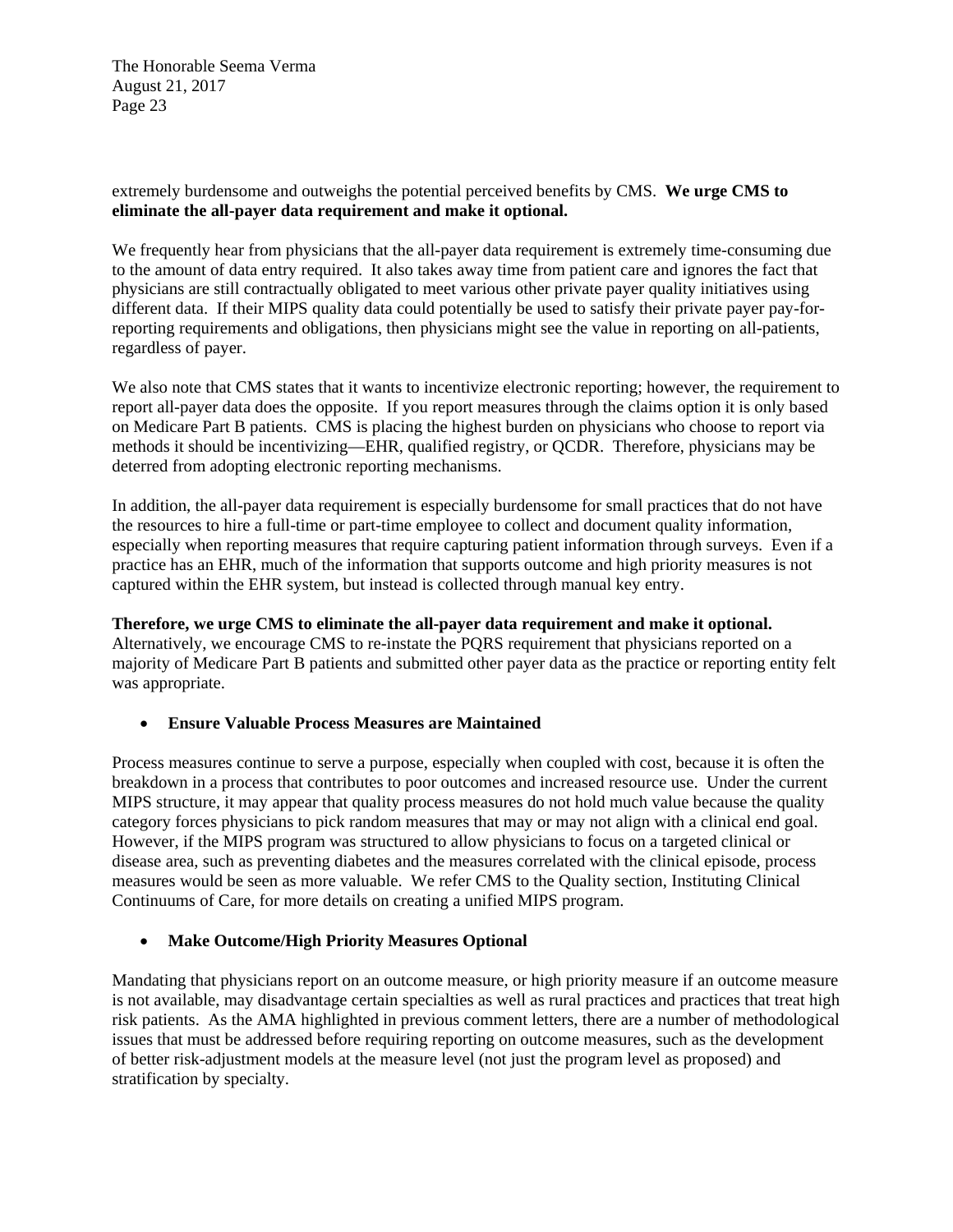In addition, infrastructure challenges may prevent physicians from having the ability to report on outcome measures, such as not having appropriate data elements in the EHR. Practices may also experience interoperability issues that may interfere with the exchange of information needed to report outcome measures, or may be unable to do longitudinal tracking due to the lack of uniform patient identifiers and patient attrition when tracking outcomes.

We also remind CMS that under the current scoring rules practices that report through the web-interface, which are primarily large practices, automatically satisfy the full reporting requirements and automatically receive extra points for reporting on numerous outcome and high priority measures. Essentially, CMS has developed a program in which web-interface participants will most likely perform better than non-web interface participants. Unfortunately, the web-interface reporting method is not applicable to all practices because the measures are primary care/internal medicine focused and practices must have a sufficient sample of patients to be eligible to report through web-interface. CMS has also maintained more consistency and stability with the web-interface measures than with measures available through other reporting methods, which further increase a practice's chance of scoring well when reporting through the web-interface. **Therefore, to make the program more equitable regardless of practice size or specialty, we strongly encourage CMS to make quality reporting more flexible by not requiring the use of any specific type of measure. Instead, CMS should recognize the importance of these measures through bonus points rather than a mandate.** Removing the outcome measure requirement would ensure maximum potential achievement by all physicians, regardless of specialty, sub-specialty, practice size, or patient population. It would also simplify the overall calculation for scoring quality.

### **Eliminate the All-Cause Hospital Readmissions (ACR) Measure**

MACRA allows for the refinement of existing measures and program adjustments to avoid using inaccurate ways of assessing physician performance. We, therefore, have serious objections to CMS continuing to use a problematic VM measure, the ACR measure, in the MIPS quality category. Reclassifying the measure as a "population health measure" under the quality category does not fix any of the inherent problems with the measure and limits CMS' ability to create an improved, equitable MIPS program. Specifically, MACRA section 1848(q)(2)(C)(iii) does not require CMS to use global and population based measures but states that CMS "may use" such measures. Given this flexibility and due to the concerns we outline below, **we urge CMS not to include the ACR measure in MIPS.** 

The ACR measure lacks transparent evaluation on whether it is appropriate to use at the physician-level. The AMA is extremely concerned with potential unintended consequences related to the use of the measure at the group practice level (16 or more eligible clinicians) without the proper vetting of the measure's reliability and validity. It remains unclear how CMS determined the reliability of the readmission measure at the physician level and there is not enough information in the 2017 or 2018 QPP rules or the VM quality and resource use reports (QRURs) to ensure that physician performance is accurately represented, even when applied only to practices of 16 or more eligible clinicians.

Furthermore, the continued lack of sociodemographic factors in the risk adjustment model is concerning and could lead to potential negative consequences. When the measure was used in the VM, practices that served a higher number of patients with social risk-factors were more likely than other practices to have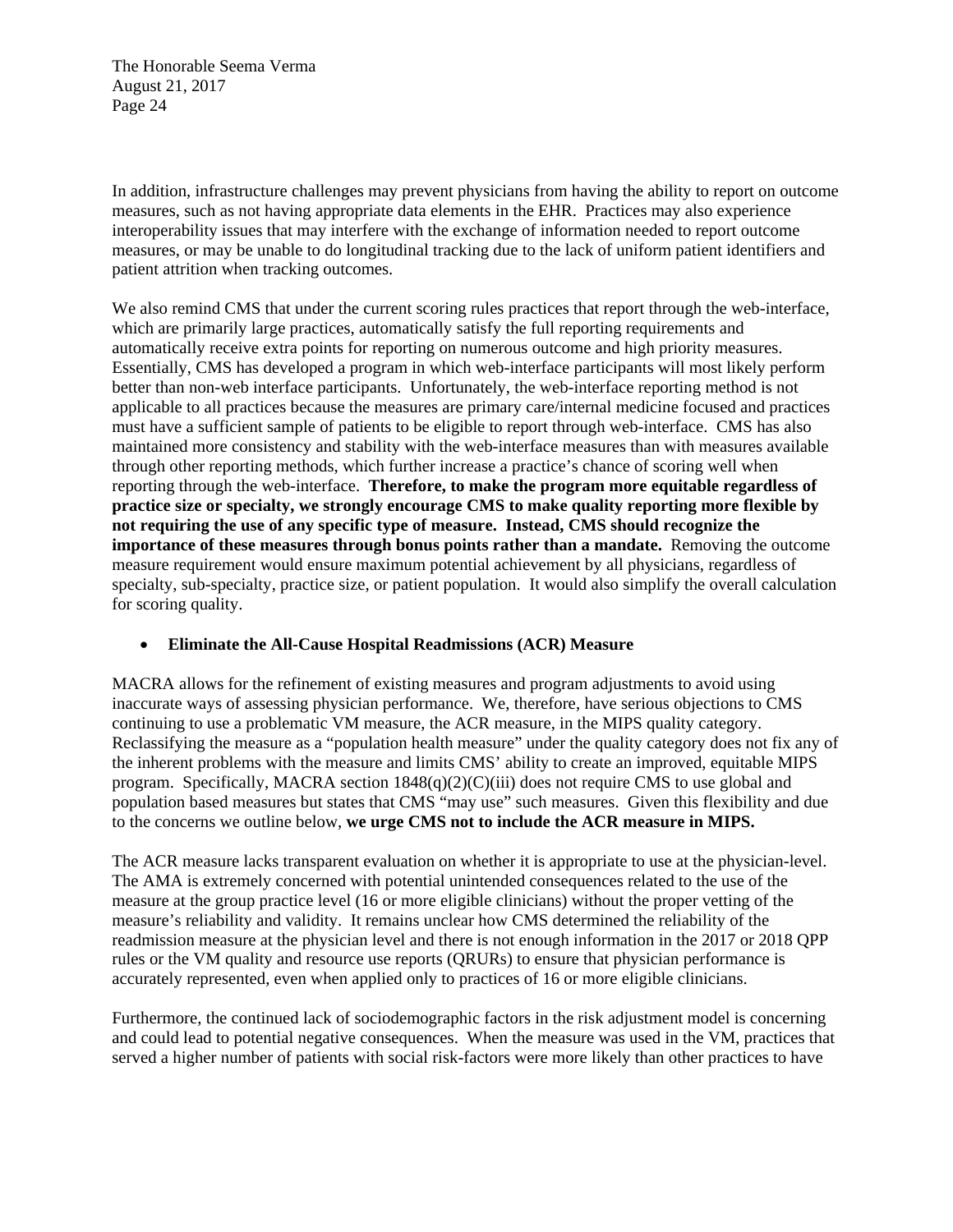received a negative adjustment.<sup>7,8</sup> If the ACR measure remains in the MIPS program, the measure may create inequities rather than enhancing quality of care. The Institute of Medicine (IOM) Committee on Accounting for Social Economic Status (SES) in Medicare Payment Programs has recently outlined concerns that decreased payments, particularly for those physicians caring for patients who are socially at-risk, could lead to underinvestment in the quality of care and that maintaining the status quo will introduce new ills into the healthcare system, as opposed to improving care.<sup>9</sup>

If CMS retains the measure, we urge CMS to perform additional analysis that demonstrate the following:

- Assurance that there are demonstrated structures and processes that physicians can complete in order to improve patient outcomes.
- Identification of possible attribution models, and testing of each, to determine the impact on performance scores and how each model affects reliability and validity of the measure. To date, CMS has not been transparent regarding how it selected current attribution models.
- Exploration of how sample size/minimum number of cases (along with the attribution model) impact the reliability and validity of the measure and provide this information for more than one case size. For instance, publicly stating that a measure met 0.4 reliability using 25 cases is not sufficient.
- Determination of the usefulness and usability of the measure for improvement purposes, particularly if claims are used. The National Quality Forum (NQF) under-emphasizes this important point during its reviews, but it is a critical question that should be answered before this measure or any administrative claims measure is implemented in MIPS or other federal programs.

The recommendations for improvements are also applicable to other administrative quality measures, such as the repurposed Inpatient and Outpatient quality measures CMS is developing under contract.

**If CMS continues the use of the ACR measure, at a minimum physician or group performance should not affect payment or be publicly reported unless a reliability of 0.80 can be demonstrated and the risk adjustment model is developed, tested, and released for comment prior to implementation.**

# **Expansion of Administrative Claims Quality Measures**

CMS has been working with numerous contractors to develop and expand the suite of administrative claims quality measures to incorporate into MIPS. However, we remain extremely concerned because there does not appear to be a clear strategy or direction of how the measures would fit into the quality category and the overall MIPS program. It appears CMS is trying to take a one-size fits all approach with the development of these measures as opposed to continuing on a path that is more tailored to individual

  $72015$  Value Based Payment Modifier Program Experience Report. Center for Medicare and Medicare Services. June 16, 2015. https://www.cms.gov/Medicare/Medicare-Fee-for-Service-Payment/PhysicianFeedbackProgram/Downloads/2015-VM-Program-Experience-Rpt.pdf

<sup>&</sup>lt;sup>8</sup> 2016 Value Modifier Overview Memorandum. Center for Medicare and Medicaid Services. https://www.cms.gov/Medicare/Medicare-Fee-for-Service-Payment/PhysicianFeedbackProgram/Downloads/2016- VM-Overview-PDF-Memo.pdf

<sup>&</sup>lt;sup>9</sup> Committee on Accounting for Socioeconomic Status in Medicare Payment Programs. Accounting for Social Risk Factors in Medicare Payment- Report IN BRIEF. Institute of Medicine. July 2016. http://nationalacademies.org/hmd/~/media/Files/Report%20Files/2016/Medicare-SES-3-RIB.pdf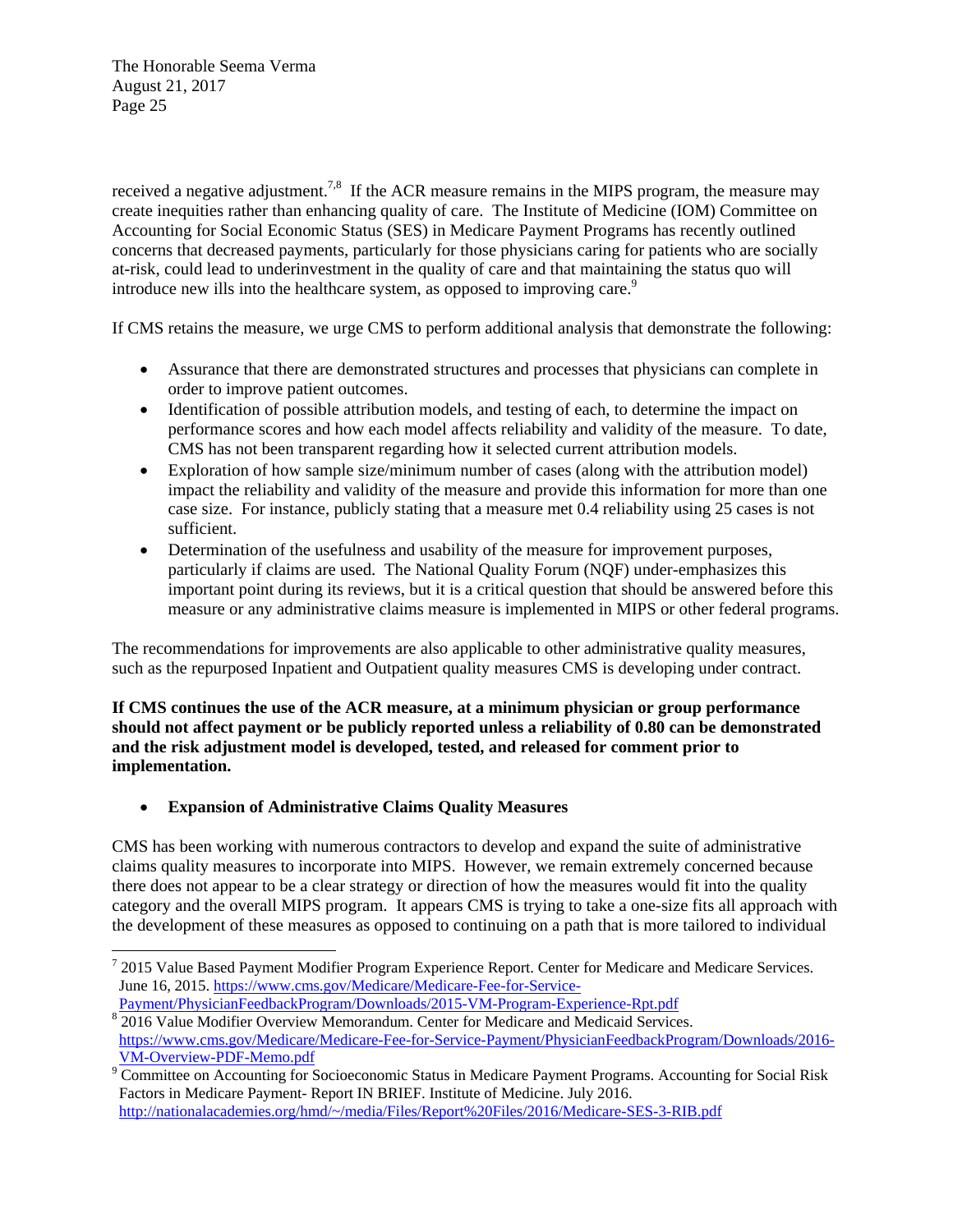physician specialties and practice sizes. These measures may also increase the complexity and administrative burden placed on physicians.

While the AMA understands CMS' desire to measure and track quality and costs associated with the health of a population, we do not believe creating a suite of administrative claims quality measures is the answer. The MIPS program, with its various reporting requirements, already measures the health of a defined population for whom a physician or practice provides continuous care. We expect and anticipate that a more holistic view of population health will become more evident as the number of specialty specific measures, especially those captured through QCDRs, grows. These measures are implemented to measure the performance of a specific clinical condition, often within a specific specialty, which leads to measures that more accurately represent the patients seen by a physician or group and the quality of care provided. As a result, it is unclear why CMS sees the need to modify existing population health, inpatient, or outpatient measures.

In addition, just because a measure is calculated through claims does not mean there is no administrative burden on physicians. Physicians must still track the information and implement many necessary changes based on the measures. Adding to this complexity CMS' data feeds are insufficient. It is not until six months after the close of the reporting period that a physician may learn how they performed on an administrative claims measure.

It is also our expectation that any administrative claim quality measure developed today and used in the future will have to be re-specified to accommodate the new patient relationship categories and codes to account for clinical and social risk factors. Based on our interactions with CMS' contractors working on the new administrative claims measures, it does not appear this work is being addressed.

We are also concerned with what may be considered a minimum patient sample and threshold for reliability. If CMS moves forward with additional administrative claims measures, the **measures, including global and population health measures, must meet a reliability threshold of 0.8 at the individual physician and group level before a physician or group is held accountable for the measure.** When applied at the group level, CMS must also test whether the specific size of the group meets the 0.8 reliability threshold. A lack of reliability in the data and minimal variations in care can lead to incorrectly categorizing and penalizing physician performance.

### **Delay "Topped Out" Measure Removal Process and Remove Point Cap**

**The AMA supports CMS' phased-in approach for removing topped out measures from MIPS, however, we do not support CMS' proposed timeline for classifying measures as "topped out" or its proposal to cap achievement points for such measures at six points.** CMS' current strategy bases performance scores and benchmarks on data that may or may not have sufficient sample sizes and utilizes PQRS reporting rates as a starting point. PQRS had low participation rates, and it is questionable whether the numbers represent a true indication of quality. MIPS should be based-off of MIPS reporting, not a program that sunset in 2016. Beginning the phased-in removal of "topped out" measures with only one year of MIPS data is also problematic due to the 2017 transition year. Because of the pick-your-pace approach used in 2017, year one data may not be representative sample of how physicians are actually performing on quality measures. CMS has already removed a significant number of measures under MIPS, particularly measures available under the claims and EHR reporting methods, and we continue to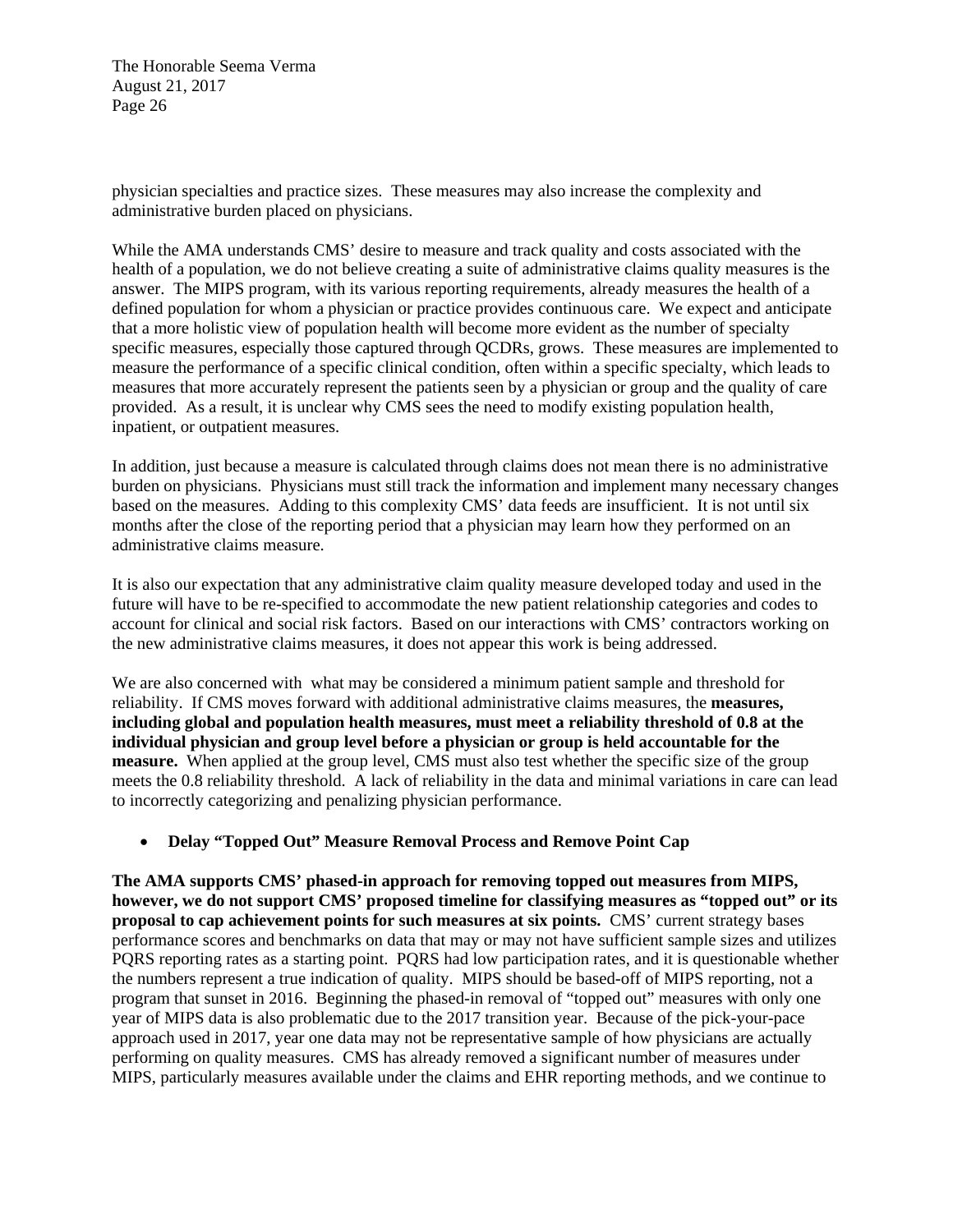remain concerned that removing and capping measures too soon may lead to a gap within the measure portfolio.

The AMA does support the removal of measures when clinical evidence has changed, but we are concerned with the potential future gap that will be created by solely relying on benchmark data, without consideration of clinical factors, scientific evidence, and the importance of a measure. More research also needs to be done to determine the appropriate sample size for each quality measure before a quality measure can be determined to be "topped out." The following are two examples of measures that are listed as "topped out" and subject to special scoring rules starting with the 2019 performance period based on an extremely limited sample of 2015 PQRS participants:

- Measure 71: Breast Cancer: Hormonal Therapy for Stage IC—IIIC Estrogen Receptor/Progesterone Receptor (ER/PR) Positive Breast Cancer—105,690 EPs were eligible to report on the measure in 2015. However, only 839 EPs satisfactorily reported on the measure (less than 1 percent ).
- Measure 109: Osteoarthritis (OA): Function and Pain Assessment—207,389 EPs were eligible to report on the measure in 2015. However, only 1,723 EPs satisfactorily reported on the measure (less than 1 percent).<sup>10</sup>

We are concerned with CMS' blunt approach to removing "topped out" measures, and offer the following recommendations to improve this process:

- Prior to removing any "topped out" measures, CMS should review measures to determine if they are tied to our nation's most important "Vital Signs" as described by the National Academy of Medicine in its report with the same name. This will ensure that key measures that help improve health and monitor the health of the nation will not be removed.
- Process measures that are proximal to an outcome and for which there is strong evidence that fulfillment of the measure intent, such as providing or not providing a specific treatment, will improve patient outcomes should be retained. The unintended consequences of removing key "topped out" measures are unknown. If a "topped out" measure directly impacts outcomes and is no longer reported, could its removal cause negative effects on patient care? CMS should exercise caution in measure removal until possible unintended consequences of removing each measures have been explored.
- *Analysis:* Physician performance can vary by practice setting, patient population, geography, years in practice, volume of cases of a particular condition, or how long the physician has been reporting. CMS must examine the breadth and depth of reporting based on the number of physicians who successfully report on a measure. CMS must examine the breadth and depth of reporting based on the number of physicians who successfully report on a measure and the length of time a measure is reported on within a given performance year.
- *Performance Results:* Performance results of a measure that is being considered for removal should be examined for any evidence of variation among subgroups defined by the above factors and other nonclinical factors.
- *Reporting Options:* Do not remove or classify a measure as "topped out" until it is "topped out" across all reporting options.

<sup>&</sup>lt;sup>10</sup> 2015 Reporting Experience, Including Trends (2007-2016), Physician Quality Reporting System. 2015 Appendix. Center for Medicare and Medicaid Services. https://www.cms.gov/Medicare/Quality-Initiatives-Patient-Assessment-Instruments/PQRS/AnalysisAndPayment.html. Accessed Aug. 01, 2017.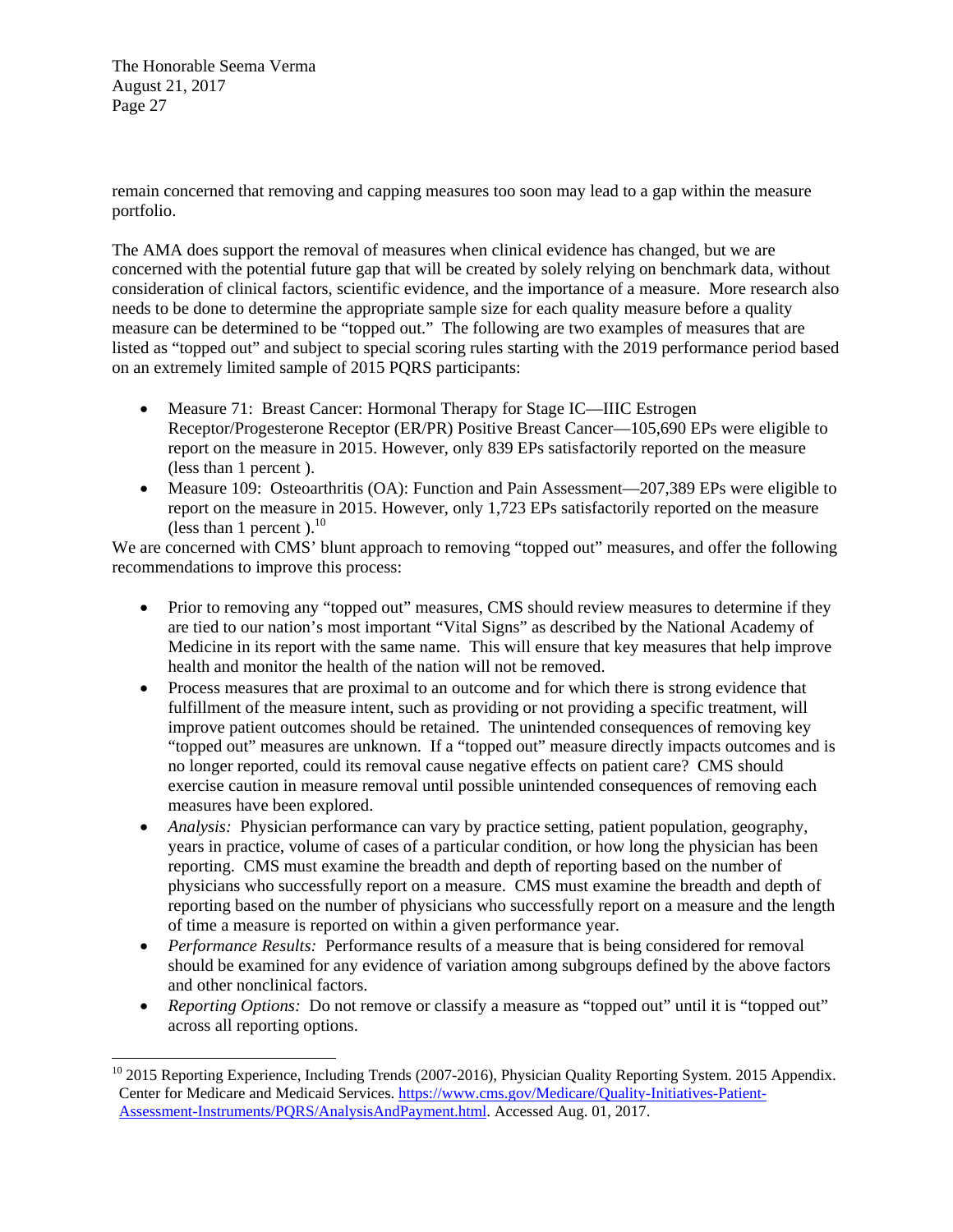- *Data Sources:* One potential way to see if the numbers are reflecting true performance is to compare it to other current data. For example, if a study or clinical registry shows that there is still a gap in care, then the performance scores in MIPS may not reflect performance across all physicians. The results of these subgroup analyses should also be shared with the relevant stakeholders.
- *Small Sample Size:* CMS has a history of removing measures that have low reporting rates without necessarily considering the specialties that might use them. For example, some measures may only be reported by a small number of clinicians, such as pediatric specialists, and yet that small number represents a significant percentage of those caring for the patients to which the measure applies.
- *Public Health:* We recommend keeping measures that track performance on major public health issues such as tobacco use and counseling, screening for alcohol use, prediabetes, hypertension, opioid use, immunizations, and hepatitis C.
- *Measures Used in Other Programs:* There are many health plan-level measures that are part of the Medicare Advantage Star Ratings system that are reliant on clinical action. To ensure compliance, the private plans incorporate them into physician contracts. For purposes of alignment, CMS should evaluate how physician measures may relate to other quality programs. Therefore, CMS should consider alignment across other program when deciding whether to remove or retain certain measures.

**Furthermore, CMS should not penalize physicians for reporting on "topped out" measures by capping the number of achievement points at six. Physicians should be eligible to earn maximum achievement points for reporting such measures until a measure is removed.** As stated in our section on Physician Compare and Quality Scoring Benchmarks, CMS should explore using the ABC methodology to evaluate measures that may not have much variation in performance. Capping achievement points adds to the complexity of scoring and ignores that there are multiple factors that go into the decisions physicians make for reporting on specific measures. It also ignores that CMS is making classifications on measures based on extremely faulty data with low reporting rates.

### **Delay Removal of Measures**

CMS specifically seeks comment on the best timeline for removing non-outcome and outcome measures that do not have adequate reporting (either by physician or cases). The AMA believes that the MIPS program is too new to know what measures will be the most relevant to individual physicians and groups. CMS should not consider removing measures with inadequate reporting until after physicians have a few years of experience with the program. At a minimum, a measure should be in the program for three years before it is proposed for removal, but not until the program is more mature.

## **Provide Further Analysis on Benefits of Expanding Patient Experience Data Available for CAHPS for MIPS Survey Measure**

Based on CMS user testing with patients and caregivers for the Physician Compare Web site, CMS found that users regularly ask CMS for more information from patients similar to themselves, such as patient narratives. Therefore, CMS is seeking comment on the expansion and feasibility of the survey to include patient narratives. Generally, it appears that collecting open-ended questions may provide valuable feedback to physicians for quality improvement purposes, but we believe it is premature to move to publicly posting patient narratives in-conjunction with CAHPS for MIPS survey data. The Agency for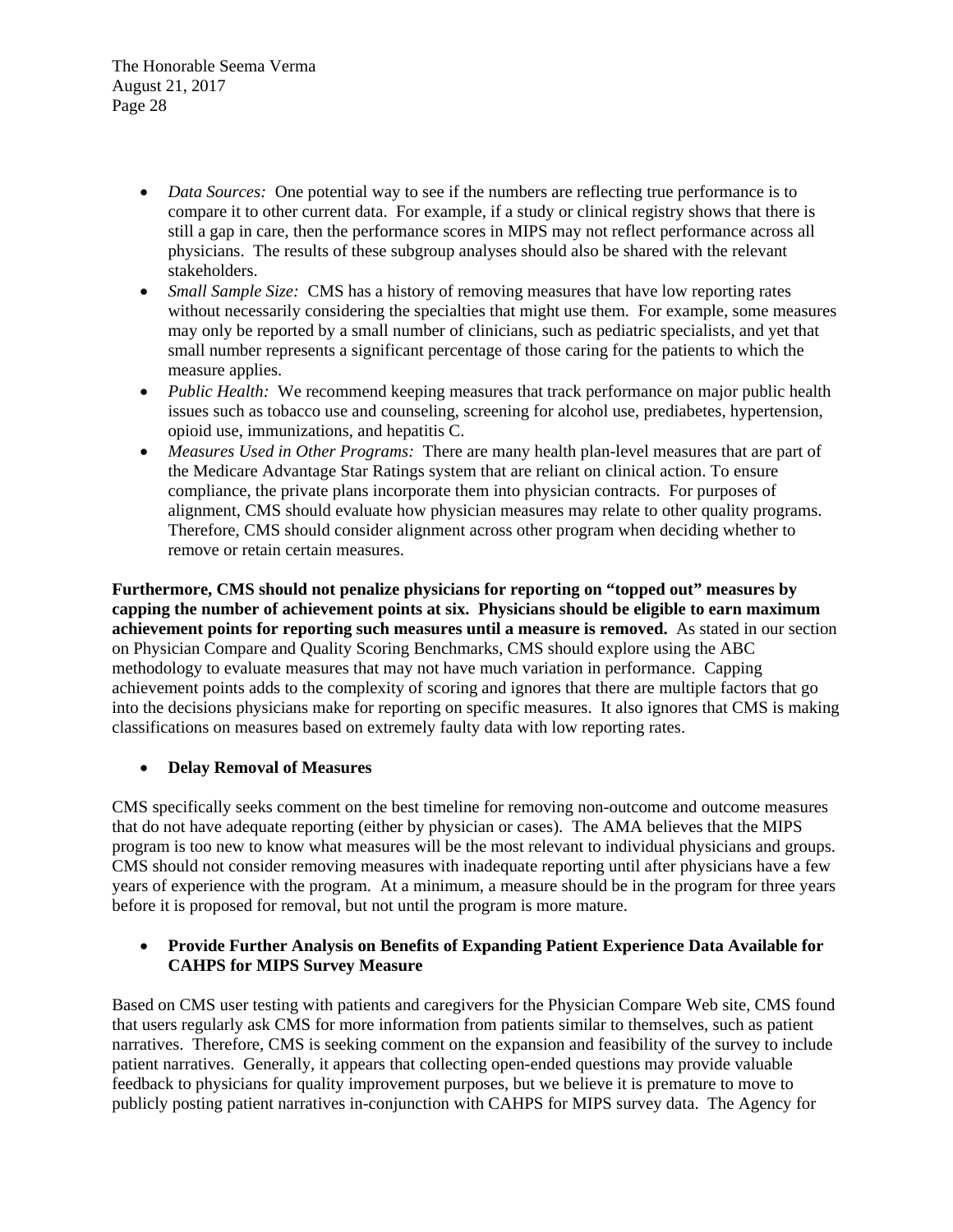Healthcare Research and Quality (AHRQ), the entity responsible for administering CAHPS, has just started the initial work to determine the feasibility of data collection and the numbers of those surveyed remains small. To date, AHRQ has only tested the open ended questions or patient narratives using an existing Internet Panel and tested in Massachusetts and California. A subgroup (332 members) of the Internet Panel completed the narratives, but the entire Internet Panel consists of more than 60,000 households considered representative of the U.S. population in demographics and health status. Of those surveyed, 80 percent of the surveys were completed online with the remainder completed by phone.<sup>11</sup> Based on the pilot, AHRQ determined the following:

- Commentary that was more positive was associated with higher scores on the doctor communication composite, access composite, care coordination composite, global ratings of the provider and a greater willingness to recommend the provider.
- Race/ethnicity, gender and education background were not associated with the overall variance of patient narratives; older patients and those with better self-rated health were more positive in their narratives.

The pilot, particularly in Massachusetts, identified the following challenges.<sup>12</sup>

- The need to collect this information electronically, which requires a process to store and maintain up-to-date email addresses while also protecting patient information.
- A systematic process to analyze the narrative feedback is required.
- How to report this information to providers in a user-friendly way.
- The need to determine how to integrate this information into quality improvement efforts effectively.

Due to the identified challenges, additional research is needed to explain the reasons for variations among patients, especially more complex and sick patients. The analysis performed was also on an extremely small sample, so it is premature to make a generalizable statement and for CMS to move to implement the patient narratives in a national program. It also remains unclear how the data will be used because posted protocol on the CAHPS database on AHRQ's website states that AHRQ has no plans at this time to accept submissions on patient narratives, nor is there an explanation offered by CMS or AHRQ on how narratives will be assessed/scored and by whom. We suspect collecting this additional information will be costly, creating an added expense practices will have to consider if they would like to continue to report the CAHPS for MIPS measure. Therefore, it is too early to support the expansion of the CAHPS for MIPS measure without more testing and explicit information on how the information will be used and the purpose of collecting and publicly posting the information.

# **Remove Limitations on QCDRs**

 

Since the passage of MACRA, CMS has routinely stated that it wants to encourage reporting through QCDRs given their potential for advancing quality care. Specialties are currently spending millions of

<sup>&</sup>lt;sup>11</sup> Grob R., Schlesinger M., et al., Breaking Narrative Ground: Innovative Methods for Rigorously Eliciting and Assessing Patient Narratives. *Health Serv Res.* 2016;51:1475-6773.

<sup>&</sup>lt;sup>12</sup> Introducing a Protocol To Obtain Patient Comments Using the CAHPS Clinician & Group Survey (Webcast). Agency for Healthcare Research and Quality. Jan. 26, 2017. https://www.ahrq.gov/cahps/news-andevents/events/webinar-012617.html. Accessed Aug. 10, 2017.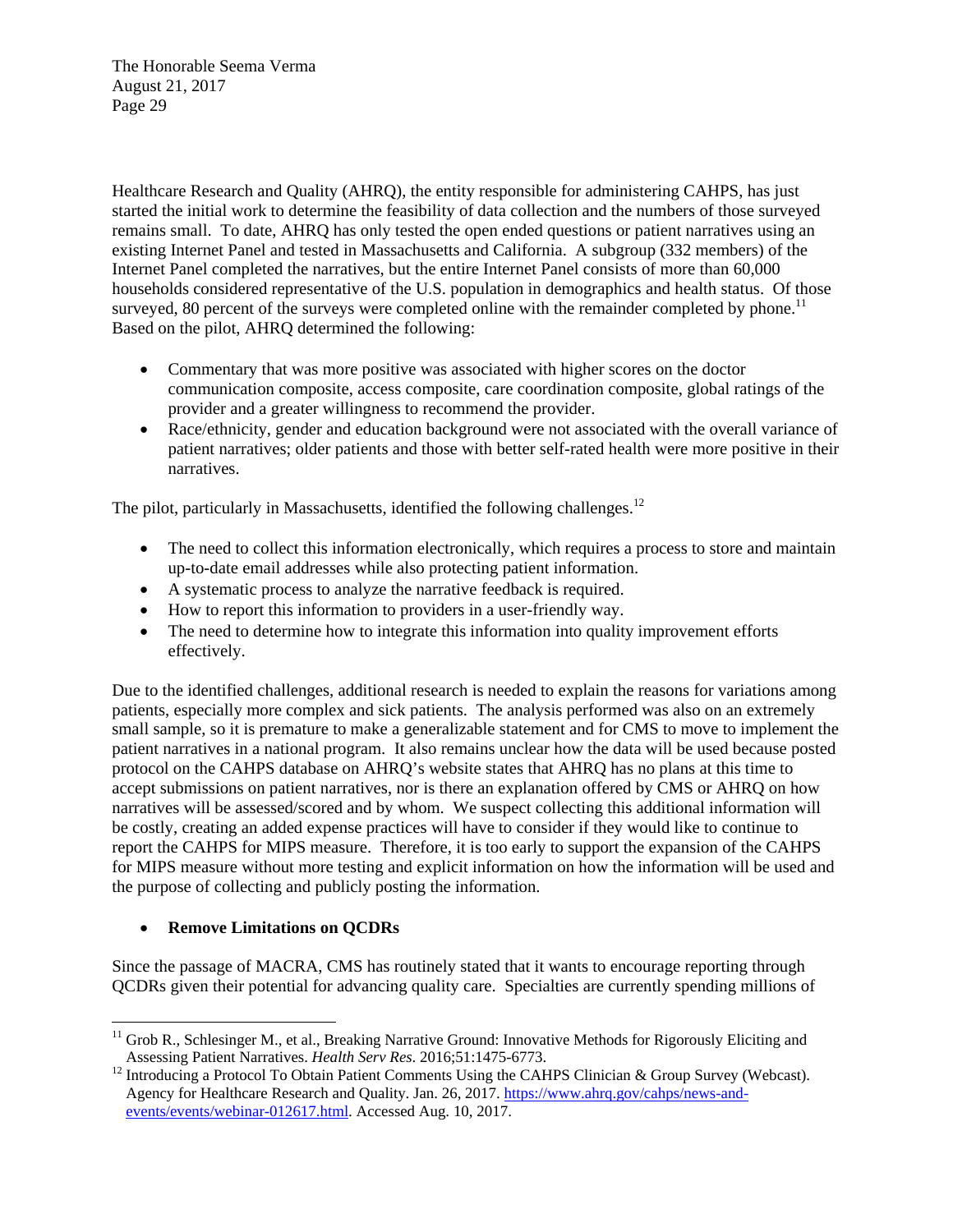dollars to further develop QCDRs to allow physicians to receive more timely and relevant feedback and benchmark information. In addition, QCDRs enable physicians to report on quality measures that are robust, outcome oriented, and more applicable to a physician's patient population compared to traditional MIPS measures. We are therefore concerned with CMS' recent direction related to the approval of QCDR measures since it severely limits their flexibility. The following are complaints the AMA has heard from specialty societies on this issue:

- *Inconsistent Feedback and Decisions*: Specialties have received conflicting responses and decisions from QPP contractors and staff during the QCDR review process in regards to their measures.
- *Impractical Timelines*: CMS has frequently set unreasonable deadlines for specialty QCDRs to make changes to measures or replace certain measures. For example, CMS asked one specialty QCDR to combine two measures within a single day. CMS asked another specialty QCDR for additional information on five measures with a one-day deadline even though the QCDR steward already asked CMS for feedback on these measures in the months prior.
- *Lack of Rationale for Rejected Measures:* CMS has repeatedly rejected measures without providing sufficient rationale. It appears CMS reviewers did not understand the clinical rationale behind some of the measures, but never asked for clarification. For example, one of the rejected measures involved peripherally inserted central catheter (PICC) placement in patients with Stage IV or V renal disease. CMS did not give a reason for rejecting this measure, and it is unclear why the measure would be rejected since it important for an interventional radiologist that placement of such catheters into peripheral veins should be avoided in patients who require a fistula or graft for optimizing safety. Another specialty reported that three approved measures were missing from the public posting for the QCDR. Upon inquiring about the status of the measures, CMS said they were either rejected or still under review. Shortly afterwards, CMS told the QCDR that the measures were denied for being "low bar" without any additional details or warning.
- *Inappropriate Measure Consolidation*: CMS has rejected, opposed, or required consolidation of measures that appear too similar to existing MIPS measures. However, frequently when measures have similar description, they are actually quite different based on the nature of the condition and/or area of the body affected. In addition, harmonizing QCDR measures does not ensure accurate benchmarking. In theory, harmonizing measures for use in the public domain facilitates cross-cutting comparisons. However, harmonizing quality measures across registries alone does not ensure accurate benchmarking due to inconsistencies in program implementation and data interpretation, including the lack of standardized data definitions, standardized riskadjustment/data analytics, inconsistency of data ascertainment methods and lack of common normalization methods. *For more details, please see our quality benchmark section under Quality Scoring.*
- Lack of Responsiveness/Communication: One specialty QCDR reported that it gave CMS edits to the final QCDR posting to ensure correct measures were listed. When the postings were published, the member noticed that CMS ignored several of the corrections made to the posting. Specialty QCDRs also report receiving contradictory emails about whether CMS approved or denied measures.
- *Other QCDR Approval Issues*: Specialty QCDRs also expressed concern during the 2017 QCDR measure review process on the effect of "topped out" measures, inappropriate measure consolidations, approval time for new MIPS measures, provisional measure approval, and limitations due to the 30 non-MIPS measures cap.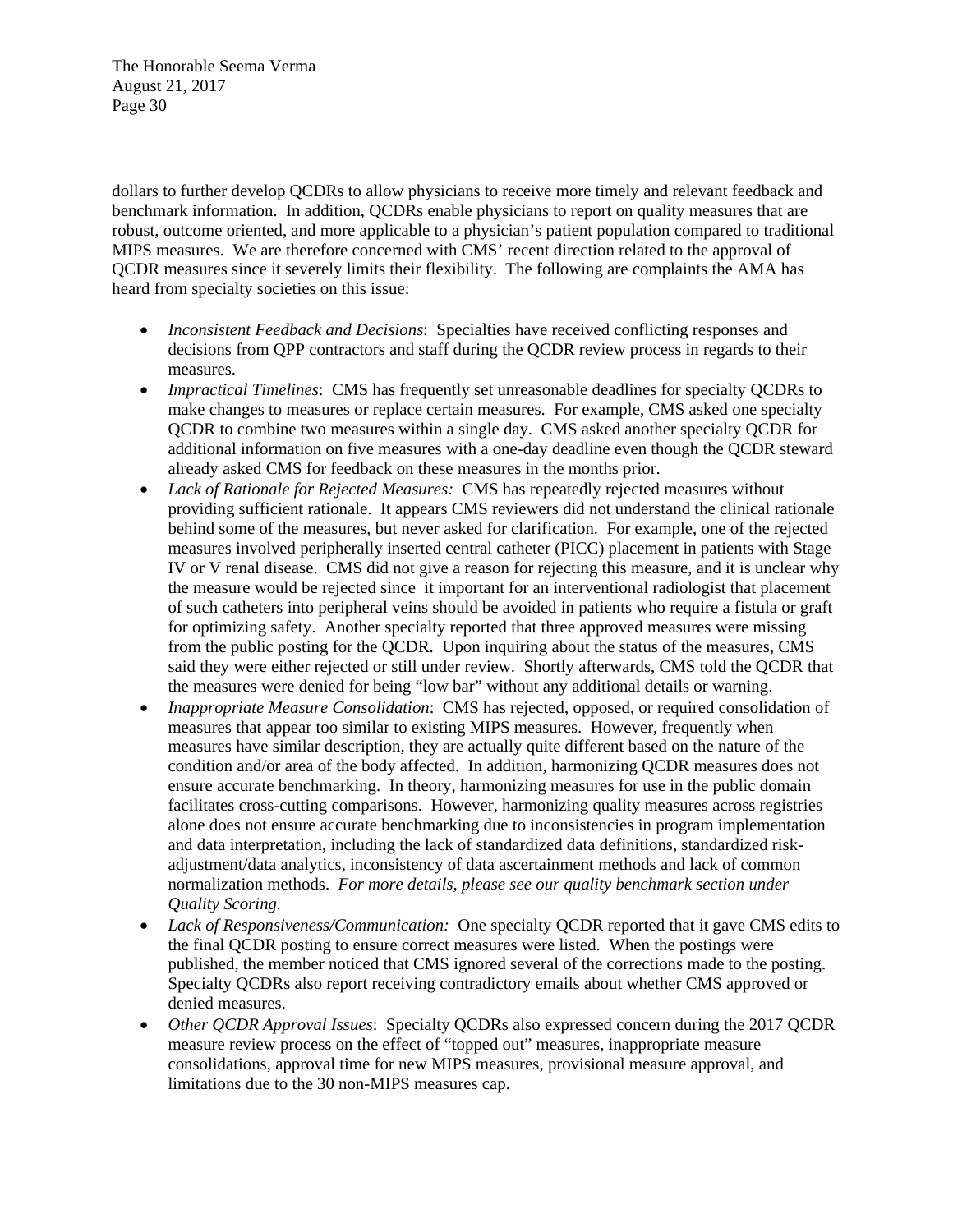We offer the following suggestions to improve the process:

- Assign a single point of contact to each QCDR to reduce communication breakdowns and conflicting messaging.
- Set up a review process where CMS and its contractor consult with appropriate physician experts and QCDR stewards to ensure sufficient clinical expert review and reduce confusion around the importance and relevancy of a measure. One entity suited to do this is the National Quality Registry Network® (NQRN) through the Physician Consortium for Performance Improvement (PCPI®), of which the majority of specialty society QCDR stewards are members. Importantly, PCPI® membership, and participation in NQRN®, is open to a broad range of healthcare industry stakeholders who would contribute their diverse and well-informed perspectives to the QCDR review process. The NQRN® is a network of individuals affiliated with PCPI® member organizations that are operating, planning, or otherwise interested in registries; using information from registries to improve patient outcomes; and providing technology and infrastructure e.g., registry platforms, data standards. The PCPI ®QCDR committee is another forum for addressing common issues.
- Set up a system to properly record and track ownership rights, including making ownership information CMS collects available to QCDRs to better facilitate sharing of QCDR measures between QCDR stewards.
- Provide clarification from CMS regarding what form of proof must be submitted to show permission to use another QCDR's measure.
- QCDR self-nomination application and materials should be updated to outline all of the information needed to determine QCDR status to avoid delays and misunderstandings.
- Increase the length of the QCDR approval from one to two years for QCDRs in good standing. Even with the proposed simplified self-nomination process, it is still administratively burdensome to report changes to CMS on an annual basis.
- If a measure is provisionally approved and CMS must receive data, allow for the QCDR to collect such data for at least one full year. Therefore, measures provisionally approved for the 2017 performance period would be submitted with the 2019 self-nomination application.
- The 30-non MIPS measure cap can restrict the ability of QCDRs to report on meaningful subspecialty focused measures. This is particularly limiting for subspecialties that share a QCDR, as each subspecialty is effectively limited to 15 non-MIPs measures instead of 30. CMS should increase the measure cap to 30 non-MIPS measure per subspecialty for all QCDRs.

**We urge CMS to work with the specialty society QCDR stewards to further improve the process and ensure a viable and private sector run innovative reporting option.** If changes are not made many specialty QCDRs have stated that they may not continue to seek QCDR status because of the escalating administrative burden required to participate on a long-term basis. QCDRs are successful in improving quality because physicians recognize that QCDR measures are meaningful to the profession and improve patient care, even though participation may cost in the hundreds to thousands of dollars.

## **Remove Testing Data Requirements for Measures Under Consideration and QCDR Submission**

The AMA is concerned with recent changes to CMS' policy on testing data related to the 2017 Annual Call for Measures. We have heard from stakeholders that CMS implemented a policy change to require testing data at the time a measure is submitted. Stakeholders have reported that CMS did not provide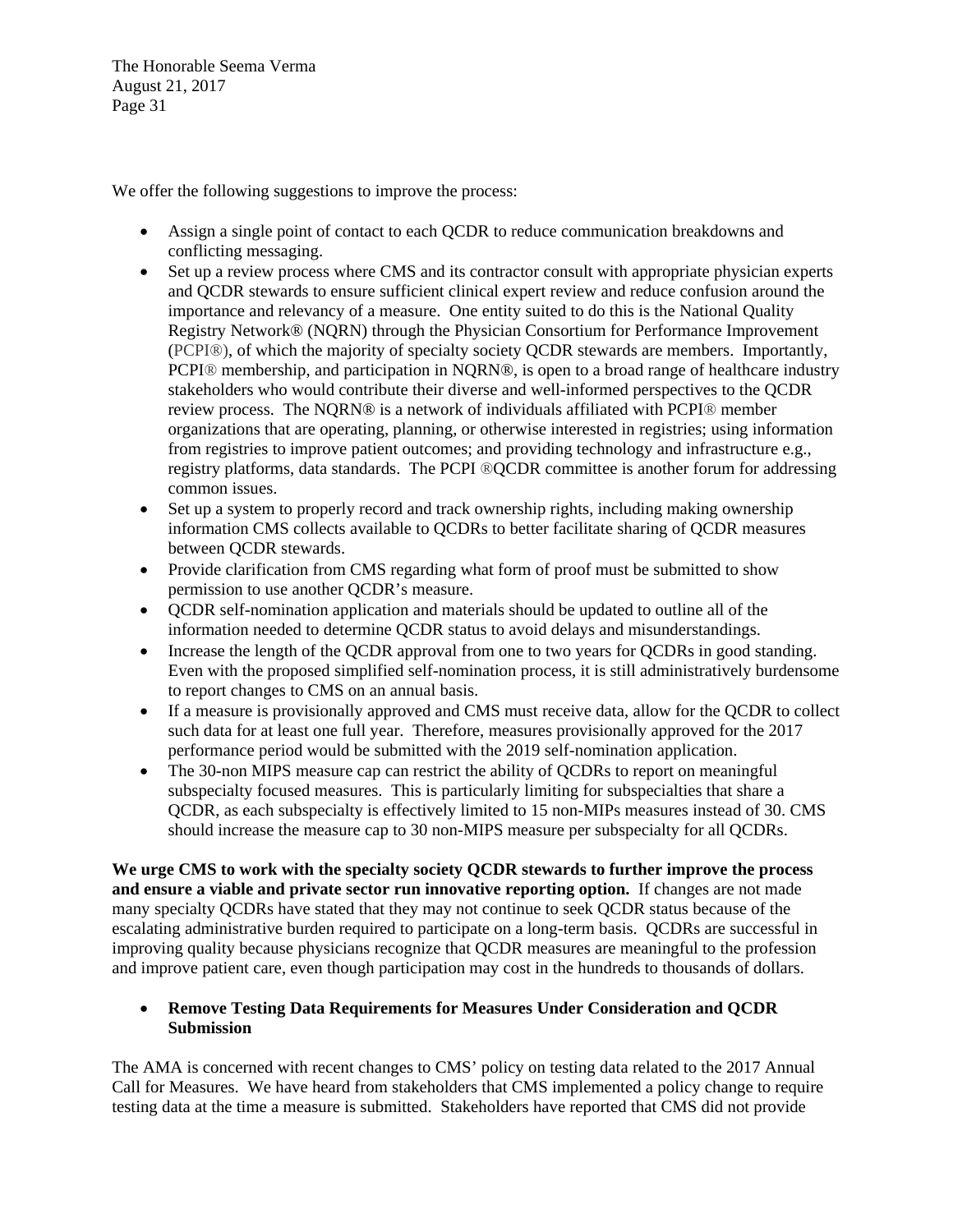advance warning of this policy change, and measure developers only discovered the new requirement after their measures were rejected by CMS. As part of measure rejection notice, CMS referred stewards to an obscure web link that is not easily searchable on the CMS website, not listed on CMS' JIRA website, and not included as part of the quality measure submission notice. Historically, CMS encouraged developers to submit their measures without testing data due to the time between when a developer must propose a measure for use in a CMS quality program, and the time the measure is finalized for use in rulemaking. For example, if a developer proposed a measure during the 2017 Annual Call for Measures, it would not be proposed for use until the 2019 QPP. Therefore, the requirement to include testing data is a departure from previous policy and is creating confusion among measure stewards.

The AMA recognizes the value in testing data; however changes with the measure submission process must be clearly articulated and released with adequate notice. Measure testing is resource intensive, time consuming and costly. **Therefore, CMS must be transparent regarding what is required in measure testing and whether a whether a minimum standard for reliability and validity must be met.** 

## **Institute Clinical Continuums of Care as a Reporting Option**

To move to a more unified MIPS program, we recommend and propose that an option for quality reporting is measurement through clinical continuums of care that tracks an episode. This allows for shaping measurement around improving or managing a disease or condition—similar to the concept of measure groups that CMS eliminated in 2017. For example, there were measure groups that revolved around cataract or colonoscopy procedures. Under the measure group option, the groups became problematic once CMS started incorporating unrelated measures into the individual measure groups outside of the original developer construction.

Under the current MIPS quality structure, CMS utilizes specialty measure sets, which still forces physicians to pick random individual measures and lumps a specialty together, regardless of subspecialization. When you tie this to cost/an episode it does not ensure that the specialty set matches up with the episode and can appropriately evaluate potential for stinting on care to appear low cost. Many QCDRs also operate through clinical continuums of care and, with the right signal, specialty QCDRs could further move in this direction. Our proposal also makes the transition to APMs easier since many of the APM proposals are focused on episodes. It also assists with re-designing ACI because continuums of care can be used as use cases. Even with this more comprehensive approach, initial coordinated measure sets will not be relevant for every physician, but at least it will move MIPS in a direction that is more thoughtful and patient centered. A patient can more easily use the continuum of care to evaluate a physician in relation to how well they treat a particular disease or condition. The AMA welcomes the opportunity to discuss this proposal in more detail.

### **Scoring the Quality Performance Category**

### **Expand Protections for Reporting on New Measures**

To encourage reporting on new measures, CMS should institute protections to ensure that physicians are not penalized for reporting on new measures. Under the current scoring criteria, CMS does not create a benchmark or provide associated achievement points on a measure until after receiving first year data. If CMS cannot create a benchmark because less than 20 physicians report on the measure the maximum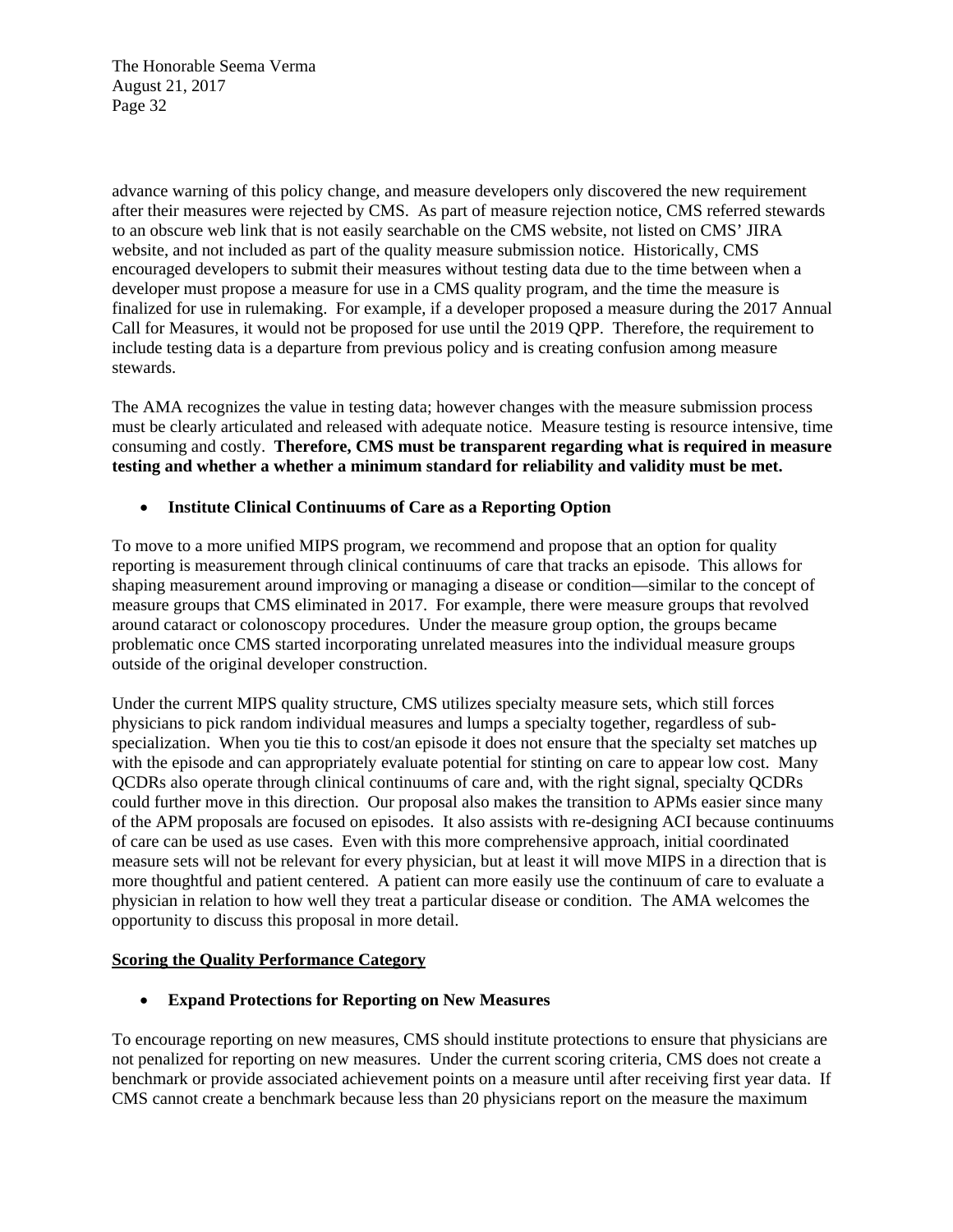amount of points a physician can earn for reporting on the measure is three achievement points. The AMA has heard from physicians that they are discouraged from reporting on new measures because of the scoring rules. CMS is also contradictory in its statements because, on the one hand it caps achievement points on "topped out" measures at six points to encourage reporting on new measures; however, a physician may potentially only earn a maximum of three points for reporting on a new measure. **To encourage reporting on new measures, we recommend that CMS automatically award maximum achievement points for reporting on new measures as long as the physician meets CMS' data integrity requirements.** 

### **Score Outcome Measures and High Priority Measures Equally**

Under the current scoring rules if a physician reports on additional outcome measures they receive two achievement points, but if a physician reports on additional high-priority measures they only earn one achievement point. The inconsistency between the scoring rules is confusing, and CMS does not clearly distinguish the difference on the QPP website. Outcome and high priority measures are classified in the same category on the QPP website, and both are designated as high priority measures. In addition, to fully satisfy the quality requirements, a physician must report on an outcome measure. If they do not believe there is an applicable outcome measure for their practice, and they pick a high priority measure as an alternative, they are penalized in their scoring. **To simplify the rules, CMS should make outcome measures and high priority measures optional and award bonus points to encourage and recognize the additional work that goes into reporting these measures.** Regardless of whether CMS maintains the outcome measure requirement, outcome measures and high priority measures should be scored the same. Physicians should receive two achievement points whether they report on an outcome or high priority measure.

### **Remove Point Limits on "Topped Out" Measures**

As we stated earlier in our comments, we are concerned with CMS' scoring rules for measures it considers "topped out." CMS is essentially punishing high achievers by limiting the maximum number of points a physician can receive by reporting on a "topped out" measure. CMS' own analysis highlights that over half of the quality measures currently proposed for the MIPS program is considered "topped out," raising the concern that most physicians will be unable to achieve the highest scores possible in the Quality component of MIPS. This is especially problematic given the significant weight placed on the quality performance category. CMS also assumes that, when a measure is reported in the 95 percent range, that it no longer encourages quality improvement. The AMA is concerned that CMS is overly scrutinizing physicians and arbitrarily assigning a poor quality designation when a difference between physicians' quality data may be less than one percent. **We urge CMS to remove the six point cap on achievement points for reporting on "topped out" measures.** 

### **Improve Quality Benchmarks**

The AMA is extremely concerned with the lack of transparency in the methodology used for creating each quality measure benchmark. It appears benchmarks for 2017 MIPS were created using data from a small number of physicians and it is not clear whether the scores truly reflect performance. The benchmarks were also developed based on 2015 PQRS reporting data and if CMS follows the same timeline, 2018 MIPS benchmarks will be based off of 2016 PORS reporting data. Increasing the low volume threshold, which the AMA strongly supports, could also have an impact on MIPS benchmarks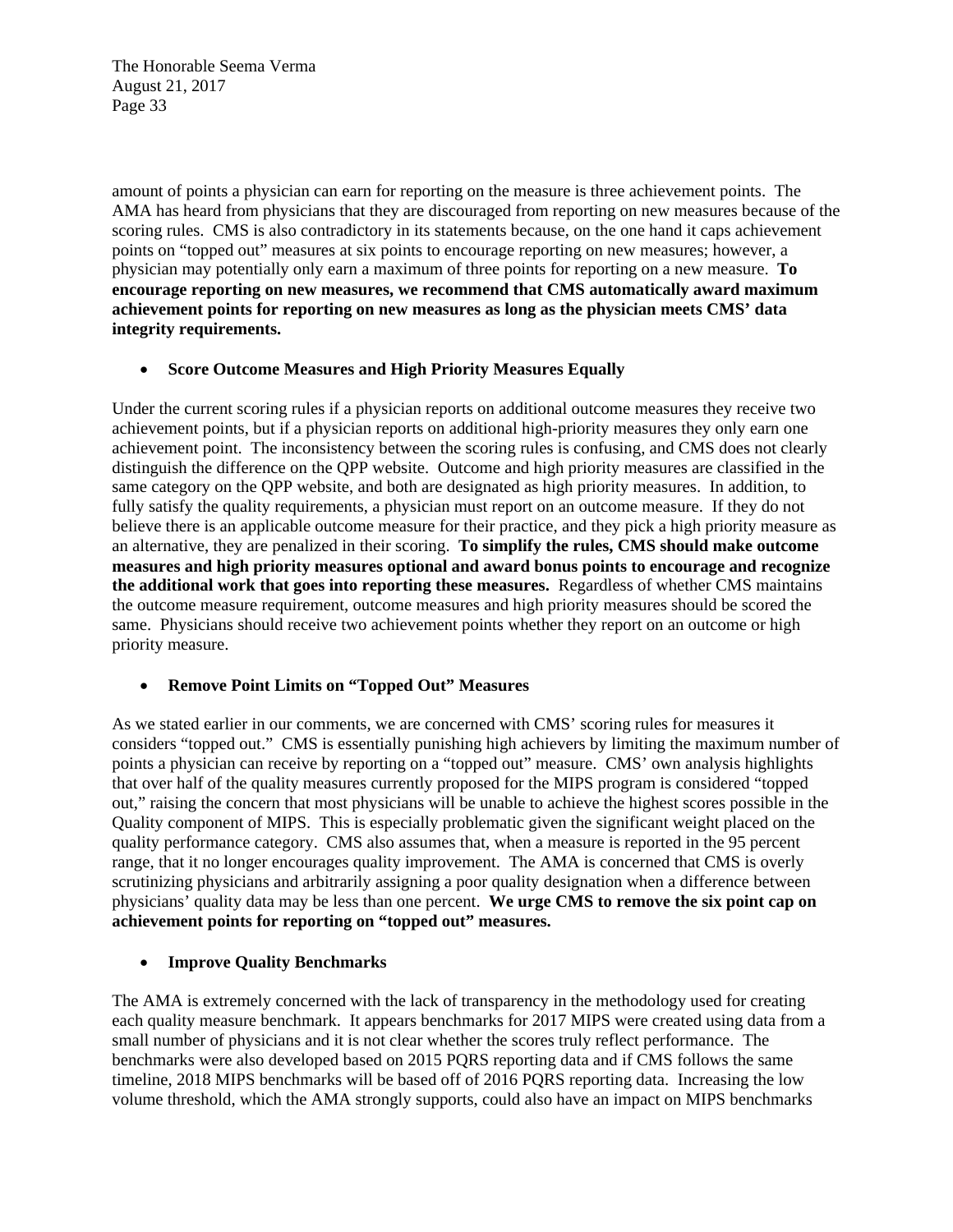because a greater number of physicians would be exempt from MIPS, but might be included in the benchmarks developed using previous PQRS data. For example, as communicated to us by the American College of Gastroenterology (ACG) and American Society for Gastrointestinal Endoscopy (ASGE), the decile breakdowns for the adenoma detection rate (ADR) measure #343 are inconsistent with current evidence. The recommended performance targets for identification of one or more adenomas is 25 percent (men and women combined age > 50 years undergoing screening colonoscopy). The recommended performance targets for ADR were increased after observations suggested that raising the ADR target above 20 percent for a male/female population might have benefit, but evidence that increasing the target results in either improved cancer prevention or increased detection of advanced lesions has been lacking. The tables below show the CMS-derived 2017 Quality Measure Benchmarks for the ADR measure #343 and the ADR measure reported to (GI Quality Improvement Consortium) (GIQuIC) American College of Gastroenterology-American Society for Gastrointestinal Endoscopy-Qualified Clinical Data Registry(ACG-ASGE QCDR). The decile ranges for the GIQuIC measure is what ACG-ASGE expects, which raises additional concern with the validity of the decile ranges for measures #343.

| Screening Colonoscopy, Adenoma Detection Rate (#343) |
|------------------------------------------------------|
|------------------------------------------------------|

| Decile 3 Decile 4 Decile 5 Decile 6 Decile 7 Decile 8 Decile 9 10                                      |        |        |       |        |        |        | Decile |
|--------------------------------------------------------------------------------------------------------|--------|--------|-------|--------|--------|--------|--------|
| $\begin{bmatrix} 29.63 - 38.10 - 41.86 - 45.71 - 48.70 - 56.52 - 63.41 - 48.70 \end{bmatrix}$<br>38.09 | 141.85 | 145.70 | 48.69 | 156.51 | 163.40 | 180.32 | 80.33  |

### **Adenoma Detection Rate (GIQuIC 1)**

|                  | Decile 3   Decile 4   Decile 5   Decile 6   Decile 7   8 |                     |       |                                                 | Decile | Decile 9 | Decile I<br>110 |
|------------------|----------------------------------------------------------|---------------------|-------|-------------------------------------------------|--------|----------|-----------------|
| - 28.99<br>32.18 | $-32.19 -$<br>35.75                                      | $-35.76 -$<br>38.80 | 41.92 | $ 38.81 -  41.93 -  45.75 -  49.30 -$<br>145.74 | 49.29  | -54.69   | 54.70           |

In an effort to help CMS achieve its goal of better measure harmonization, the ADR measure in GIQuIC will be recognized as measure #343 for the 2017 MIPS performance year. In light of this new harmonization change and because of the significant discrepancy in the decile ranges for measures #343 and GIQuIC, physicians reporting measure #343 through GIQuIC will be disadvantaged when data from GIQuIC participants are combined with clinicians who are reporting measure #343 through another registry or QCDR.

The American College of Surgeons (ACS) has also noted benchmark and scoring discrepancy. When they harmonized the surgical site infection (SSI) National Surgical Quality Improvement Program (NSQIP) measure with the CDC National Healthcare Safety Network (NHSN) SSI measure results showed that NSQIP participants had higher SSI rates compared to the CDC NHSN registry participants. Through further study, ACS found that this discrepancy was not because NSQIP participants had poorer surgical outcomes, but due to the lack of rigor used to track patients and collect data for use in the NHSN registry when compared to NSQIP. ACS also found that standardized risk-adjustment methodologies are critical when comparing clinical outcomes across different registries/cohorts. For example, in the ACS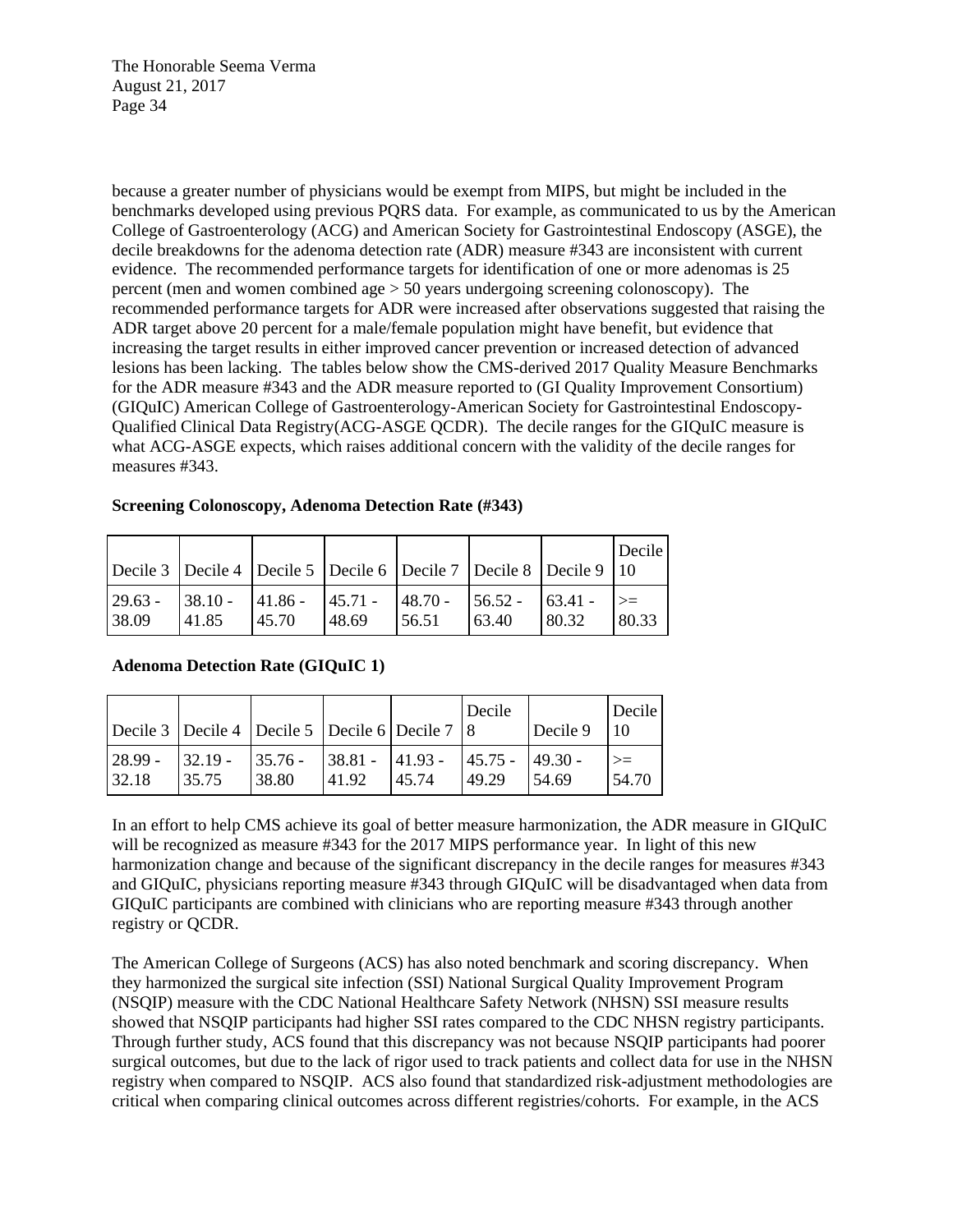Surgeon Specific Registry, unadjusted SSI PQRS measure rates were compared to the risk-adjusted SSI PQRS rates and ACS found that approximately 50 percent of cases were misclassified when riskadjustment was not performed. **To improve the benchmarks CMS should continue to stratify benchmarks by reporting mechanism but further delineate benchmarks by the registry and QCDR mechanism. Further stratifying registry and QCDR data will improve the validity of the benchmarks. We also urge CMS to consult with specialty societies and measure stewards when developing quality measure benchmarks to ensure the measure's clinical recommendation statement in relation to that measure's decile ranges are appropriate.** 

The following are additional issues that could lead to unreliable benchmarks that CMS should consider:

- It is unknown how many physicians attempted reporting on a measure but had their data removed due to lack of data completeness (physician reported less than 20 patients) or zero percent performance.
- The number of physicians whose data is included in the benchmarks for each reporting method. If the "n" on some of the benchmarks is only 20 physicians while others are 1,000 it will most likely impact the reliability of scores, especially if CMS moves to measure improvement.
- It is unclear how valid the performance scores are within each of the benchmarks. For example, are some of the lower rates for the EHR reporting option due to the poor data quality and not due to actual performance by physicians?

It is worth noting that EHRs do not uniformly calculate electronic Clinical Quality Measures (eCQMs) measures across vendors and practices due to the lack of specificity within CMS' Implementation Guides. Incorporation of data requires the development, maintenance, and refinement of administrative codes such as the International Classification of Diseases (ICD), Current Procedural Technology (CPT®) and clinical vocabulary standards such as SNOMED Clinical Terms® (SNOMED CT®), Logical Observation Names and Codes® (LOINC) and RxNorm. Creating standards and mapping tools will facilitate working across these different codes and ensure consistency when data is exchanged. The AMA, through CPT®, is participating in activities to support ontological structures that will provide pathways for better data collection and analytics. **We encourage CMS to incorporate this work into its implementation guides to ensure eCQM calculations and benchmarks are accurate and that EHRs are accurately capturing eCQMs.** 

### **Benchmark Stratification by Practice Size, Specialty, or Site of Service**

CMS is also interested in whether benchmarks should be further stratified by practice size, practice mix, or site of service. The AMA does not believe stratifying by practice size, practice mix or site of service is necessary for process measures. For outcome and intermediate outcome measures there may be value in some form of stratification. As data improves, CMS may want to consider stratifying benchmarks based on social risk factors within a community. Resources that are available within a given community may impact patient compliance and outcomes.

# **Consider Alternatives to Benchmark Methodology**

As noted in the Physician Compare section of this comment letter, CMS' methodology for creating the MIPS benchmarks and calculating achievement points might conflict with the ABC methodology used to determine Physician Compare star ratings. Differences in the methodologies include how the top decile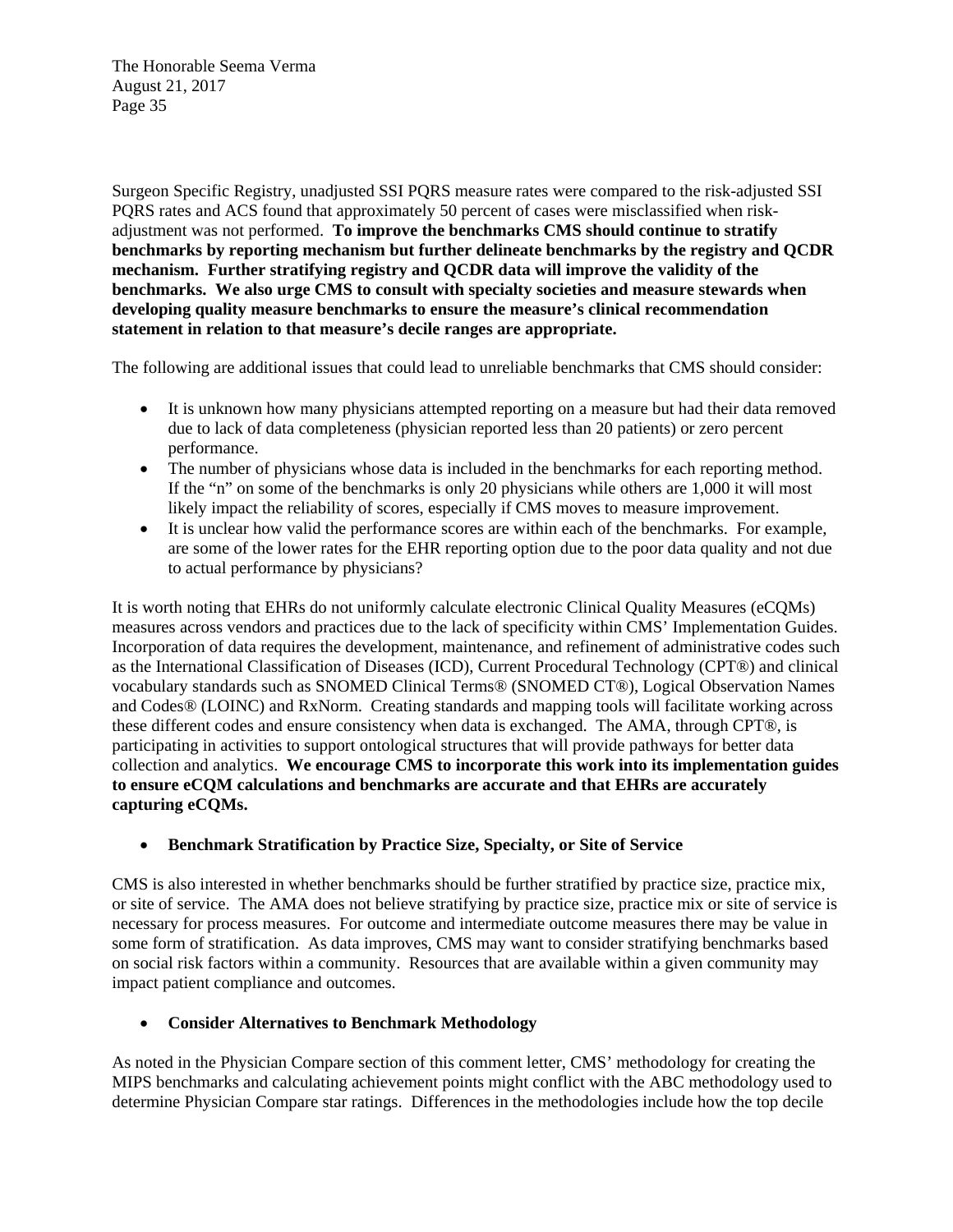or benchmark is determined and how performance is distributed across the deciles. In addition, the MIPS benchmark methodology uses a ten point achievement scale versus the star ratings methodology which uses five stars.

It is difficult to analyze how these two methodologies would affect physician scores due to the lack of access to data. It is unclear whether any change to the quality measure benchmark methodology would significantly affect physicians' scores, but we urge CMS to further explore this issue. For some measures, it may not make a difference, while for others it could potentially have a large impact on how many points a physician or practice could achieve. **To illustrate our concerns please see Appendix A**.

### **Make Incentives to use CEHRT More Flexible**

To encourage the use of CEHRT for quality improvement, CMS provides bonus points if a physician meets CMS' "end-to-end electronic reporting" standard when reporting on an individual measure. The bonus is available to all submission mechanisms except claims. However, to achieve the bonus points on an individual measure, a physician must have the ability to: 1) record a measure's demographic and clinical data elements in CEHRT; 2) electronically export data to a third party or transmit data electronically directly to CMS; and 3) the third party can perform operations (e.g., aggregate, calculate, filtering) and submit data electronically to CMS. Essentially, for a physician to meet the bonus point requirements, data must always be managed electronically. Hand keying data into a registry's web portal would not count.

**We support awarding a bonus point to encourage electronic reporting; however, given the high costs and limitations of today's EHRs, we are highly concerned that this incentive undervalues the usefulness of registries.** Many registries still rely on both automated and manual data entry. A large percentage of EHRs cannot support all the necessary data elements needed for advanced quality measures or analytics, and therefore registries still support a hybrid approach to data collection. While end-to-end electronic reporting is a goal for many registries, it is essential that CMS does not place too much value on purely end-to-end reporting. Rather, **CMS should reward physicians for utilizing registries, leveraging electronic capture, reporting meaningful data, and using alternative methods to report data when they are more efficient.** We caution CMS from incentivizing end-to-end reporting simply because it bypasses a manual data entry step.

In the spirit of incentivizing the reporting through electronic sources and following the intent of the law, a physician should have the ability to report a mixture of eCQMs and chart abstraction, and such actions should be rewarded regardless of whether they are considered to be completely "electronic" from end-toend.

*For comments on measuring improvement in the Quality Performance Category, please refer to the scoring section.* 

### **Cost**

Over the past year, CMS has taken a number of important steps to improve its ability to fairly and accurately measure and compare physician resource use. The AMA greatly appreciates the agency's efforts to increase clinical input into the development of new measurement tools such as patient relationship categories and episode-based measures. **Recognizing that more time is needed to complete**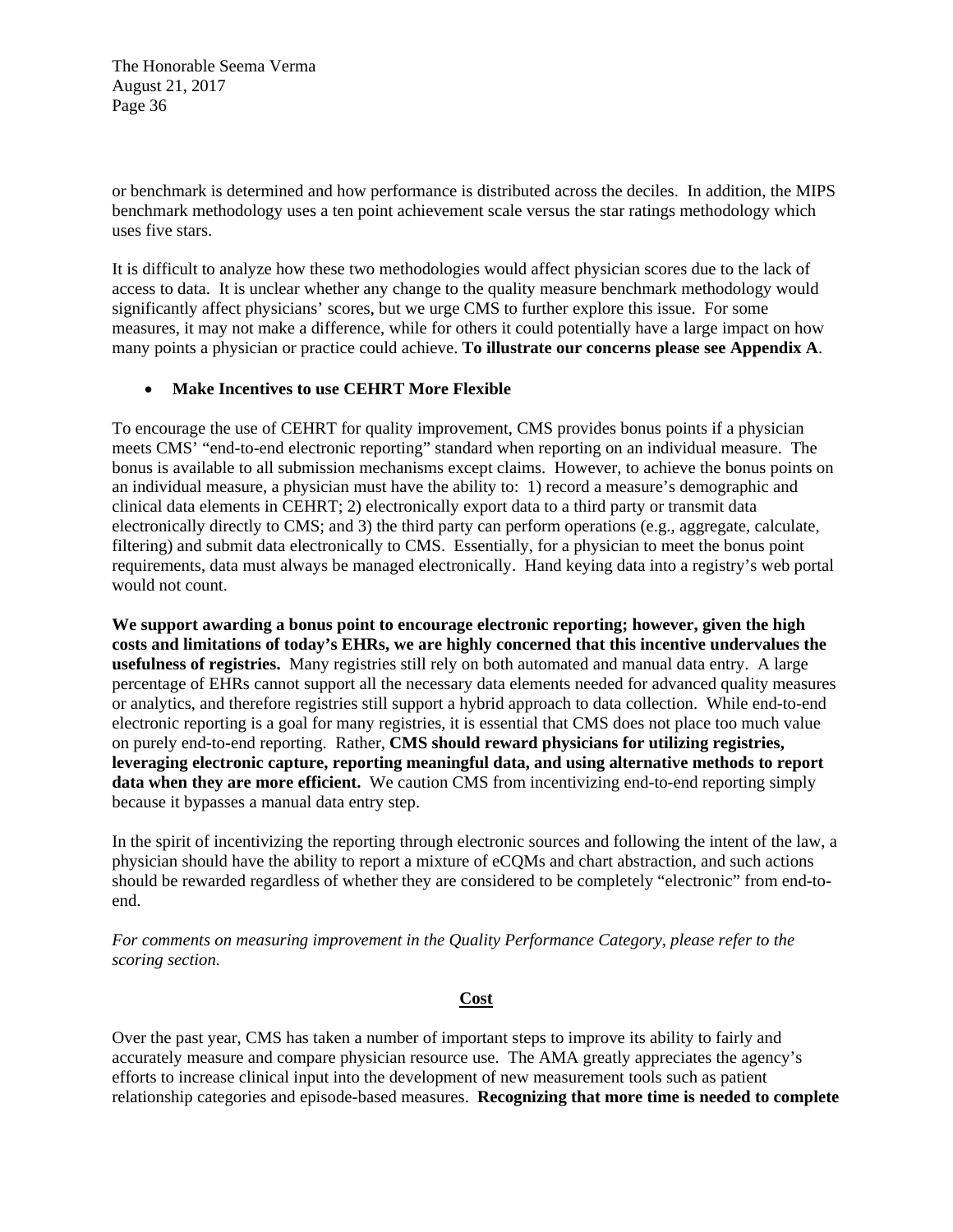**this very important work, we also strongly support the proposal to keep the weight of the cost category at zero and believe that the weight of this category should remain at very low levels for at least three more years.** 

# **Weighting the Final Score**

In proposing to reduce the cost category weight for the 2018 performance/2020 payment year to zero rather than previously finalized 10 percent, CMS says it is acting out of continuing "concerns about the level of familiarity and understanding of cost measures among clinicians." The agency further notes that taking an extra year to prepare for implementation of the cost category will give it time to educate physicians about cost measurement and to develop new measures that are based on episodes of care and have involved significant input from physicians and other clinicians. CMS, however, worries that this will create a "sharp increase" to the MACRA-required weight of 30 percent in 2021 and is therefore seeking comments on the relative merits of a zero versus a 10 percent cost category weight.

The AMA strongly urges CMS to finalize a zero weight for this category for a second year and concurs that more time is needed to educate physicians about the measures. However, the most important reason for delaying full implementation of the cost category is the current lack of any reliable and valid cost measures. It will take longer than a year to produce, test and refine enough appropriate cost measures to cover large percentages of physicians and then educate physicians about them. Also, although CMS says the clinicians it spoke to agreed that they could be ready for a 30 percent cost category by the third year of MIPS, we wish to emphasize that the AMA does not believe, and has never said, that.

### **MIPS Measures**

For the second MIPS year, CMS proposes to continue using the two cost measures (Total Cost of Care and Medicare Spending Per Beneficiary) carried over from the value-based modifier. In the meantime, a CMS contractor (Acumen LLC) is working on improvements to the two VBM measures and is also overseeing the development of new episode cost measures being constructed with the input of expert clinical panels. An initial wave of five to ten episodes will be tested using Medicare claims data to calculate costs per episode for individual physicians who will then be shown their results and asked for feedback on the episodes. Additional panels and waves of episodes would then follow. Despite a diligent effort by Acumen and the clinical teams, however, **it seems highly unlikely that a large number of episodes will be completed and thoroughly tested even by the end of 2019.** In fact, the rule specifically observes that although CMS "will endeavor to have as many episode-based measures available as possible for the proposed 2019 MIPS performance period," staff is "unable to provide a list" of measures that might be included.

AMA has repeatedly urged CMS to retire the Total Cost of Care (TCC) and Medicare Spending Per Beneficiary (MSPB) measures from use in physician cost measurement. Both measures hold clinicians responsible for total Part A and B expenditures, including costs that the physician had no control over and that may even have occurred before the physician ever saw the patient. As a result, the measures are largely irrelevant to many physicians and inapplicable to others. The MSPB measure fails to adjust for physician specialty or type of service despite the fact that CMS previously determined that specialty adjustment is an important factor in evaluating cost. The TCC was never endorsed by the National Quality Forum which questioned the measure's validity and its method of attributing costs.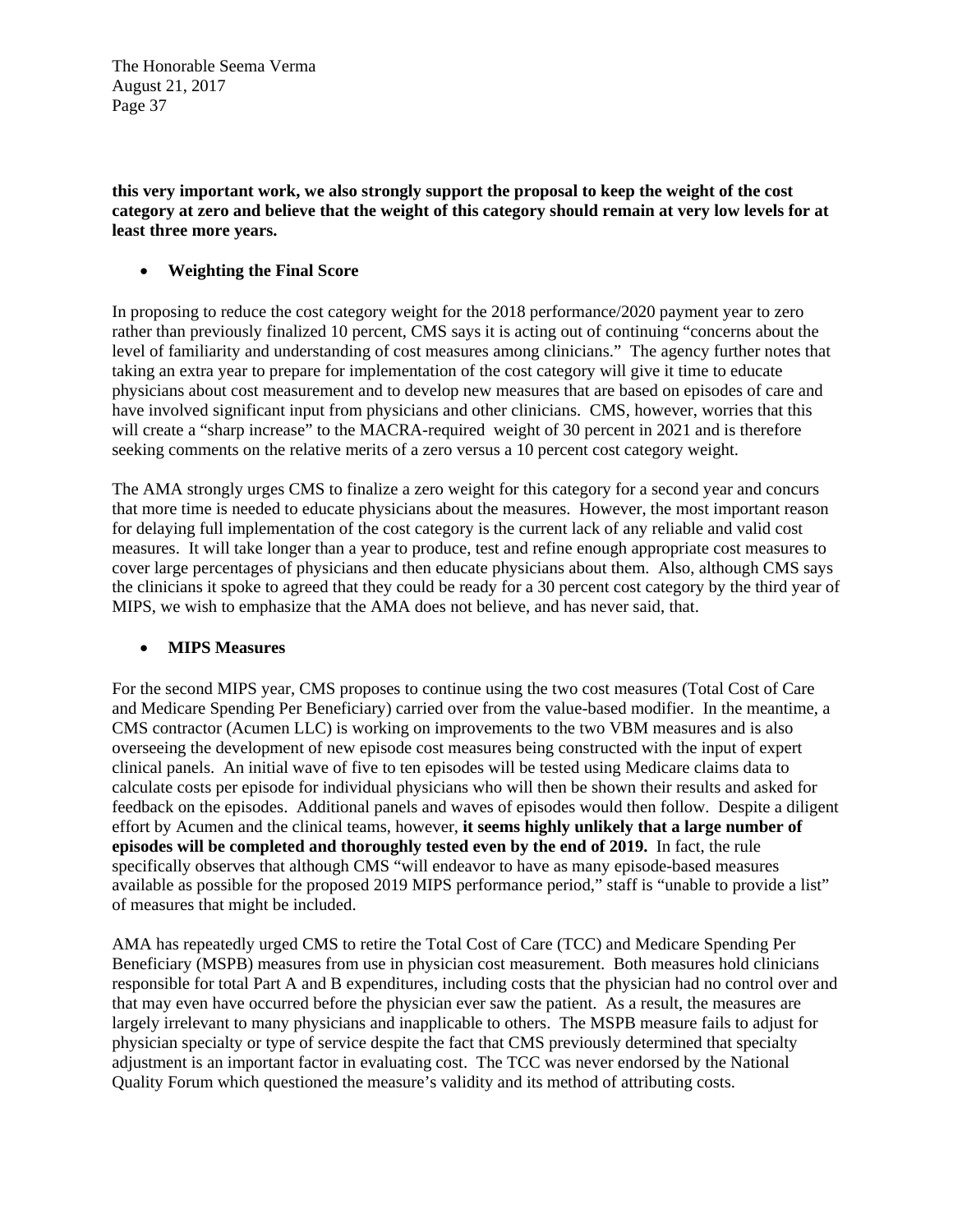We are pleased that CMS is pursuing improvements in the TCC and MSPB measures but until that work has been completed, tested and validated, neither should be used in any way that would affect physicians' Medicare payment rates. We also continue to believe that appropriately-designed episode cost measures have the potential to measure costs more accurately and agree with CMS that the eight episodes finalized for use in the 2018 performance year should be replaced with episodes that have had more clinical input. None of these improvements could be implemented before 2019 at the earliest, however, and at least in the case of the new episode-based measures, we believe it will take several years to develop a set of measures that would cover a large percentage of physicians.

**Under either a zero or a 10 percent cost category weight, feedback based on the current version of the measures will be of little to no value to most physicians and could even send the wrong signals to some**. To base 10 percent of physicians composite MIPS score on these faulty measures would be completely unacceptable. A zero weight in 2018/2020 would protect physicians for one year but do virtually nothing to educate them about their true performance or to ensure their success the following year when CMS says costs must jump to 30 percent of the composite score.

### **Scoring the Cost Category**

CMS also proposes to calculate both an achievement and an improvement score for the cost category. Achievement would be based on the equally weighted average of any applicable cost measures. Performance benchmarks would not be known in advance of the performance period. No cost scores would be calculated for clinicians or groups that did not meet case minimum requirements or did not have any measures where CMS had enough cases to construct a benchmark. Improvement would be based on a comparison of scores on the TCC and MSPB measures for a given performance year and the immediately preceding performance year, in this case 2018 and 2017. A complicated process that would make comparisons at the measure level and then look at the sum of positive and negative annual changes is proposed for determining improvement. Only positive scores would be recognized and the contribution of improvement to the total cost score initially would be quite limited.

As noted earlier, it is impossible to evaluate this proposal without more information and data regarding the potential number of practices that would receive scores, how different types of specialties and practices are affected, and how changes in the measures from year to year would affect improvement scores. What we do know is that the current measures are flawed so that as has happened with the VM, some physicians may be unduly punished while others are inappropriately rewarded. In addition, low minimum case thresholds and very modest measure reliability means that success or failure may bounce around from year to year.

Also, at a time when cost measurement is still an immature science, changes in the measures and accompanying methodologies such as attribution and case minimums are still occurring on an almost annual basis**.** While CMS notes that there were no changes in how they calculated MSPB and TCC between 2017and 2018, there were significant changes between 2016 and 2017 when changes were made in the TCC attribution method and the MSPB minimum case threshold. Also, as discussed earlier, CMS is contemplating changes in both of those measures as well as complete replacement of the cost episodes between 2018 and 2019. Continual updates of "specifications, risk adjustment and attribution" are expected too. We do not see how it will be possible to compare apples to apples and identify improved performance so long as such changes, which in many cases are helpful, are occurring.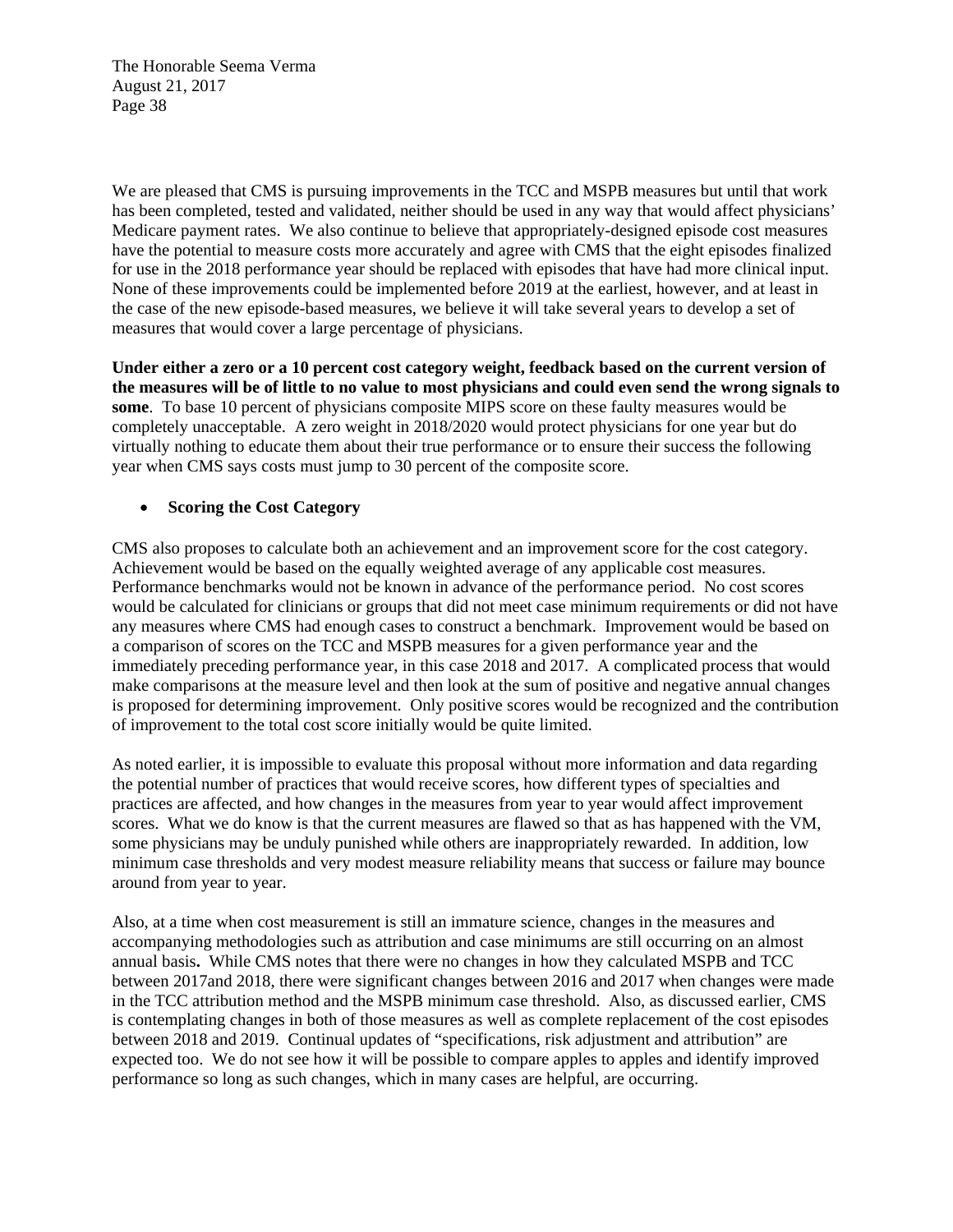## **Future Cost Category Policies**

The above discussion is why the AMA and other physician organizations are pursuing legislation that would extend MACRA's two-year cost transition period to five years. It is our hope that CMS will support and Congress will adopt this change. As a precautionary step we believe CMS should also consider alternative approaches that, while not ideal, could serve to mitigate some, but not all, of the negative consequences of moving forward with full implementation of the cost category before the necessary measures are tested an in place. As laid out in past comments, we believe policies which should be considered include assigning an average score to all physicians and then awarding bonuses to those who agreed to pilot test new tools—such as episode groups or patient relationship categories—that are being developed to improve cost measurement.

## **Advancing Care Information**

## **Finalize Certified Electronic Health Record Technology (CEHRT) flexibility**

CMS is proposing to extend flexibility in the use of EHRs by allowing physicians to use CEHRT certified to either the 2014 or 2015 Edition, or a combination of the two, in the 2018 performance year. **The AMA strongly supports this proposal and appreciates CMS' recognition that flexibility is especially necessary to support small practices and solo practitioners.** We also note that this flexibility will provide more time to health IT vendors, particularly lending smaller developers additional time for upgrade development, testing, and certification. These developers often cater to the specific needs of medical specialties, and, without this increased timeline, specialists would encounter a limited number of products available on the market—forcing them to switch vendors and utilize systems that are not suitable for their specialty or patient population.

### **Adopt the 2015 CEHRT Bonus**

**The AMA supports CMS' proposal to offer a bonus for the use of 2015 Edition EHRs.** The adoption and implementation of a new EHR, or the upgrade from one edition to another, requires considerable resources and time. This bonus will help recognize physicians' investment in health IT and encourage moving to more advanced technology.

### **Finalize a 90-day ACI Reporting Period in Perpetuity**

CMS is proposing to maintain a 90-day reporting period for the 2018 and 2019 performance years. This is an appropriate approach—adding flexibility while still providing a "snapshot" of a physician's use of CEHRT. Since the 2014 reporting period, the Meaningful Use (MU) program has operated on a 90-day reporting period, rather than a full calendar year, to accommodate issues with the program. In particular, this shorter reporting period permitted necessary technology updates, system downtime, accommodations to improve usability, and facilitated physicians' transition to new measures and objectives. As we have discussed in past comment letters, reporting the MU/ACI measures for an entire year would hinder efforts to test new technology or ensure the security of health IT.

**Accordingly, we recommend that CMS maintain the 90-day reporting period for the ACI category in perpetuity.** Our members have expressed a desire for both simplicity and stability in the QPP. We also want to encourage physicians to focus on the use of their health IT tools rather than solely reporting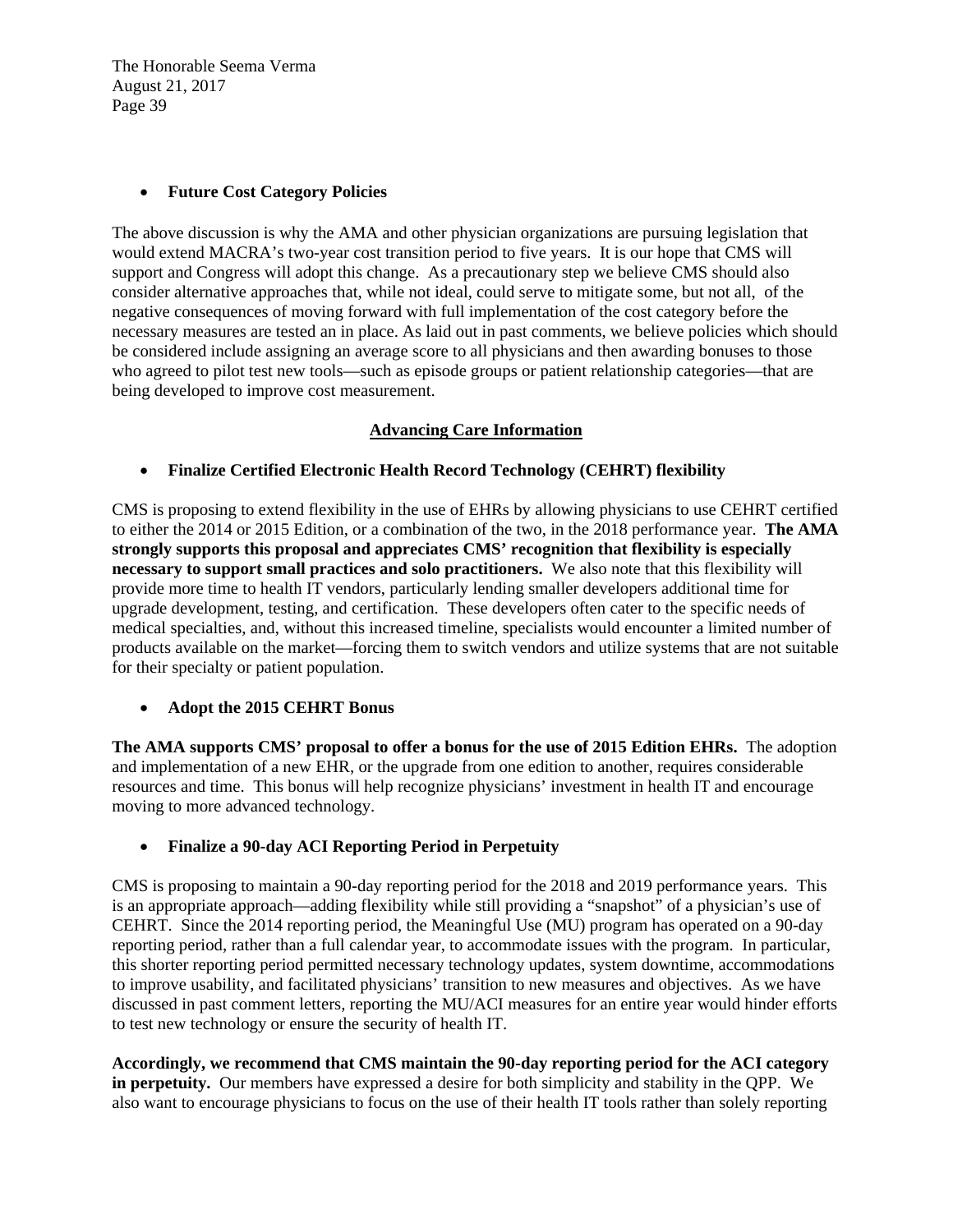on measures. A shorter reporting period enables physicians to adopt innovative uses of technology and permits flexibility to test new health IT solutions.

# **Add Flexibility to the Base Score**

The ACI scoring system, which creates performance and base scores, remains extremely complex and creates significant barriers to achieving CMS' goal of a simplified holistic program. Physicians continue to express concern with the ACI category's pass-fail approach in the base score. Maintaining this rigid structure will increase the risk that physicians will fail the entire ACI component of MIPS. **We again reiterate that CMS use the flexibility offered in the MACRA statute and allow for partial credit in the base score.** 

We do, however, agree that the base score represents the foundation of the ACI category, requiring physicians to initially attest to a measure. This approach reflects CMS' goal of incentivizing physicians to use health IT in a meaningful way, while protecting physicians from unnecessary penalties. **To first ensure that MIPS eligible clinicians are focused and working to fulfill the base score requirements before moving on to the performance score, CMS should assign a higher weight to the base score (e.g., 75 points).** We emphasize that greater weighting of the base score should only occur if CMS moves away from the pass-fail approach. We do not support a greater base score weight if CMS maintains the pass-fail scoring approach.

## **Further Align MIPS Categories**

For the 2018 performance year, we urge CMS to consider the challenges facing physicians who are reporting on new measures for the first time. Physicians who adopt 2015 Edition EHRs will encounter measures that require the use of new EHR functionality. While we expect that over time capabilities such as application programing interfaces (API) and patient-facing apps will bolster patient-centered care, the initial use of these functions will be foreign to both patients and physicians and will lead to low uptake negatively affecting a physician's overall score. **CMS should utilize the approach to new quality measures by creating a floor or "hold harmless" provision for new ACI measure performance. This approach will help streamline MIPS categories and will encourage physicians to explore potential in their new EHRs while reducing the risk of penalties.**

Achieving CMS' goal to promote the use of health IT to improve patient care will, however, require a reevaluation of the ACI measures themselves. CMS has initiated this by aligning ACI bonuses with the use of CEHRT to accomplish IAs. This approach helps physicians earn credit for the use of health IT not simply for measurement's sake—but as part of an activity that improves clinical outcomes and patient care. **We strongly urge CMS to continue this innovative approach and to extend alignment between ACI, IA, and the quality component of MIPS.** For example, physicians who participate in IAs that incorporate aspects of quality improvement, such as participating in a QCDR, and use CEHRT, could be rewarded credit in their quality score. This is the next logical progression in creating a more unified MIPS program.

# **Expand the Utility of ACI Measures**

To continue down CMS' trajectory of improving the ACI program, CMS should broaden the ACI measures to promote health IT innovation and improve outcomes. Focusing on existing ACI objectives, as opposed to the current prescriptive measure approach, will promote the meaningful use of EHRs rather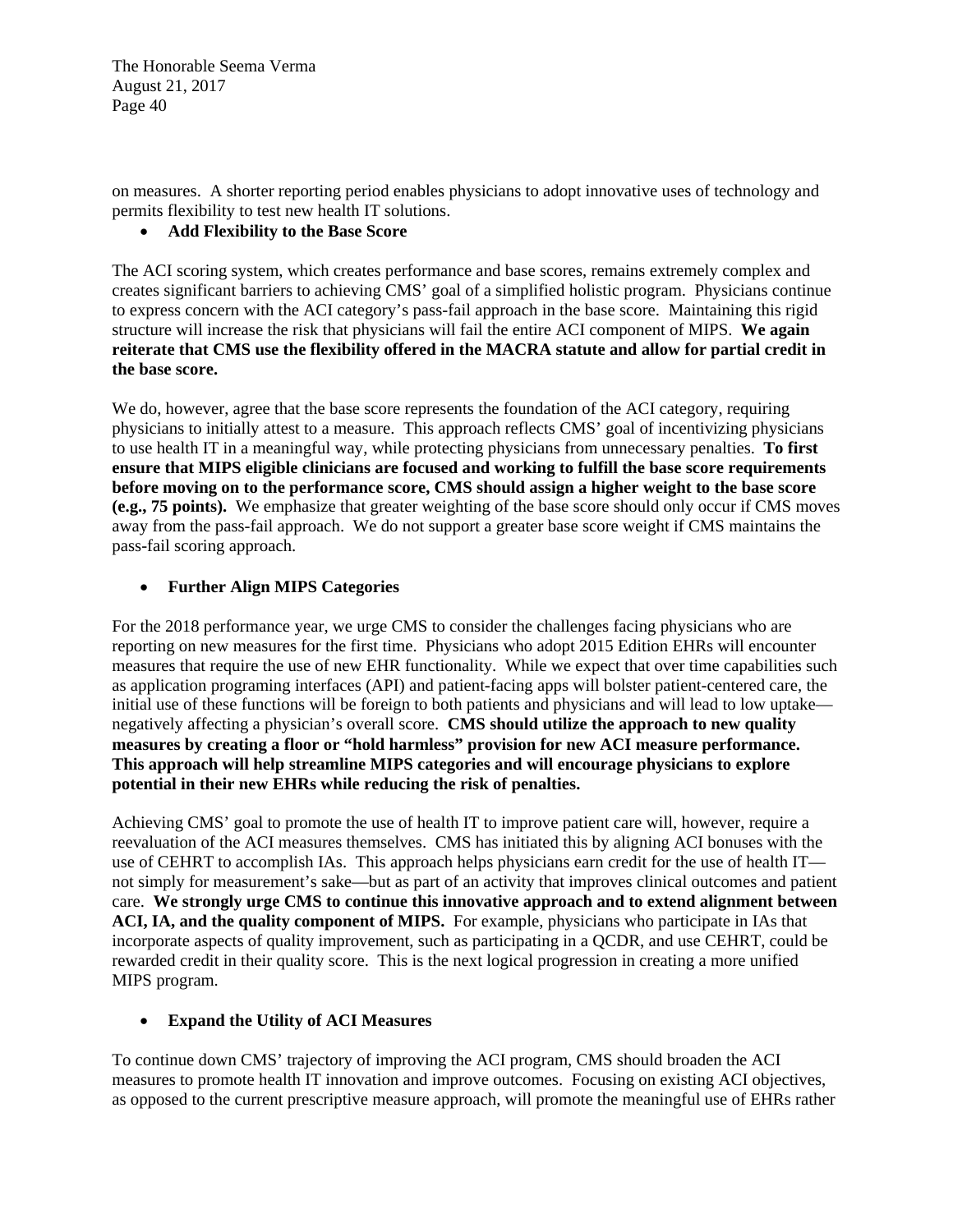than narrowly defining how technology must be used. **For example, CMS could create a measure called, "Co-manage care with patient," in which the physician could utilize the view, download, transmit; secure messaging; and/or patient-generated health data (PGHD) functionalities in any combination.** This less prescriptive method extends the use of EHRs to real-world patient and physician needs rather than solely for the purpose of measuring, tracking, and reporting.

In addition, given that technology continues to evolve, ACI measures are likely to become quickly outdated or fail to include more innovative uses. Creating broader categories of ACI measures allows patients and physicians to test new uses of technology. These "proving ground" measures should utilize not only CEHRT but health IT that "builds on" CEHRT—a concept taken directly from one of CMS' priorities for new ACI measures. **For example, CMS could create a measure called, "Chronic disease management enabled by digital medicine." This measure would allow a physician to use not only emerging CEHRT functionalities, like APIs and PGHD, but could also promote the use of digital health tools, such as remote patient monitoring services.** While broadening ACI measures may not be practical prior to the 2019 performance year, adopting our flexibility and alignment suggestions mentioned above would establish a stable glide path towards value-based care models and better position physicians to succeed across the QPP.

### **Maximize Support for Small Practices**

CMS is proposing a significant hardship for the ACI category for physicians in small practices and would reweight the performance category to zero percent of the MIPS final score. The AMA is very supportive of CMS' proposal to make accommodations for small practices. We agree that there are a number of administrative and financial barriers that small practices would be required to negotiate in order to be successful in the ACI category. We appreciate CMS' sensitivity to this concern and believe this exception will protect many physicians from significant hardship and penalties.

It is important to note that some rural practices often experience many of the same barriers as small practices. These include unique dynamics and challenges such as fiscal limitations and workforce shortages. The effects of these challenges are magnified since rural physicians serve as critical access points for care and often provide a safety net for vulnerable populations. CMS includes both small and rural practices in many of their accommodations proposed to reduce burden, including the low-volume threshold and IA flexibility. However, CMS has neglected to include rural practices in its ACI hardship proposal. We view this as an oversight and strongly urge CMS to include physicians that practice in rural areas as eligible to receive a hardship exception for the ACI category.

However, CMS' proposal that exception applications demonstrate "overwhelming barriers" is counter to CMS' stated goals of minimizing participation burden, fairness, and transparency. We recognize the need for a minimum level of documentation; however, CMS already acknowledges a myriad of issues small and rural practices face when adopting and using EHRs and the potential challenges with ACI requirements. Furthermore, CMS states that it "has taken efforts to review existing policies to identify how to move the program forward in the least burdensome manner possible."13 **Conditioning an exception for small and rural practices with the burden of demonstrating "overwhelming barriers" further complicates the QPP's structure, adds confusion, and does not align with CMS' stated** 

 <sup>13</sup> 2018 QPP Proposed Rule at 30,011.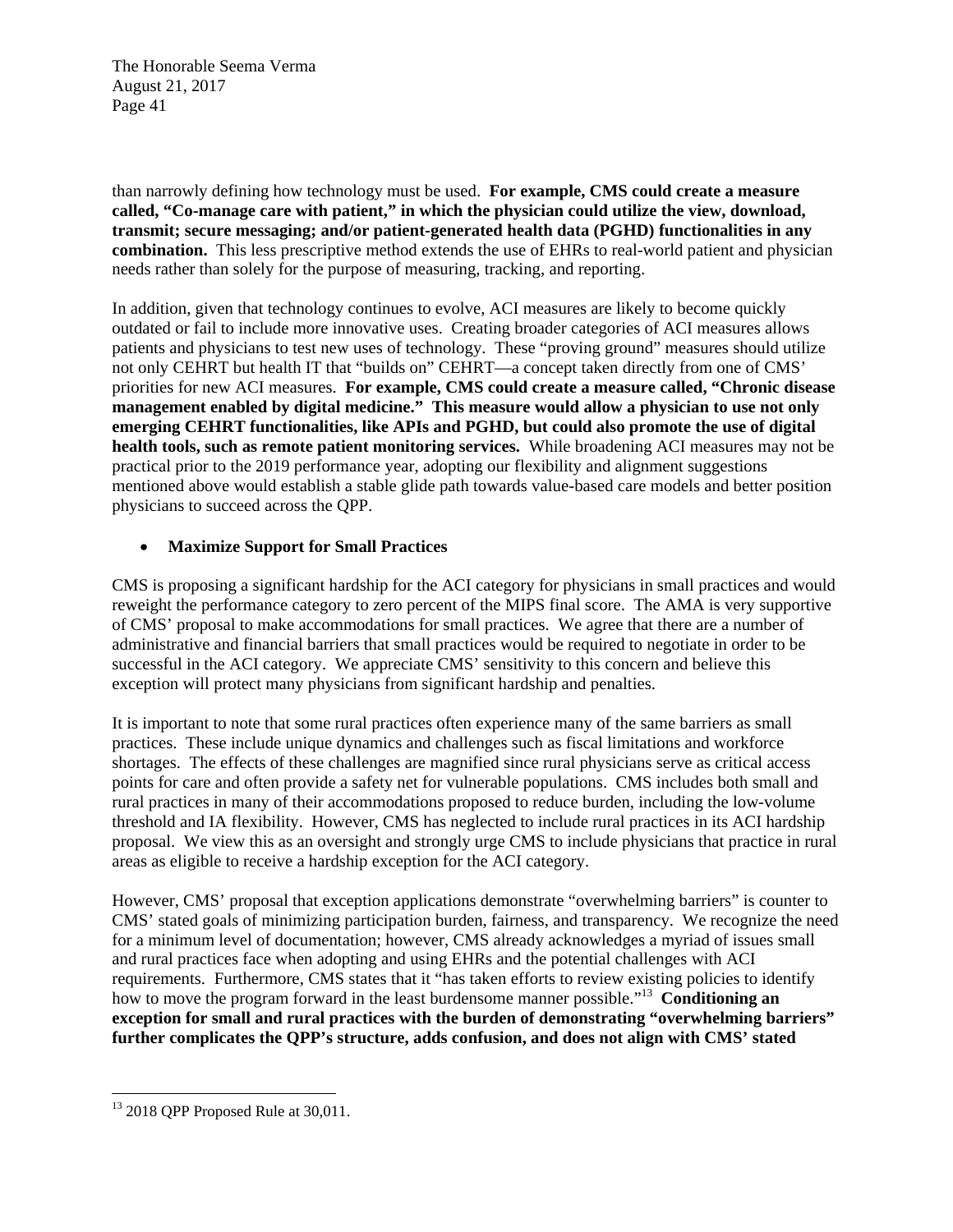## **goals. We recommend that CMS refrain from any application requirement that is not clear, concise, or that detracts from program goals.**

We also recommend that CMS consider methods to evenly and fairly distribute the reweighted ACI performance category across the other MIPS components. If CMS' goal is to support small and rural practices and enable them to be successful in the QPP, we caution against forcing physicians to base their success in the program in, essentially, one category. **In the spirit of fairness and maximizing a physician's opportunity for MIPS success, we recommend reweighting the ACI component more evenly across both the quality and IA components.** As highlighted earlier in these comments, a more balanced reweighting scheme would be based on 65 percent quality and 35 percent IA. We believe this structure still accomplishes CMS' goals of prioritizing quality participation while balancing the flexibility offered with achieving improvement activities.

## **Ensure Protections for All Modified EHR Certification Statuses**

CMS is proposing to provide an exception for physicians who use CEHRT that becomes decertified under ONC's Health IT Certification Program. CMS' proposal would require a physician to submit an application for an exception and would reweight the ACI performance category to zero. This proposal extends current guidance on decertified CEHRT (as discussed in CMS' FAQ12657), to include ONC's Enhanced Oversight and Accountability (EOA) final rule.<sup>14</sup> The AMA supports CMS' proposal to provide physicians with this exception. **We, however, urge CMS to use at least a two-year exemption period and allow physicians to seek additional time if necessary before once again being subject to reporting requirements. In line with our reweighting suggestion above, we similarly suggest that CMS consider a more balanced MIPS score by spreading the ACI performance category across both quality and IA.**

In addition, ONC has new authority under the EOA to not only terminate, but also to suspend certification of CEHRT.<sup>15</sup> Suspending certification results only when ONC identifies that certified health IT poses a "potential risk to public health or safety" and notes that those situations "would require immediate action." While certification suspension is under a narrower scope of review than certification termination, issues that warrant a suspension may have major repercussions on physicians' use of CEHRT, and more importantly, on patient care. For instance, ONC may suspend certification if it believes health IT contributes to a patient's health information being unsecured and unprotected, increase in medical errors, or decrease in the detection, prevention, and management of chronic diseases.

While ONC states suspended health IT could still be identified as CEHRT for HHS program purposes (e.g., ACI participation and MU), ONC's suspension rubric clearly outlines the potential risks of using suspended EHRs. Physicians should not be required to use suspended health IT to participate in any federal reporting programs, including the ACI category. **The AMA therefore strongly urges CMS to extend their ACI exclusion proposal to cover where certification has been suspended and to provide physicians the same hardship protections proposed for decertified CEHRT.** 

**Reduce Information Blocking Attestation Requirements** 

 

<sup>&</sup>lt;sup>14</sup> See CMS FAQ available at <u>https://questions.cms.gov/faq.php?id=5005&faqId=12657</u><br><sup>15</sup> See EOA available at <u>https://www.gpo.gov/fdsys/pkg/FR-2016-10-19/pdf/2016-24908.pdf</u>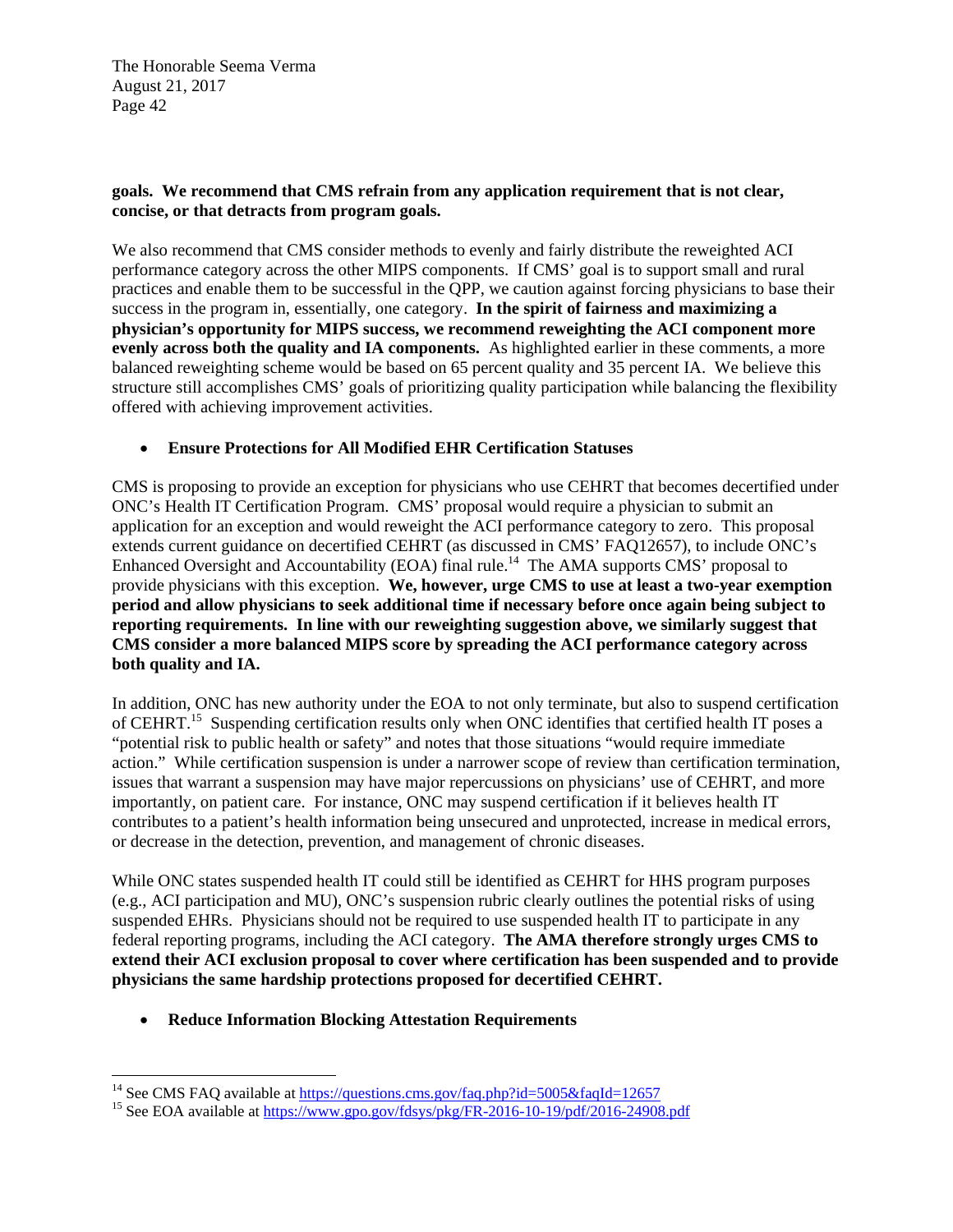The 2017 QPP final rule created an information blocking attestation requirement for physicians participating in the ACI category. We agree that information blocking is a major impediment to interoperability and actions should be implemented to limit this behavior. However, as we have stated in previous comments to CMS, data blocking overwhelmingly occurs outside the control of physicians. We recognize that MACRA directs the Secretary to implement a process for physicians to demonstrate that they are not knowingly or willingly blocking information. However**, we reiterate that CMS' choice to prescribe a multipart attestation process is overly burdensome and unnecessary—a clearer and more simplified approach should be utilized.** 

Physicians participating in ACI during the 2017 performance year will be required to attest that they have not blocked information. We have repeatedly sought guidance on this process, especially with respect to a physician's obligation to communicate policy requirements and to obtain adequate assurances from health IT developers. Feedback from our members has highlighted an overall confusion regarding what specifically is required, including what would constitute the proper documentation of the process. We are concerned that without this needed guidance from CMS, physicians may attest to actions their EHR vendors may or may not be performing. Consequently, physicians would be at risk of failing an ACI audit—creating familiar scenarios where physicians' success in an EHR reporting program is tied to the actions of someone other than the physician. **Given CMS' lack of guidance to this point, and the constrained timeline left for the 2017 reporting year, we urge CMS to create a broad exception for all physicians participating in the ACI program related to the information blocking attestation.** We furthermore request that CMS reevaluate its information blocking priorities given the lack of coordination to date in implementing this policy.

# **Finalize the Proposed Definition of "Timely"**

For ACI measures that stipulate electronic access to patient information, CMS is proposing to define "timely" as within four business days of the information being available to the physician. The AMA supports this definition and appreciates CMS' proposal to better align ACI measure requirements with those under the EHR Incentive Program. Furthermore, the proposed definition supports physician workflows where patient information may become available to the physician prior to a weekend or holiday. This proposal would allow the necessary time for a physician to review and ensure accurate information is made available to patients.

# **Include Exclusions for Electronic Prescribing and Information Exchange**

CMS is proposing to add exclusions to the measures associated with the Health Information Exchange and Electronic Prescribing objectives. We echo CMS' concern that, absent these exclusions, some physicians may be unfairly penalized for not meeting ACI base score requirements. We support CMS' proposal to reinstate the low information exchange and electronic prescribing thresholds (i.e., fewer than 100 referrals or transitions of care and fewer than 100 prescriptions) from the EHR Incentive Program into the ACI category. We further support CMS' proposal to allow physicians to select ''yes'' to the exclusion and submit a null value for the measure in the base score.

# **Public Health and Clinical Data Registry Reporting**

CMS is proposing to allow physicians who are in active engagement with a specialized registry to be counted for purposes of reporting the Public Health Registry Reporting Measure or the Clinical Data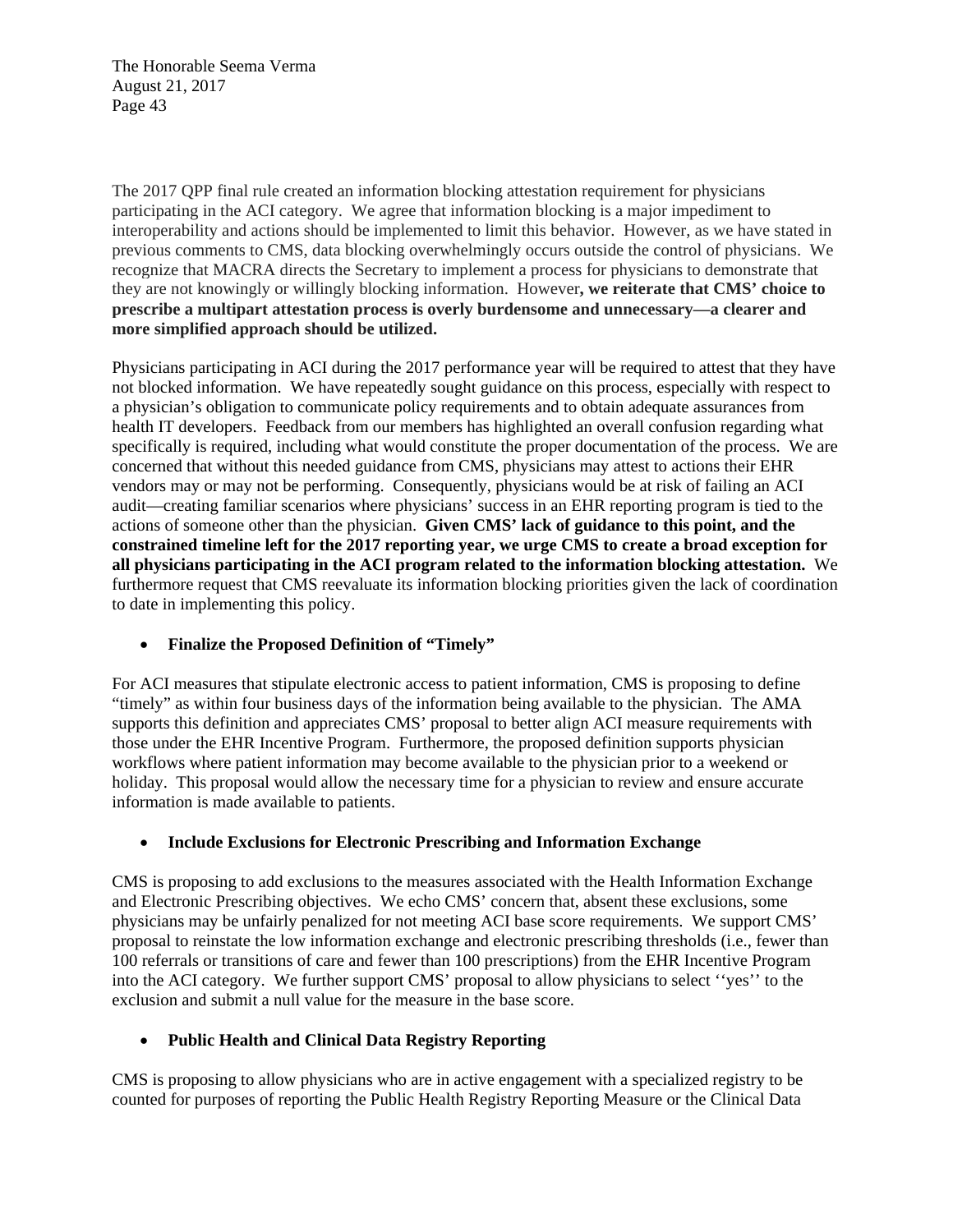Registry Reporting Measure. CMS seeks to continue encouraging physicians to engage in public health and clinical data registry reporting. The AMA appreciates CMS' intent to encourage registry reporting and supports CMS' efforts to add flexibility in meeting ACI registry measures. However, we have identified an issue that, if modified, could further CMS' goals of encouraging registry reporting while also reducing burden.

CMS proposes to require physicians to demonstrate active engagement as described under active engagement option 3: production in the 2015 EHR Incentive Programs final rule; meaning that the physician has already completed testing and validation of the electronic submission and is electronically submitting production data to the public health agency or clinical data registry. Proposing to require a production level of registry exchange based solely on the *electronic* exchange ignores the realities of registry reporting. We also note that CMS has leveraged "end-to-end" electronic registry reporting as a prerequisite for bonuses. As we have highlighted in previous comments, registries can play an important role in quality improvement but also can require a granularity of patient data that is not easily captured in the EHR. Many registries (e.g. The Society of Thoracic Surgeons National Database) utilize chart abstraction as a primary method for capturing information. Physicians participating in these registries contribute heavily to national efforts in quality improvement, patient safety, and clinical research and should still be rewarded even if patient information is manually entered. **We therefore recommend removing the term "electronically" from the proposed requirement. We again emphasize that CMS should refrain from incentivizing based on a single process. Rather, we urge CMS to accommodate optimal data extraction methods—already identified and used by professionals in the registry space—as a method to encourage registry participation.** 

 **Establish a Pathway for Physicians to Achieve ACI Credit by Using CEHRT to Participate in a QCDR** 

**We urge CMS to establish an alternative pathway to fulfilling the ACI category by recognizing physicians who use CEHRT to participate in a QCDR.** QCDRs advance improvements in quality and patient outcomes by providing real-time, actionable feedback to participating physicians related to their performance on key quality metrics. Participation in a clinician-led QCDR enables physicians to monitor patient interactions, track interventions, identify and address gaps in quality of care, and measure quality outcomes. In addition, QCDRs allow physicians to manage patient populations, benchmark their practice's performance and identify strengths and weaknesses, and enhance quality and practice efficiency. Conversely, compliance with current ACI requirements imposes significant burden on physician practices, and there is limited evidence demonstrating that the ACI requirements have a positive impact on the quality of care and patient outcomes. Furthermore, not all ACI measures are relevant to all physicians and patients.

We believe the requirements of the MU statute are met when physicians adopt these important tools. The statute requires the electronic exchange of health information to improve the quality of health care, electronic prescribing (e-prescribing), and reporting on quality measures. Because certification requires that an EHR include an e-prescription functionality, and QCDRs report on quality and require the exchange of information, all three MU requirements can be achieved by using CEHRT to participate in a QCDR. If necessary, the Secretary could use his authority under HITECH to create a new e-prescribing exclusion for participants using a QCDR, or he could simply determine that the appropriate use of eprescribing amounts to a participant attesting through a QCDR to e-prescribing for at least one patient. Therefore, **CMS should further recognize the value that clinician-led QCDRs bring to healthcare**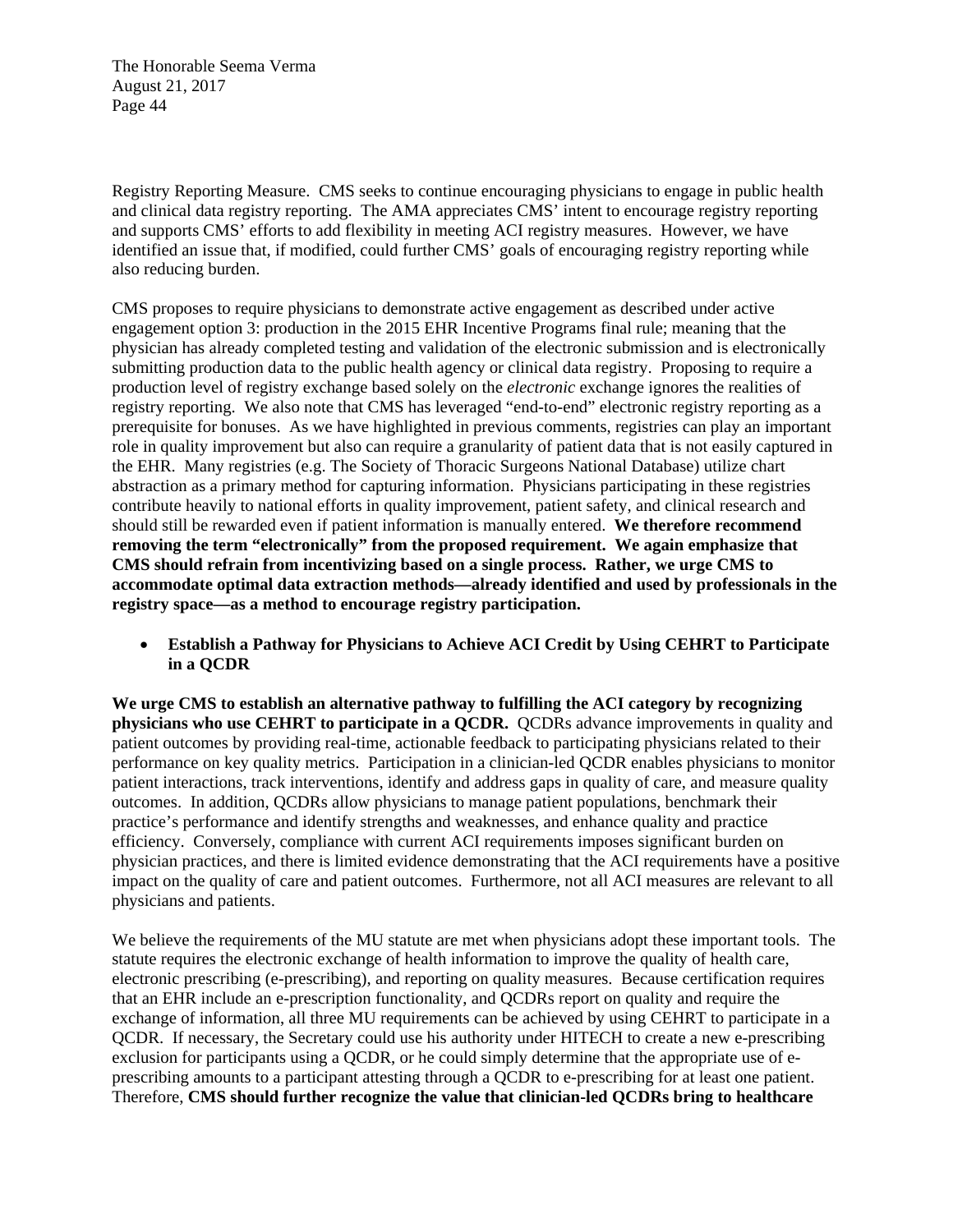### **and encourage their use by recognizing physicians utilizing CEHRT to participate in a QCDR as satisfactorily achieving full credit for ACI.**

### **Improvement Activities**

The AMA is supportive of many of CMS' proposals for the IA component of MIPS. Specifically, we agree with CMS' proposals to maintain reporting and performance requirements, which will lend muchneeded stability to the program. Similarly, we welcome CMS' continuation of a 90-day reporting period for IA. The AMA also thanks CMS for its inclusion of new and amended IAs, a number of which were proposed by the AMA. We continue to applaud CMS' efforts to recognize the use of health IT to accomplish IAs and have included additional suggestions for ways that physicians can demonstrate their use of health IT in non-prescriptive ways. The following provides AMA recommendations for changes in future IA policies from those outlined in the proposed rule.

### **Maintain Reporting through Attestation and Do Not Evaluate Success Based on Improvement**

CMS is soliciting comment on how to measure improvement in this category and that it is specifically seeking to avoid increasing burden on participants. However, MACRA intended the IA component of MIPS to provide credit for ongoing or already established activities and the statute does not require the IA category to measure improvement. **Accordingly, CMS should refrain from imposing improvement criteria or lengthy documentation requirements that will increase administrative burden.** CMS will be able to tell whether clinicians are performing more or fewer IAs from year to year based on the clinician's score in the performance category and, if desired, CMS can create specific validation criteria to demonstrate appropriate fulfillment of an IA.

# **Do not Remove Activities from the IA Inventory**

CMS is requesting comment to inform future proposals to remove activities from the IA library. **We believe removing activities is contrary to the intent of the IA category and strongly urge CMS to refrain from establishing such a process.** CMS' primary goal in the IA category should be to support the performance of any IA that improves patient care. Yet, a policy that removes activities from the IA inventory would stymie this goal, suggesting that practices should only implement temporary rather than long-term changes. In fact, removing activities could harm practices and patients, particularly those in small and rural practices, which often have limited financial and personnel resources. Furthermore, many practices have made financial investments to perform a particular IA (for example, paying to connect an EHR to a QCDR). CMS' removal of activities could jeopardize the practice's return on that investment while requiring new program costs. We therefore believe CMS should not proceed with a proposal to remove activities from the IA inventory.

### **Increase Opportunities to Promote Health IT**

As mentioned above, the AMA fully supports CMS' efforts to promote health IT throughout the MIPS program. **We urge CMS to expand this recognition beyond the bonus points that a clinician can receive in ACI for using CEHRT to accomplish IAs. Namely, CMS should add IAs that give credit to physicians who use health IT—both certified and non-certified—to enhance patient safety, beneficiary engagement, and security of health information.**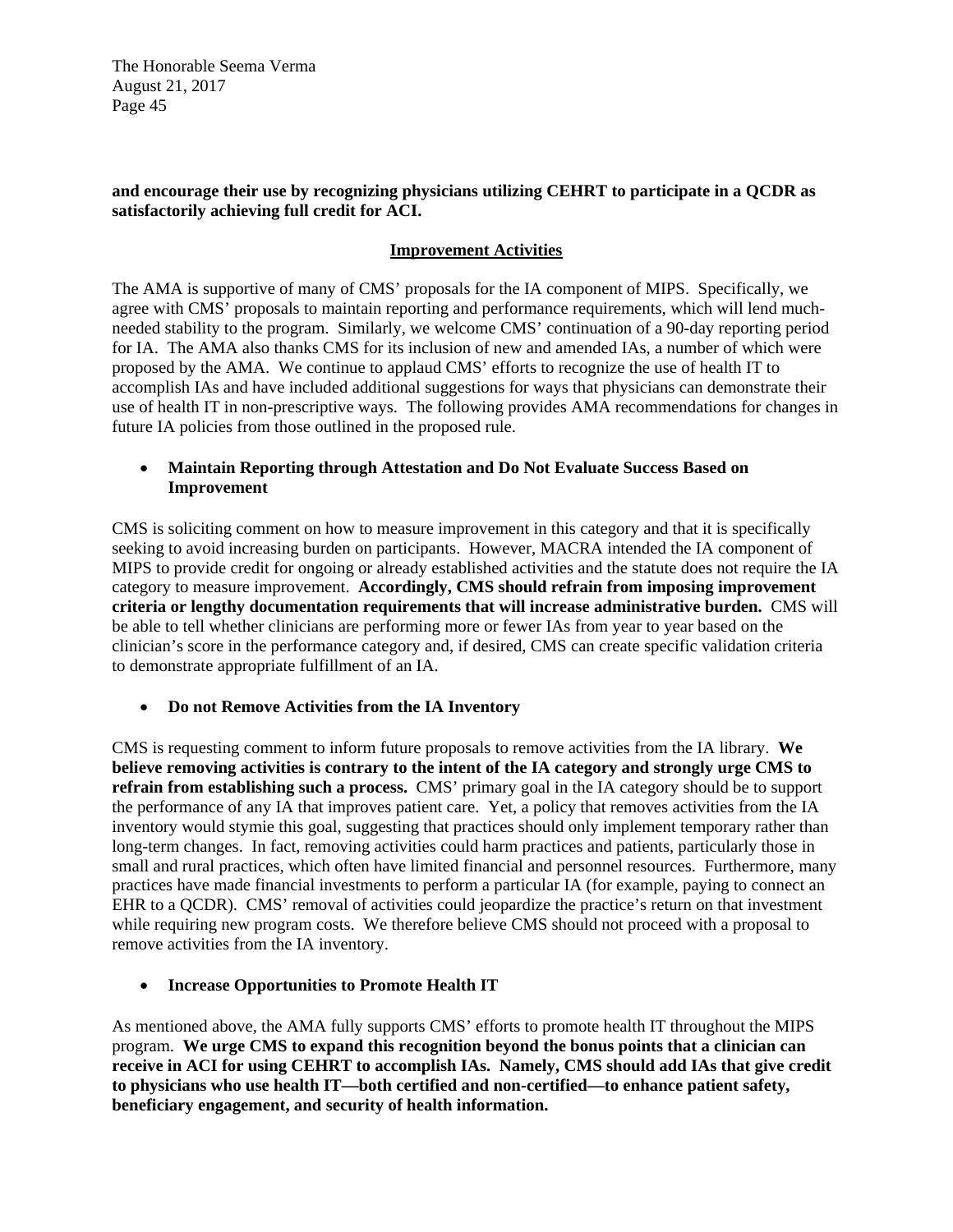For example, given increases in cyber threats, CMS should reward clinicians who are proactive in ensuring the safety of their electronic patient information, including recognizing actions that HIPAA may not address. The AMA submitted several IA proposals intended to increase patient safety, enhance privacy and security of patient records, and provide education to patients around the use of health IT during CMS' 2017 call for measures:

- *Compile and provide a list of patient-facing apps to consumers*: Eligible clinicians discuss availability and usage of patient-facing apps with their EHR vendor.
- *Initiate implementation of a cybersecurity framework*: Adopt a cybersecurity framework and identify an implementation process. Examples of a cybersecurity framework are the HITRUST framework and the NIST framework. This IA should be weighted as high due to the considerable amount of work involved with implementing the framework.
- *Collaborate on improved health IT solutions in healthcare*: Ensure patient-centered health IT through physician engagement with IT developers and organizations. Examples include participation in a physician innovation network, participation in a technology incubator, and providing written feedback to their health IT vendor.
- *Take steps to increase patient matching rates*: Implement programs or procedures to improve the accuracy of demographic collection. These could include: implement cross-organizational patient matching rules; adopt a framework for methodical improvement; and/or a maturity model serving as a roadmap for future growth and improvement.
- *Provide patient education on accessing health information securely*: Provide education to consumers about privacy and security considerations when electronically accessing health data. Examples include written materials and face-to-face information sharing.
- *Complete one or more SAFER Guide*: Eligible clinicians use one or more SAFER Guides to identify recommended practices to optimize the safety and safe use of EHRs.

Adding these types of non-prescriptive activities to the IA inventory—and threading them into existing IA subcategories—would provide clinicians an opportunity to demonstrate their use of health IT in ways that improve their practices and assist their patients.

Furthermore, we note that the existing IA subcategories are based on desired outcomes (e.g., beneficiary engagement, achieving health equity). If CMS creates a new health IT subcategory, it may suggest that the use of technology is more important than the outcome the technology facilitates. Accordingly, **rather than creating a new health IT subcategory, we suggest that CMS focus on integrating activities that utilize health IT into existing subcategories to demonstrate its prioritization of outcomes over means.** This way CMS can avoid prescribing specific types of technology or limiting innovation. We believe this approach would also support future program policies aimed at increasing alignment of the ACI, IA, and quality components of MIPS.

# **Increase the Credit for Participation in an APM**

Section 1848(q)(5)(C)(ii) of MACRA requires that APM participation earns **a minimum** of one-half of the highest potential score for the IA performance category (emphasis added). Accordingly, the statute provides CMS with the authority to grant those participating in APMs anywhere from half to full credit for the IA category. **In light of the extensive resources required for APMs to be categorized as**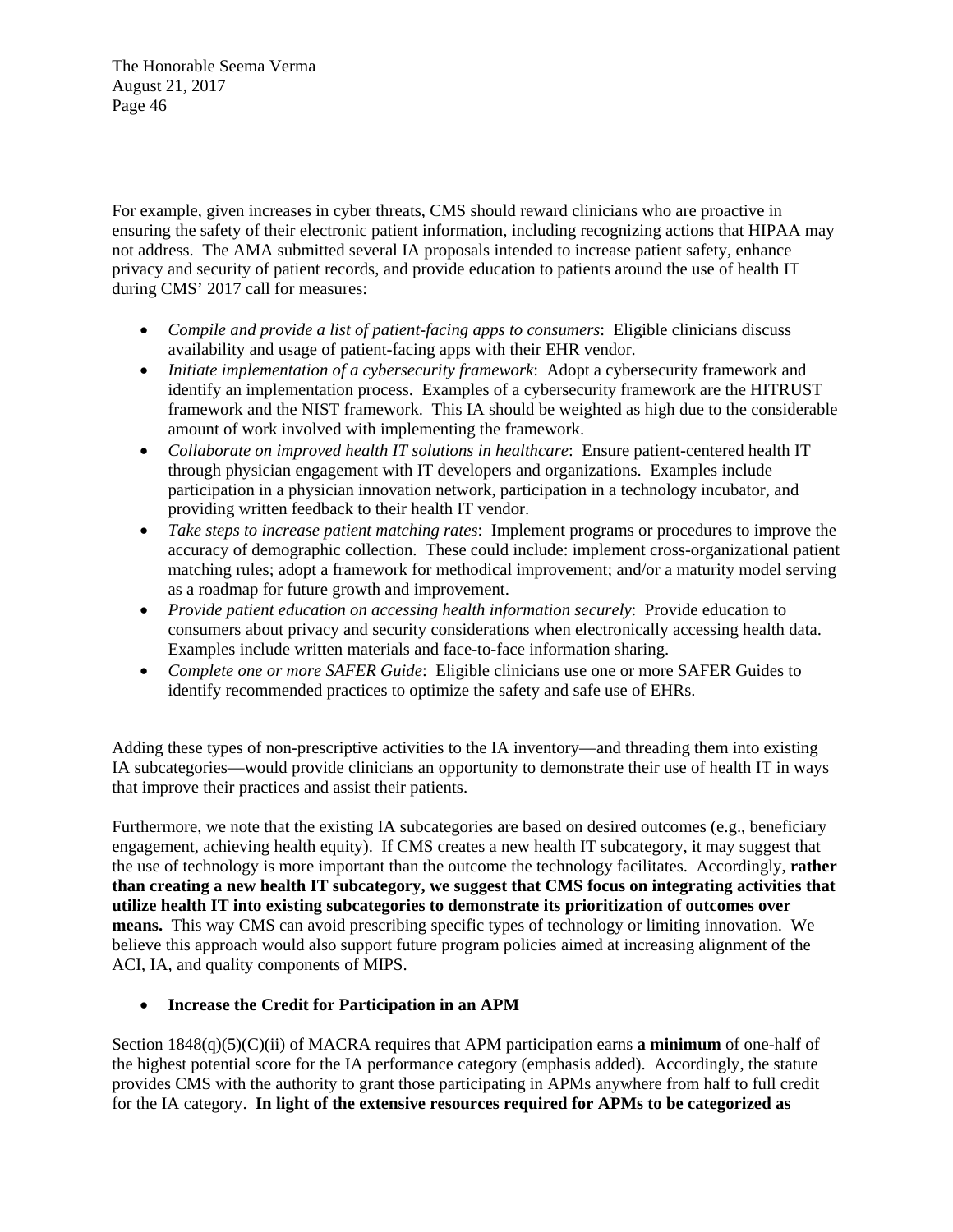**Advanced APMs and the limited number of MIPS APMs, we reiterate our previous request that CMS provide full IA credit to APMs**. We believe APM participants are already fulfilling the IA category requirements and should not be required to report twice. **Decrease Reporting Burden for Participants in Center for Medicare & Medicaid Innovation (CMMI) Models** 

In addition to the minimum credit provided to APMs under the MACRA statute, participants in CMMI models, such as the Million Hearts Cardiovascular Risk Reduction Model Campaign, will receive additional IA credit in 2017, as will participants in the Transforming Clinical Practice Initiative (TCPI).<sup>16</sup>

**We recommend that, just as CMS will use its list of participants to automatically award credit for participation in an APM, CMS should automatically award IA credit for these CMMI participants**. This would reduce the participant's reporting burden without drastically increasing CMS' workload since CMS will already be reviewing its CMMI model participation lists to provide credit to APMs.

### **Decrease Performance Thresholds for Glycemic Screening and Referring Services Activities**

The AMA thanks CMS for recognizing the importance of and proposing two new IAs related to diabetes prevention: glycemic screening and referring services. **However, based on past CMS threshold proposals, a review of relevant medical literature, and interviews with clinicians involved with**  diabetes prevention programs  $(DPPs)^{17}$ , we urge CMS to adjust the proposed thresholds for these **IAs.** 

The proposed "Glycemic Screening Services" IA would require clinicians to implement systematic approaches for screening at least 75 percent of medical records for abnormal blood glucose levels. Because this activity is new—it is not an existing quality measure with which clinicians are familiar—we **suggest that CMS lower the threshold for glycemic screening services to 60 percent in the first year**. This is the threshold that CMS proposed for similar IAs in the 2017 program year (for example, "Participation in symptomatic anticoagulation program", IA\_PM\_1, and "Consultation of the Prescription Drug Monitoring Program", IA\_PSPA\_6), and we believe this would be a more appropriate threshold for the first year that clinicians perform this activity.

The proposed "Glycemic Referring Services" IA also includes a 75 percent threshold. This threshold is significantly higher than the current referral rates reported in medical literature; many studies and conversations with DPP providers relay that DPP referral rates are in the single digits. One reason for this is that DPP providers are often community based organizations. Many healthcare providers do not have existing infrastructure to send referrals to these community based organizations, so this infrastructure must be established before referrals can be made. Furthermore, there are a number of reasons why patients who are identified as having prediabetes are not referred to DPPs, particularly within the Medicare population DPPs require physical activity that Medicare patients can not engage in or patients may be in an end-of-life stage or suffering from dementia. In short, even when Medicare patients are screened and identified as pre-diabetic, referral rates can remain low due to confounding factors. Lastly,

 

<sup>&</sup>lt;sup>16</sup> Given this credit, we recognize and agree with CMS' proposal and rationale for removing "Participation in CMMI models such as the Million Hearts Campaign (Activity ID IA PM 8) from the IA inventory, as well as for decreasing the weight of "Participation in the CMS Transforming Clinical Practice Initiative" (Activity ID

IA\_CC\_4) from high to medium.<br><sup>17</sup> References on file with the AMA.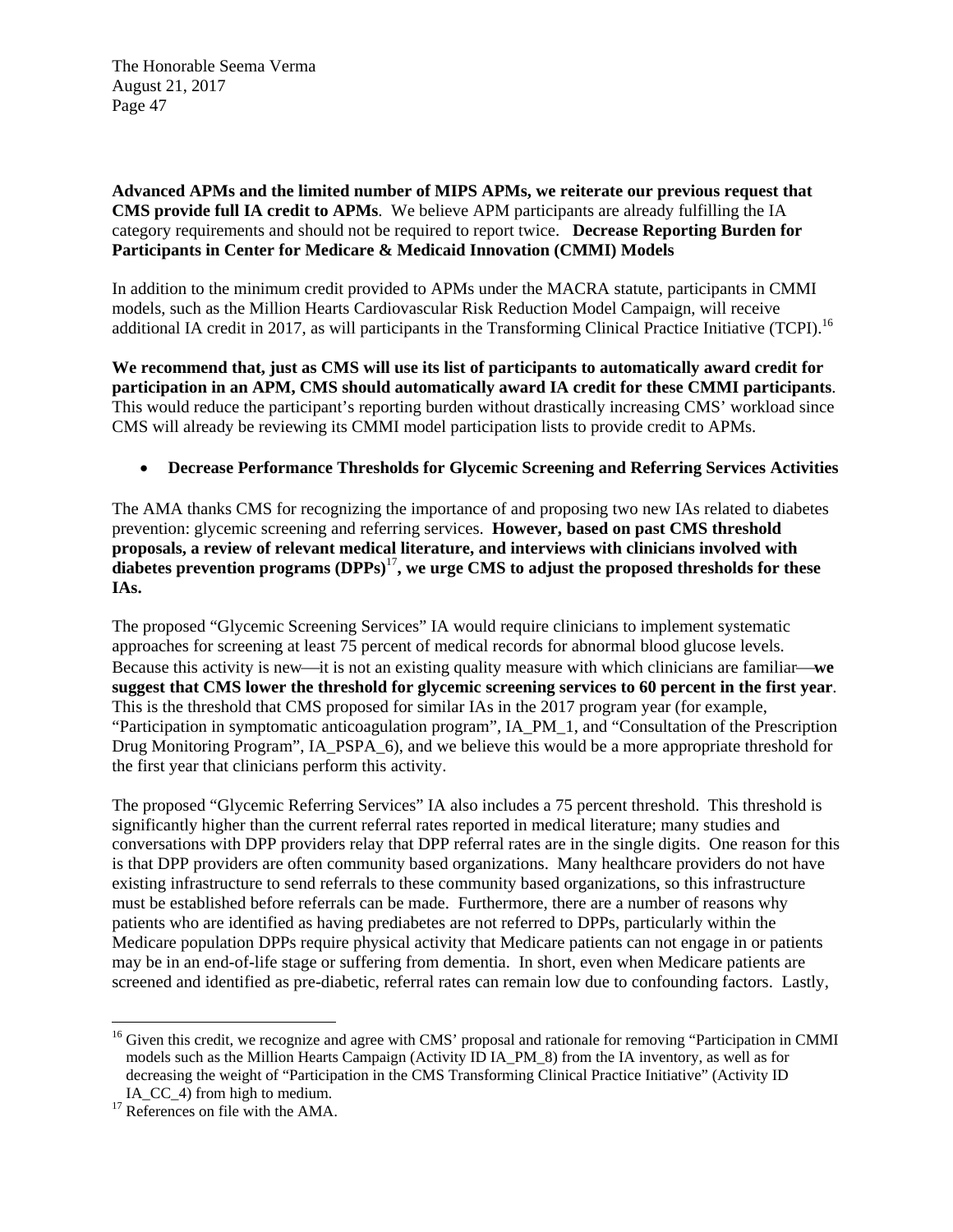even if a healthcare provider was able to achieve a high referral rate, at this time many regions lack an adequate supply of DPPs to handle such a referral load, so many of those referrals would not result in an enrollment in a DPP. **Accordingly, we strongly urge CMS to modify this activity to attestation that the clinician has instituted a systematic referral process for the 2018 program year, without an attached threshold.** Subsequently, we suggest that CMS establish a 10 percent threshold with incremental increases over time. This would allow the demand for DPP classes prompted by provider referrals to more closely match the supply of DPP classes available. If CMS chooses to keep the 75 percent threshold in place, we ask that CMS weight the activity as "high" in recognition of the substantial time, effort, and challenge of meeting such a high standard.

## **Maintain the ACI Bonus for Dissemination of Self-Management Materials**

CMS is proposing to change the eligibility status for an ACI bonus from "Yes" to "No" in the "Improved Practices that Disseminate Appropriate Self-Management Materials" (IA\_BE\_21) IA. The AMA disagrees with this proposal and notes that such self-management materials may be provided through the patient-specific education function of CEHRT.

## **Include Accredited and Certified Continuing Medical Education (CME) as an IA**

We thank CMS for including accredited performance improvement CME programs that address performance or quality improvement as an IA ("Completion of an Accredited Safety or Quality Improvement Program"). However, **we continue to encourage CMS to include both accredited and certified CME programs to the IA inventory and ask CMS to revise this IA to include certified CME**. Numerous CME programs are available to physicians of all specialties. These programs take up considerable time for physicians but ensure patient care is of the highest quality and reflects the latest medical knowledge and innovations. We therefore believe such activities should be included in the future.

# **Expand the Scope of Opioid-Related IAs**

Drug overdose deaths involving opioids have been escalating rapidly in the United States, with more than half a million people dying from an overdose during 2000-2015 and an average 91 people dying from opioid, including heroin, overdoses every day. Despite this, CMS' only newly proposed IA is "CDC Training on CDC's Guideline for Prescribing Opioids for Chronic Pain." The AMA submitted an IA proposal during the 2017 call for measures suggesting that CMS add activities to reduce opioid overdose deaths. In this proposal, we provided examples of prescribing naloxone to prevent overdose deaths and becoming certified to provide medication-assisted therapy (MAT) with buprenorphine, in addition to education to achieve competence in safe opioid prescribing.

The effectiveness of long-term treatment with MAT in allowing patients with opioid use disorder to lead satisfying, productive lives means that many of these deaths could be prevented if more patients received evidence-based therapy. An estimated 2.5 million people need treatment for opioid use disorder, but fewer than 38,000 physicians have met the federal requirements to prescribe office-based buprenorphine to their patients. A recent report from the Rural Health Research Center found that nearly 1,200 rural counties (60 percent) had no waivered physicians in 2016. In addition, it is estimated that about 40 percent of those who take the required training never write any prescriptions for buprenorphine. **While we appreciate CMS' recognition of the need for education around prescribing opioids, CMS should**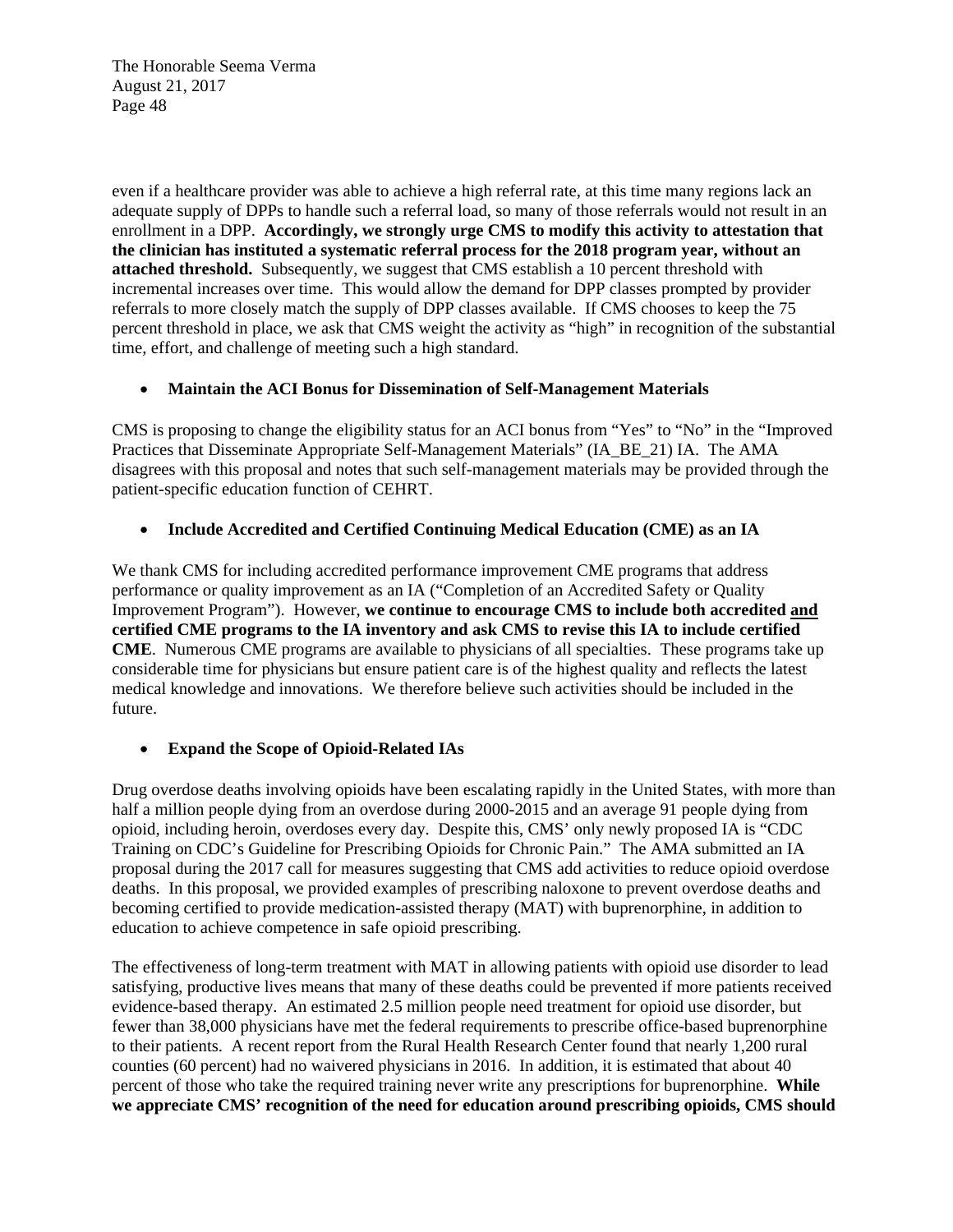**go further and provide credit to physicians who become certified to provide MAT with buprenorphine, as well as to physicians who prescribe naloxone to prevent overdose deaths.**  We further recommend that certified and accredited CME courses in safe prescribing and/or pain management count for this IA. Limiting this IA to education on only the CDC guidelines is an implicit endorsement of a one-size-fits-all approach that is not appropriate. Physicians need different types of education related to opioids and pain depending on their practice; not all physicians need to learn about prescribing for chronic pain patients. For example, it might be better for an obstetrician-gynecologist to take a course in pain management for pregnant women with substance use disorders than to learn about the CDC guidelines for chronic pain, and it might be more beneficial for a surgeon to take a course in managing post-operative pain instead of chronic pain.

## **Do Not Require a Minimum Participation Threshold**

CMS is requesting comment on whether it should establish a minimum threshold (for example, 50 percent) of the clinicians (NPIs) that must complete an IA in order for the entire group (TIN) to receive credit in the IA category in future years. **The AMA disagrees with this proposed change, especially during the early program years.** Creating a separate threshold at this time will add to complexity of the program, which we believe CMS should avoid. Furthermore, the 50 percent threshold would be a significant change and would create complexity for groups who would need to evaluate members of their TIN to determine which IAs would be appropriate to meet the 50 percent threshold. This adds to administrative burden and may deter reporting on certain IAs.

# **Provide Additional Clarification on the STEPSForwardTM IA**

We have reviewed the Data Validation Criteria for IAs that CMS released in April 2017, but questions remain about what is required to complete certain IAs. For example, we recognize that the validation criterion for the AMA STEPSforward<sup>TM</sup> program is a certificate of completion, and urge CMS to clarify that physicians may complete any relevant module to receive credit in the IA category.

### **Other MIPS Issues**

### **Performance Feedback**

The AMA has repeatedly highlighted problems with the lack of timely feedback to physicians and called for improved performance reports that provide more understandable information. Given the complexity of calculating MIPS scores, it is imperative that physicians be provided timely feedback in order to give them a reasonable opportunity for successful participation in the program and so that they have actionable information to help them improve their practices. The AMA urges CMS to develop systems and technologies to provide physicians with real-time feedback on their performance throughout the performance year. Receiving timely feedback also becomes more important as CMS moves toward measuring improvement and reporting data publicly on Physician Compare.

### **Annual Performance Feedback Reports**

Under MACRA, CMS is required to provide MIPS eligible clinicians with timely feedback on their performance under the quality and cost categories beginning July 1, 2017. In this rule, CMS proposes beginning July 1, 2018, to provide performance feedback to physicians on the 2017 performance period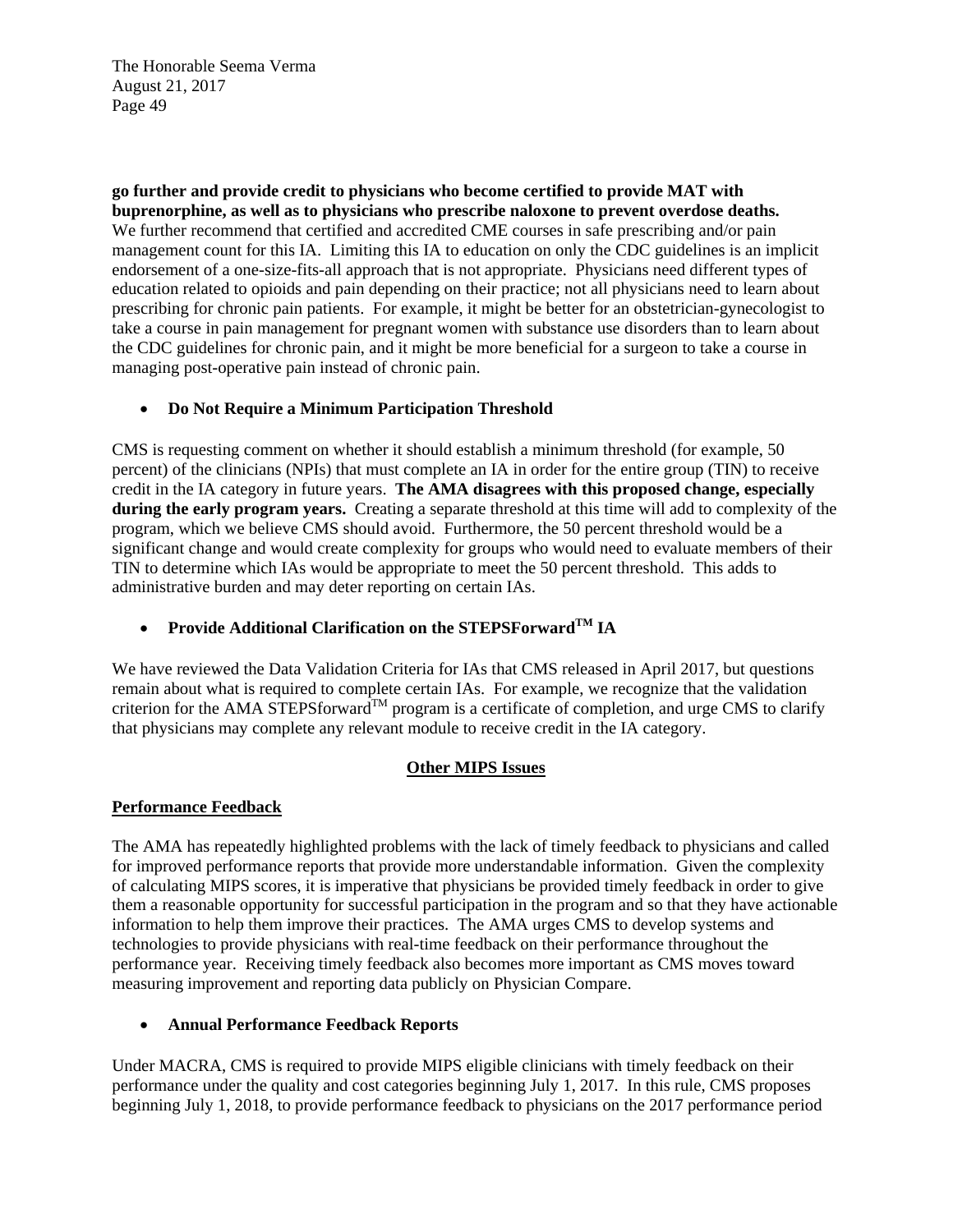for the quality and cost categories, and if feasible for the IA and ACI categories. The AMA is disappointed that CMS does not propose to provide complete MIPS data to physicians until mid-2018. Physicians need all of their 2017 performance feedback prior to July 1, 2018 in order to make necessary adjustments to ensure success in the MIPS program in future years. It would be most beneficial for physicians to receive performance feedback during a performance period so they can make any necessary adjustments. **Therefore, we urge CMS to release mid-year individualized performance reports to physicians beginning with the 2018 performance period.** In addition, the AMA notes that while general Experience Reports, which CMS has used in prior reporting programs, are helpful to illustrate trends in the MIPS program, they cannot supplant individualized feedback reports to physicians that provide feedback on all of the specific MIPS measures reported by an individual physician. MIPS utilizes different scoring and benchmarking methodologies so relying on data from legacy programs is inadequate.

As technology is constantly changing, it is critical that CMS take an ongoing approach to improving the way performance information is disseminated to physicians and practices. As we have commented previously, physicians should be able to choose to receive more current information, such as MACRA's recommendation that the data be available on a quarterly basis.

CMS notes it will continue to leverage third party intermediaries as a mechanism to provide physicians with performance feedback. While we support CMS' intent, the information provided by OCDRs is only relevant to quality and limited to a single source—physician participants within a single QCDR. Therefore, we encourage CMS to move towards a more iterative process where physicians and vendors submit data more routinely to CMS. This will allow CMS to produce more frequent feedback information in terms of how a physician is performing throughout MIPS and how a physician compares to all MIPS participants.

### **Performance Feedback Template**

The AMA supports CMS's proposal to work with the stakeholder community in a transparent manner to develop the performance feedback template. As the AMA has noted in previous comments, we believe CMS should aim to display feedback and performance measurement information in graphic form wherever possible. In addition, the reports should include high-level overall performance information and drill down tables with individual patient information. It should also be possible for individual physicians within a group practice to access their own reports directly rather than through a group. The AMA has worked with CMS in the past to seek input from state and specialty medical societies on the Quality and Resource Use Reports and would be willing to work with CMS to disseminate draft MIPS report templates to medical state and specialty societies for review and feedback once they have been developed. CMS should create an ongoing dialogue with the AMA and other stakeholder groups regarding the most meaningful format for sharing actionable performance feedback with physicians.

# **Physician Compare**

The AMA supports public reporting of physician data when it is valid, reliable, and meaningful to both consumers and physicians. Recognizing the MACRA statute requires increased public reporting on the Physician Compare website, we want to continue to work with CMS to ensure information is accurate, not misleading, and presented in a format consumers can understand and use appropriately.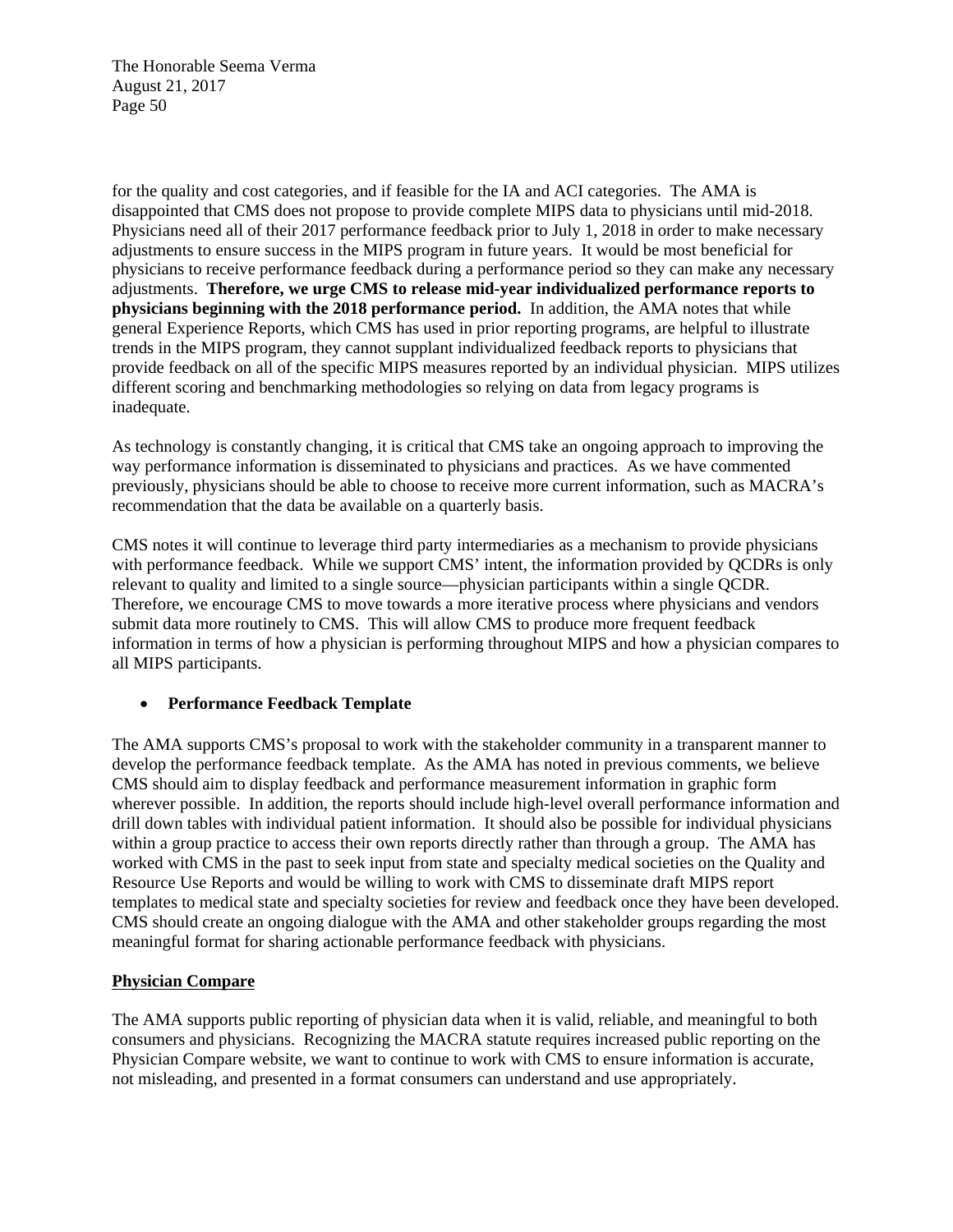### **Achievable Benchmark of Care (ABC)**

CMS proposes to use the ABC methodology to calculate benchmarks for MIPS quality data that will be published on the Physician Compare website. The AMA has previously expressed our concerns to CMS that the development of the ABC methodology has not allowed for adequate time or provided sufficient detail for stakeholders to provide useful feedback. For example, CMS hosted a call in April asking for stakeholder feedback on two possible applications of the ABC methodology on quality measures—the equal range and cluster methods. However, CMS only allowed 10 days for stakeholders to provide informal feedback, and failed to provide adequate detail on the differences between the two methods. In this proposed rule, CMS provides a single example of how the ABC methodology would be applied in the MIPS program and refers readers to the 2017 QPP rule; however, the 2017 rule provides minimal information on this methodology. Furthermore, CMS notes that it determined the use of a beta binomial model adjustment is the most appropriate way to account for low denominators under the ABC methodology, but fails to provide any information on how the beta binomial model will be applied.

Based on the limited information CMS has provided, one concern is that CMS is mixing various reporting mechanisms when developing the benchmarks for Physician Compare, which CMS does not do when setting MIPS benchmarks. **The AMA urges CMS to create separate benchmarks for each reporting method instead of aggregating data from all reporting mechanisms.** Furthermore, under MIPS, CMS will calculate a physicians' quality score based on a physician's most successful reporting mechanism. Conversely, under Physician Compare, CMS publicly reports a physician's quality data from all submission mechanisms. **We urge CMS to maintain consistency, ensure that it is comparing like data, and accurately represent performance.** 

CMS also states that it will use the ABC methodology to systematically assign one to five stars to each physician under the Physician Compare five-star rating program. CMS states that the details of how the benchmark will be specifically used to determine the five-star categories for all applicable measures is being determined in close collaboration with stakeholders and measure experts. CMS also states that they plan to publicly report the five-star rating on Physician Compare in late 2017. **The AMA is very concerned that physicians may be rated in 2017 under a new program using a new methodology that has not yet been publicly shared with stakeholders.**

Before offering any further recommendations the AMA requests the following information from CMS:

- Additional information on how physicians would score under the equal range or cluster methods, and how these methodologies would be used to assign stars to physicians under the Physician Compare star rating program.
- Additional data on the equal range and cluster methods that incorporates the finalized socioeconomic and demographic factors risk adjustment methodology. Under Hospital Compare, socio-economic and demographic factors have had a big impact on publicly reported data.

**Upon release of more specific information and data, CMS must allow sufficient time for stakeholders to comment on the ABC benchmarking methodology and the five-star rating program, specifically how it intersects with the MIPS scoring rules.** Based on preliminary analysis, the AMA believes the ABC methodology could be a better approach than using deciles for setting MIPS quality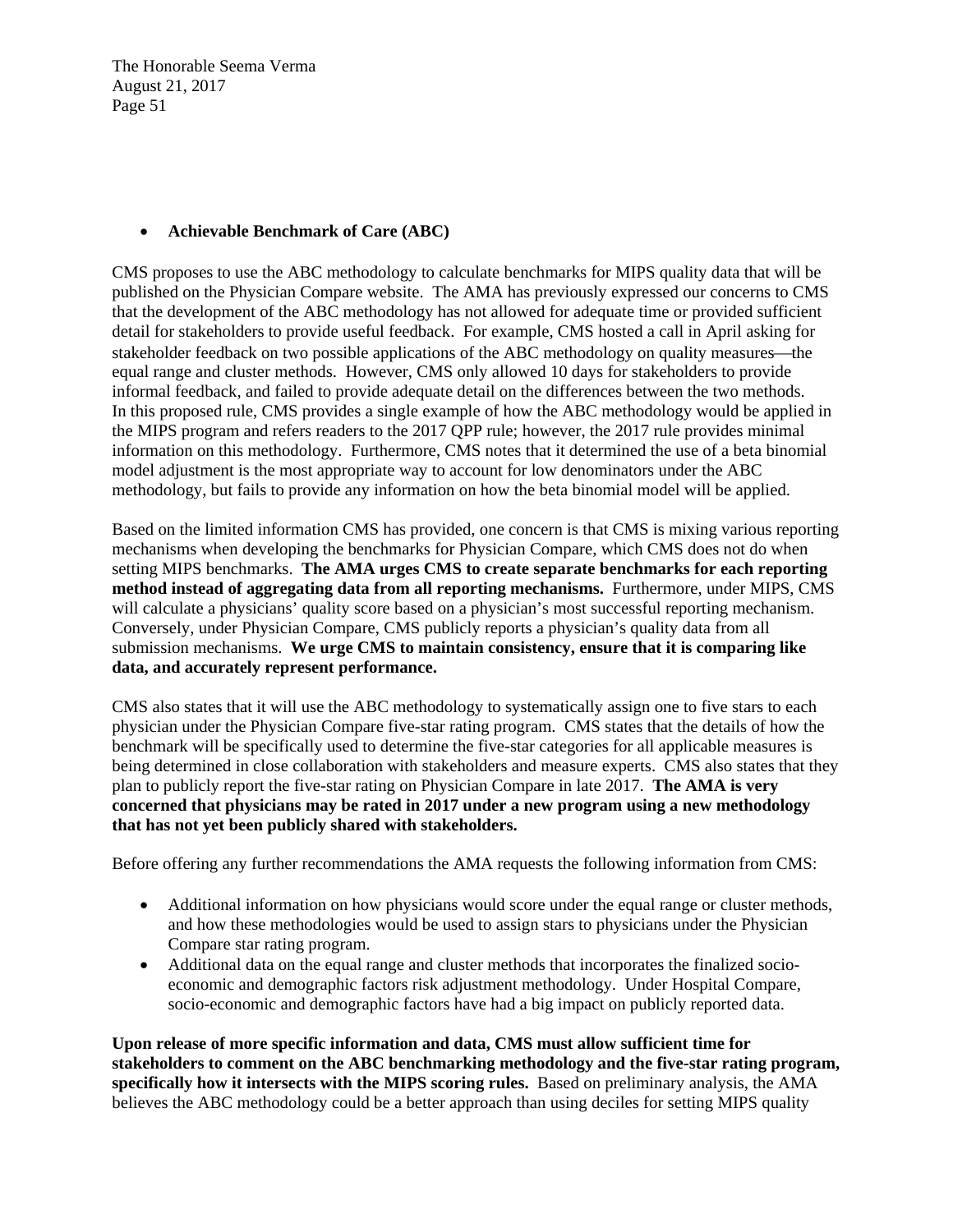benchmarks. This methodology may also provide more accurate data on "topped out" measures. Under the MIPS methodology, CMS uses deciles; however, the deciles may yield lower ratings and numbers than the five-start method due to the decile cap on "topped out" measures. **The AMA urges CMS to provide further information on this methodology and analysis on whether this methodology should be used to calculate MIPS benchmarks as well as in the Physician Compare five star rating program.** 

**In addition, CMS must provide adequate time for the agency to make any necessary changes based on stakeholder feedback prior to adopting a new rating program. Therefore, we urge CMS not to implement a Physician Compare five-star rating program until there is sufficient time to develop and test an effective methodology.** The AMA would appreciate the opportunity to work with CMS to further develop these methodologies.

## **Increase Public Reporting Gradually**

We encourage CMS to include new data on Physician Compare gradually. The AMA is concerned with CMS' ability to move forward with posting additional information, such as Cost and Improvement Activities given the issues that have occurred previously with the accuracy of published data. MIPS is a new program that includes new measures, data sets and reporting categories. We believe there is still significant testing and evaluation of MIPS performance data that must be completed. In addition, there are still problems with the comparison of practices that report the same measures through different reporting methods. The AMA also continues to have concerns regarding risk-adjustment and lack of timely feedback CMS is able to provide to physicians. Given these limitations, we believe CMS should increase data publicly reported on the Physician Compare website gradually.

### **Expand the Preview Period**

The AMA has repeatedly urged CMS to extend the preview period from 30-days to 90-days, in order for physicians to review and ensure the accuracy of their information. It currently takes practices several weeks or months to request, obtain, and review information such as a QRUR report. To expect physicians to access, review, and contest their Physician Compare data in 30-days ignores the demands of patient care and competing priorities physicians face on a daily basis. **The AMA urges CMS to extend the preview period to at least 90-days to allow physicians reasonable time to review and correct their data**. In addition, data under appeal should not be publically reported. As AMA has stated in previous comment letters, if at any time a physician files an appeal and flags information as problematic, CMS should postpone posting the information until all issues are resolved.

### **Allow Physicians Three Years to Report on Measures Prior to Public Reporting**

CMS has previously finalized that they will not report first year measures that have been in use for less than one year. The AMA urges CMS to expand this exclusion to measures that have been in use for less than three years. Including measures after one year of reporting does not allow CMS to adequately evaluate meaningful trends over time or provide physicians with an adequate period to fix data collection issues. **Allowing physicians three years to report on measures prior to posting measure data on Physician Compare will improve the chances that only robust and meaningful data is included on the website.**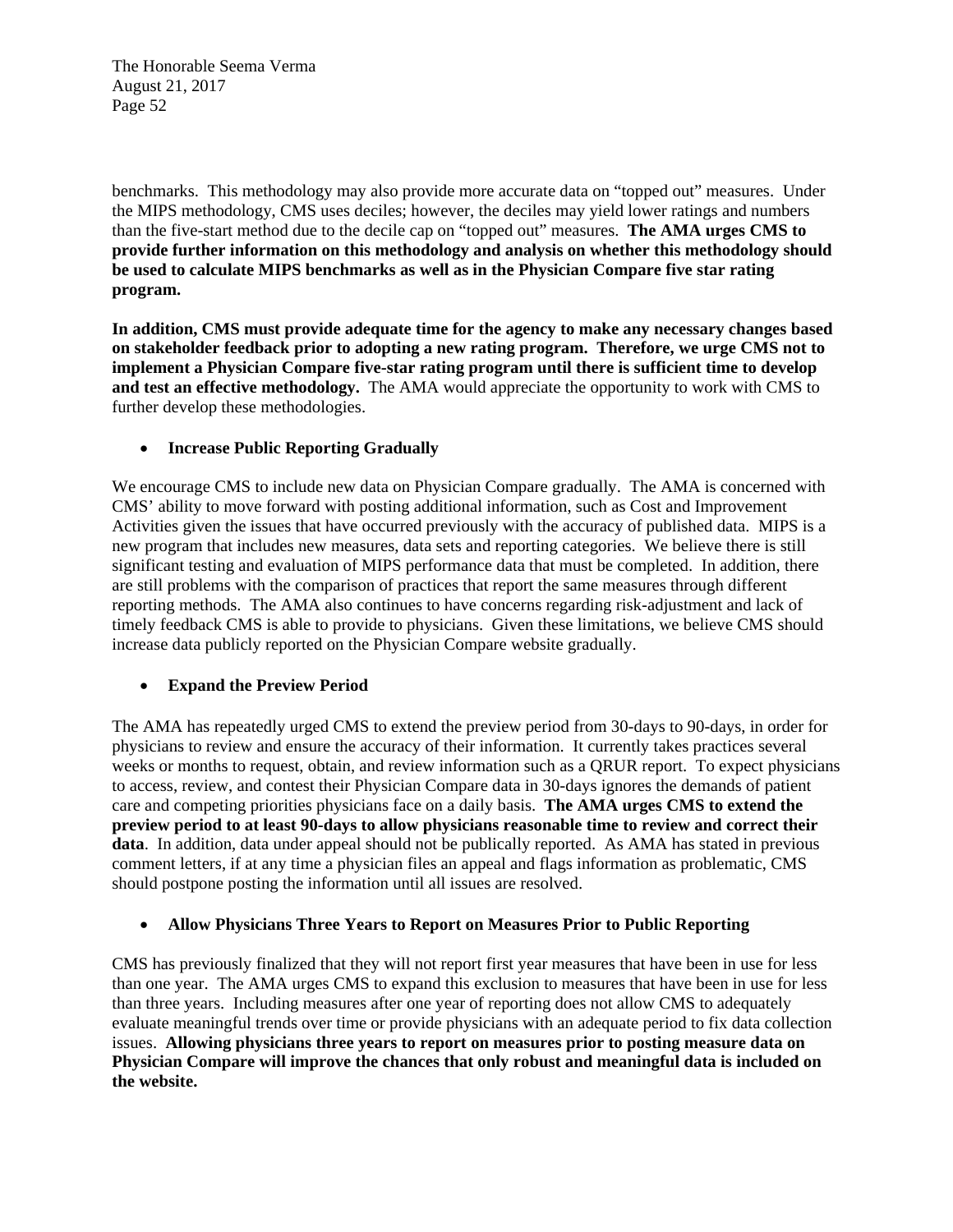## **Targeted Review Process**

Section  $1848(q)(13)(A)$  of the statute requires CMS to establish a process under which physicians may request an informal review of the calculation of the MIPS payment adjustment factor. In the 2017 Quality Payment Program final rule, CMS finalized a 60-day period for physicians to request a targeted review beginning on the day CMS makes the MIPS payment adjustment factors available to physicians. Given the numerous issues with Physician Quality Reporting System (PQRS) and Value Modifier (VM) informal review processes over the past several years, we have significant concerns that CMS has not finalized an improved process under MIPS.

In the past, many physicians have been denied the opportunity for an informal review without receiving an explanation as to why their requests for review were rejected. We urge CMS to improve communication between the agency and physicians and practices requesting informal reviews under the MIPS program going forward. **Requests for an informal review should not be denied, and CMS should provide detailed feedback to physicians on each performance category and all individual measures whenever an informal review is conducted.**

Moreover, CMS should not limit the request for a targeted review to within 60 days after the close of the data submission period. Most physicians will not know if they should request a review of the MIPS adjustment factor until they receive information from CMS about whether they have earned a MIPS incentive or penalty. Physicians will then need to assess what may have impacted their performance, which will take significant time especially in the beginning of a new program. **We recommend that CMS allow at least 90 days for targeted review after a physician is notified of their performance in MIPS.**

# **Program Integrity**

**Ten-Year Record Retention Requirements** 

The AMA is adamantly opposed to the ten-year record retention requirements established by 42 C.F.R. §§ 414.1390(d) and 414.1460(e). First, the ten-year period is overly burdensome for eligible clinicians. Administrative burden has increased physician dissatisfaction and is a leading cause of physician burnout. Maintaining and retrieving information for a ten-year period is costly and time-consuming. Books and records would have to be kept much longer than is currently required. This would affect information systems, create additional and competing demands from CMS for investments in information technology, and take valuable staff away from their work of caring for patients and improving the safety and quality of care they provide. **Eligible clinicians should have certainty after a reasonable period that they can close their books and not have ongoing liability associated with an overpayment. AMA believes the ten-year window is excessive and will have the opposite effect on these clinicians.** 

**Second, it is not appropriate to use the outer limit of the False Claims Act as the time period**. The False Claims Act relates to instances where a party meets the intent requirements of the Act, meaning that an individual knowingly filed a false claim. To apply that same standard to all APM determinations, QP determinations, APM incentive payments, and all MIPS eligible clinicians' submitted data, and require that physicians retain ten years of records is inappropriate and unreasonable. In addition, the regulation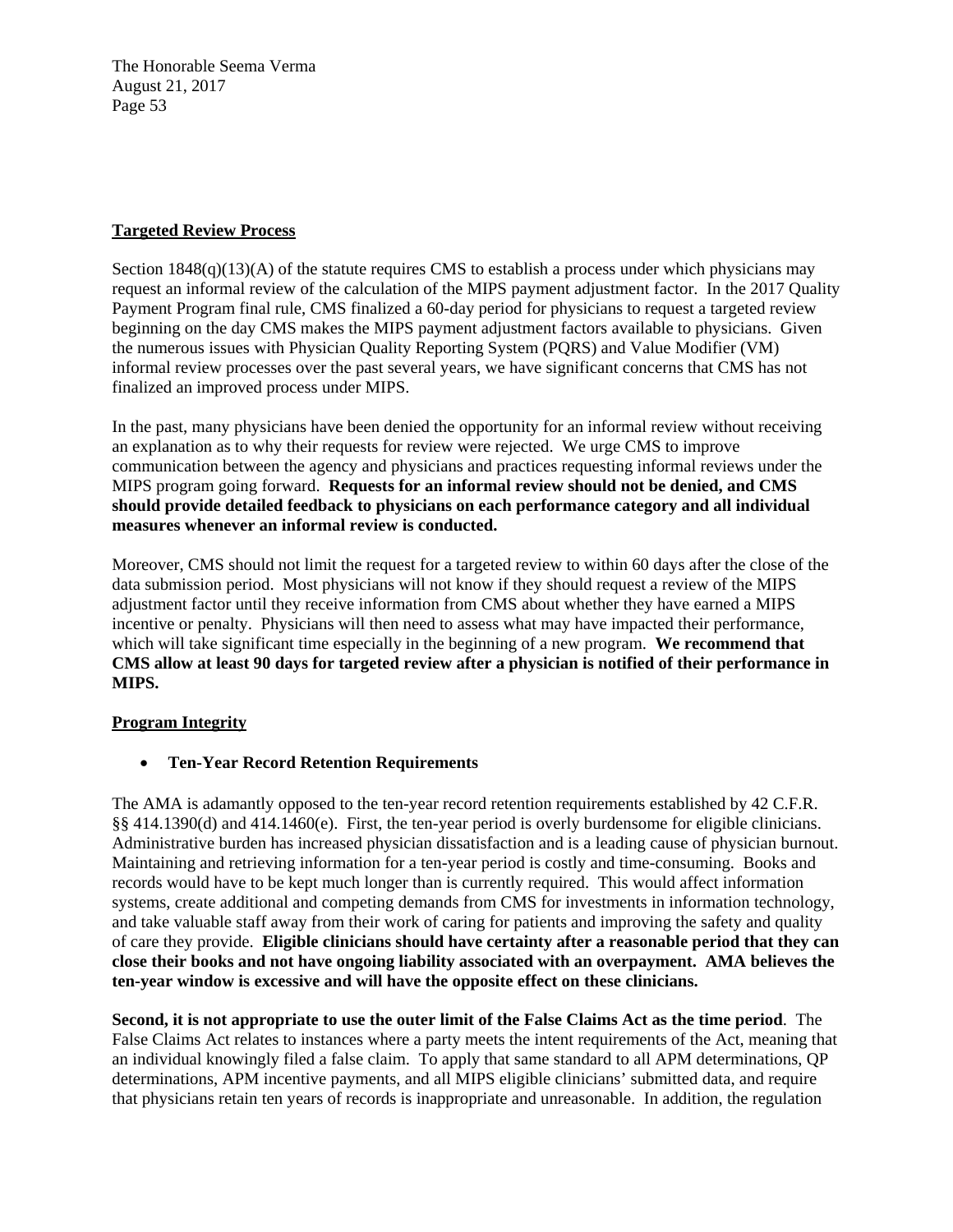already adds an additional six years for any cases of fraud or similar fault. Moreover, six years is the more commonly used statute of limitations in the False Claims Act and the ten-year period only applies in the rare case where facts material to the right of action were not previously known by the government. Thus, the ten-year period is broader than, and not parallel to, that of the False Claims Act.

**Third, the ten-year period for eligible clinicians is inconsistent with existing record retention requirements including the requirements for non-QPP Part B payments**. CMS should consider a three or six-year record retention period to avoid regulations that are inconsistent or incompatible with its other regulations. The existing Medicare requirements already set forth an appropriate framework for auditing and handling errors in eligibility determinations and inaccurate payment, and we encourage CMS to work within the current regulations and policies.

**AMA proposes that the proper record retention requirements for these eligibility determinations and incentive payments be three years**, which would be consistent with the Medicare Recovery Audit Contractor (RAC) program. CMS and medical societies have spent substantial resources over a number of years to educate physicians about RAC audits and the three year time frame. To finalize a different, substantially longer look back period would confound those efforts, cause confusion, and prove unduly burdensome for physicians. Three years provides both providers and RACs with administrative finality and will encourage providers to continue to maintain and operate robust internal audit procedures. We would also stress that a three-year period would in no way preclude an administrative or judicial recovery of overpayments reaching beyond three years where there is evidence of fraud or similar fault.

Alternatively, CMS could also choose a six-year record retention period. A six-year record retention period would be more consistent with existing requirements including the statute of limitations under the False Claims Act and Civil Monetary Penalty authorities. HIPAA also requires a covered entity, such as a physician billing Medicare, to retain required documentation for six years. Moreover, in 2016, CMS proposed a ten-year time period for the recovery of overpayments. However, CMS concluded that a sixyear time period was the most appropriate because it addressed many of the concerns about burden and costs to providers.

Regardless of whether CMS chooses a three- or six-year period, the ten-year period creates two different record retention timeframes within Medicare Part B. Non-QPP clinicians would be subject to the already existing record retention requirements, while APM and MIPS eligible clinicians would be subject to a ten-year period. **CMS provides no justification as to why APM and MIPS eligible clinicians need to be treated differently and have additional administrative burden than their non-QPP counterparts.** CMS, in designing its regulations, must consider incentives for innovation, consistency, predictability, costs of compliance to the eligible clinicians, and flexibility. A ten-year record retention requirement for the QPP—which aims to improve outcomes and lower overall costs—accomplishes none of these goals. Thus, AMA strongly believes that all Medicare Part B providers be subject to the same, existing record retention requirements.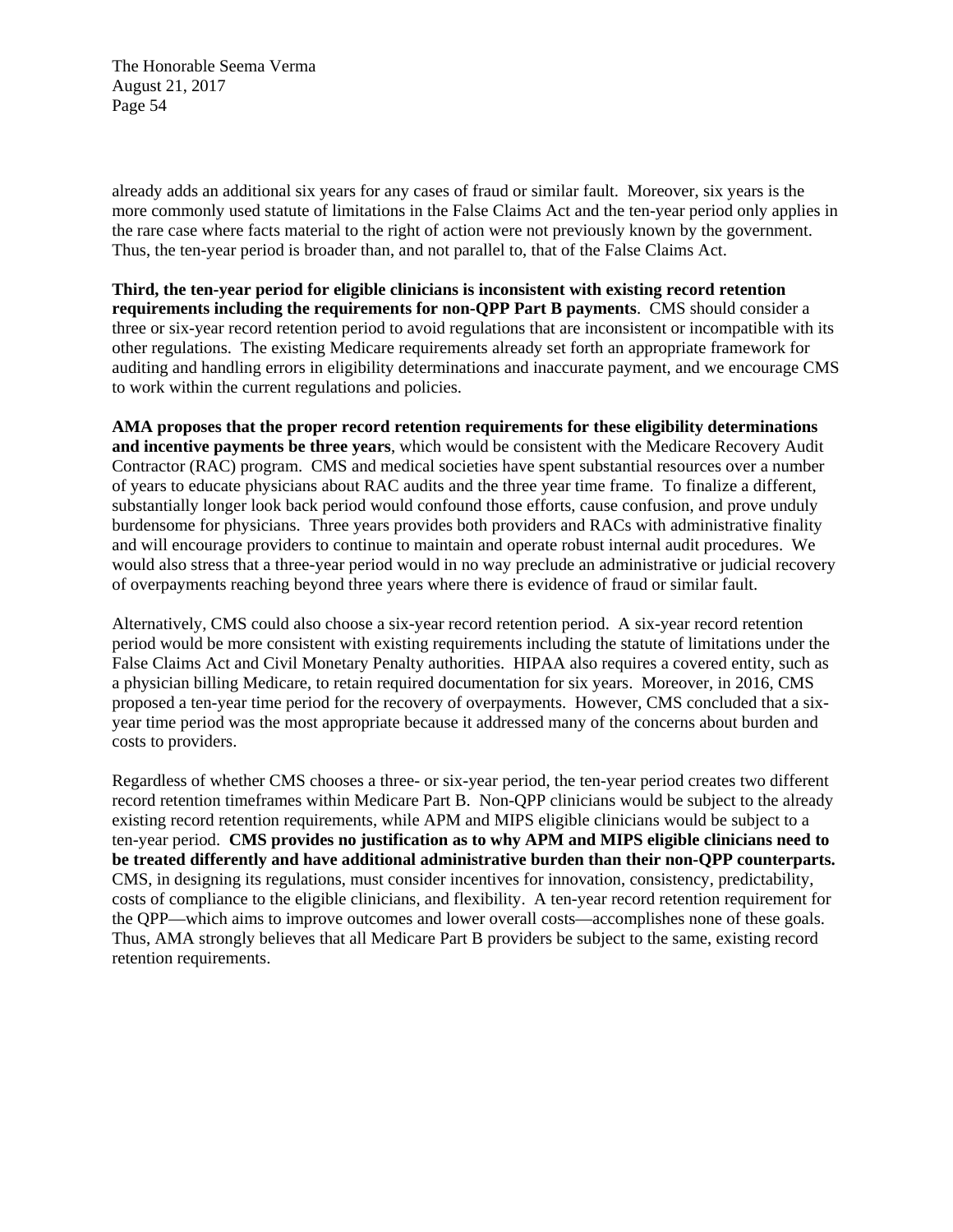#### **Violation of Any Law or Regulation**

The AMA seeks clarification from CMS regarding the rescinding of a QP determination for a violation of "any Federal, State, or tribal statute or regulation" in proposed 414.1460(b)(3). AMA is concerned that this provision is too broad and could be interpreted to include a violation of a law or regulation that has no impact on a QP determination or the provision of health care items and services. This concern is heightened because no judicial or administrative review is available for a QP determination. Thus, an eligible clinician could be determined ineligible as a QP for irrelevant reasons with no recourse to appeal.

AMA suggests that CMS adds clarifying language to limit the violation of any law or regulation that is relevant to the provision of health care items or services. For example, the regulation could state "any relevant Federal, State, or tribal statute or regulation.

## **APM PROVISIONS OF 2018 QPP PROPOSED RULE**

### **MIPS APMs**

The AMA appreciates CMS' proposal to score "Other MIPS APMs" (that is, MIPS APMs that are not required to report through the CMS Web Interface) on quality. This proposal helps to remedy the scoring structure applied to Other MIPS APMs in the 2017 performance year in which ACI was weighted at 75 percent, while IA was weighted at only 25 percent. As stated throughout these comments, we continue to encourage CMS to distribute weight among the categories in a manner that reflects CMS' intent to create a holistic program. In addition, the AMA supports the following proposals:

### **Extend the Fourth Snapshot Date to all APMs**

The AMA supports CMS' decision to create a fourth snapshot date for "full TIN" MIPS APM participants to identify additional MIPS APM clinicians. We disagree with CMS, however, that the creation of a fourth snapshot date for all MIPS APM participants would essentially encourage gaming by clinicians "briefly" joining a MIPS APM "principally in order to benefit from the APM scoring standard."<sup>18</sup> The current snapshots for APMs are each three months apart and CMS has established that these 90-day windows are sufficient to capture participation in MIPS APMs throughout the year–a 90-day window at the end of the year should also be sufficient. It discounts and unfairly disadvantages physicians who participate in MIPS APMs in the final quarter of the year, including those who relocate in a different region of the country or for any other of the innumerable reasons an individual may seek new employment. Particularly given CMS' desire to move towards value-based care, the agency should seek to capture and reward clinicians who take steps in that direction.

Further, only a limited number of Advanced APMs currently exist. CMS should create policies that incentivize physicians to join Advanced APMs at any point in the year–not just the first three quarters. The current snapshot dates result in requiring some physicians who participate in an Advanced APM to miss an entire annual APM performance period before they are eligible to receive a bonus payment, even though they contribute to the APM's revenue in that performance year. **As such, CMS should finalize its proposal to establish a fourth snapshot date for full TIN MIPS APMs, and should extend the fourth snapshot date to all APMs, including Other MIPS APMs and Advanced APMs.**

 <sup>18</sup> 2018 QPP Proposed Rule at 30081.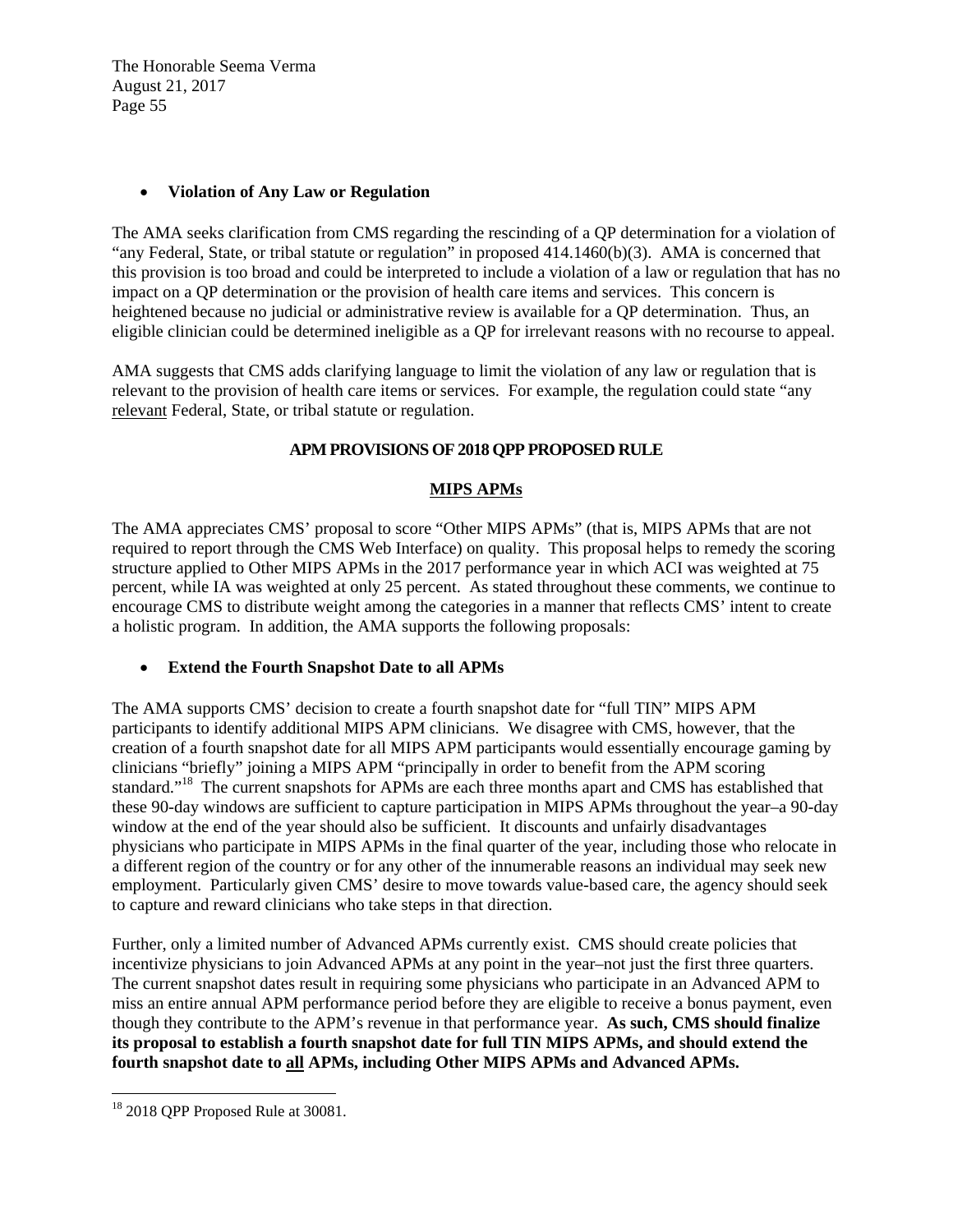# **Adjust the Redistribution of Performance Category Weights when Measures for One Category are Unavailable**

In the event that an Other MIPS APM does not have sufficient measures available to score in a particular category, CMS is proposing to reweight the remaining performance categories. Other MIPS APMs lacking quality measures would have their category weights shifted to 75 percent in ACI and 25 percent in IA. If ACI measures are unavailable, the percentages would shift to 80 percent quality and 20 percent IA. Both of these proposals create too much of an emphasis on a single category (either quality or ACI) and limit the ability for an entity to average performance across the different MIPS components. **Rather than finalizing its proposed reweighting amounts, CMS should distribute the weights more evenly between the two remaining categories in both situations.** For example, 65 percent quality and 35 percent IA in the event that there are no ACI measures, or 50 percent ACI and 50 percent IA if there are no quality measures. We note that an even split between ACI and IA aligns with CMS' reweighting proposal for general MIPS scoring in the absence of quality measures. Alternatively, CMS could allow Other MIPS APMs lacking measures in a particular category to be scored as average.

# **Reduce Number of Required Quality Measures a MIPS APM Must Report**

CMS is proposing to adopt quality measures for use under the APM scoring standard and begin collecting MIPS APM quality measure performance data to generate a MIPS quality performance category score for MIPS APMs. The AMA is supportive of this policy, but believes that **MIPS APMs should only have to report six quality measures**, just as clinicians under general MIPS scoring only need to report six quality measures.

# **Keep MIPS APMs and General MIPS Participants benchmarks separate**

The AMA does not support the proposal to blend results for quality measures reported by APM participants with results from non-APM participants because it will skew the benchmarks. We urge MS to calculate separate quality measure benchmarks for MIPS APMs and MIPS participants. Because APMs have more financial support for preventive strategies, for example, we would not expect non-APM participants to score as well as APM participants on some measures. MIPS participants may be at a disadvantage if compared to MIPS APMS, especially in areas where quality measures may overlap. For additional details, please refer to the Quality Performance Category Section of this comment letter.

# **Advanced APMS**

### **Revenue-based Standard for More than Nominal Financial Risk**

CMS has defined three different standards for more than nominal financial risk:

- 1. Eight percent of APM entities' Part A and B revenues;
- 2. Three percent of expected expenditures for which an APM entity is responsible under the APM; and
- 3. Five percent of APM entities' Part A and B revenues for medical home models.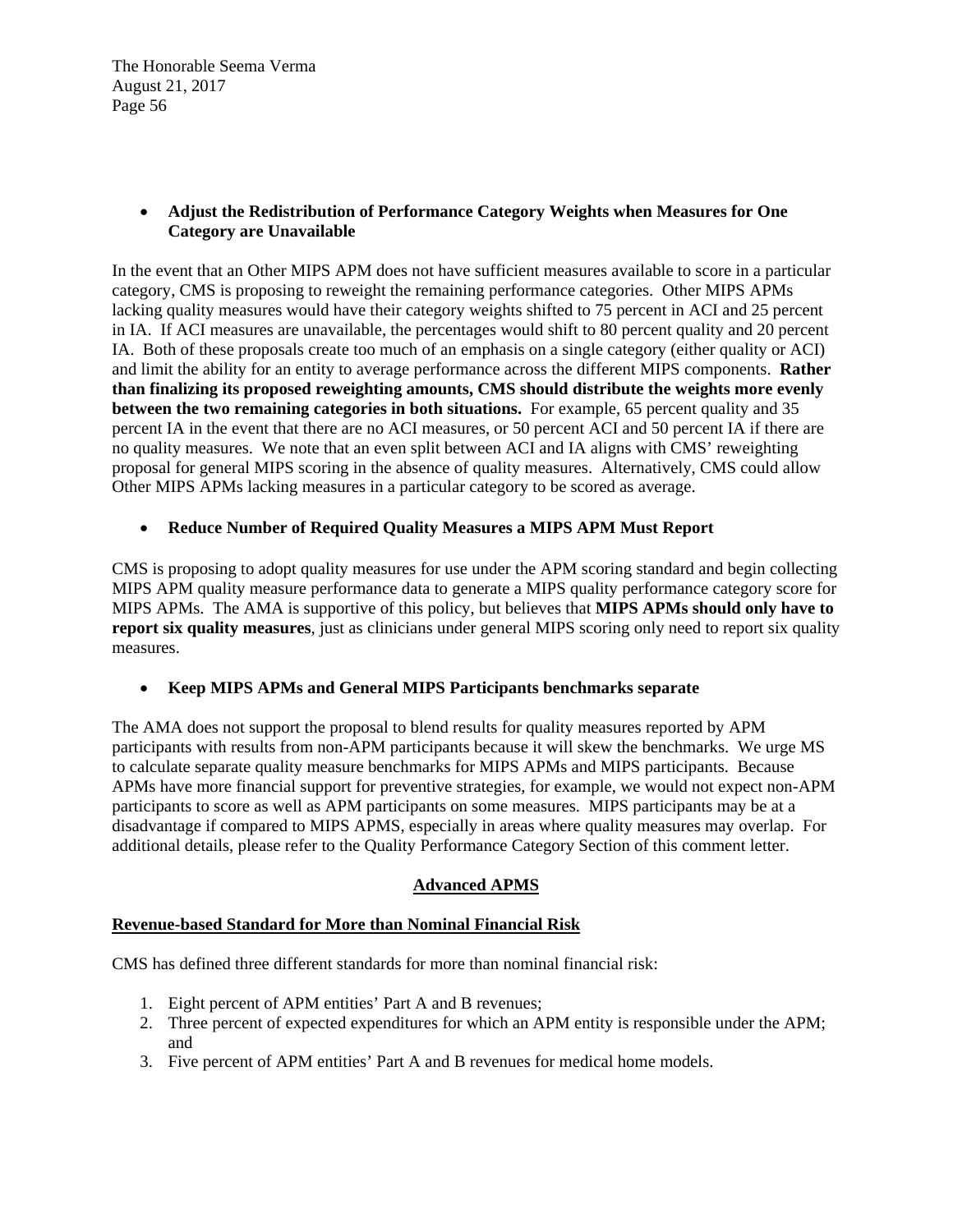Current regulations provide that the second and third standards will apply to years 2021 and beyond, but the first standard will only apply to 2017 and 2018. The previous final rule sought comments on alternative revenue standards for future years, including an increase to 15 percent. The AMA greatly appreciates that CMS is not proposing an increase in 2019, but is concerned that the proposed regulations would only extend the first standard to 2019 and 2020. Since the proposed rule states that "8 percent... represents a reasonable standard to determine what constitutes a more than nominal amount of financial risk," there is no good reason why the other two standards should apply in 2021 and beyond but not the first. This creates significant and unnecessary uncertainty for APM entities and physicians.

As we noted previously, MACRA already provides for steep increases in financial risk requirements for Advanced APMs over time by increasing the percentage of participants' revenues that must come through the APM in order for participants to attain QP status. APM entities that are accountable for repaying losses under models that involve 75 percent of their 2021 revenues will be at higher financial risk than in the years when the QP thresholds are set at 25 and 50 percent of revenues coming through the APM. We remain concerned that if CMS does not provide long-term stability in the financial risk standard, it may discourage physicians from working to design and participate in Advanced APMs or place them in financial jeopardy after an initial period of success.

#### **Phasing In the Revenue-based Standard**

CMS seeks comment on whether the agency should consider a lower or higher revenue-based nominal amount standard for the 2019 and 2020 Medicare QP performance periods, and on the amount and structure of the revenue-based nominal amount standard for Medicare QP performance periods 2021 and later. As noted above, the AMA recommends that the eight percent standard not be increased for the foreseeable future. CMS should also consider phasing in the eight percent standard in the same manner as it is phasing in the five percent nominal risk requirement for medical homes. The decision by Congress in the MACRA statute to increase the APM participation threshold from 25 percent in the first two performance periods up to 75 percent in the fourth performance period and thereafter indicates that Congress intends for physicians' exposure to APM-related financial risk to be phased in over time. The AMA recommends that the revenue-based nominal risk amount be reduced to four percent for 2018, be increased to six percent in 2019 and 2020, and be set at 8 percent in 2021 and subsequent years.

### **Lowering Nominal Risk Amounts for Small and Rural Practices**

The proposed rule also seeks comment on whether CMS should consider a different, potentially lower, revenue-based nominal amount standard for small practices and those in rural areas that are not participating in a medical home model. The AMA urges CMS to set the revenue-based nominal amount standard for small and rural practices participating in APMs at either the same or a lower amount as medical home models. Any requirement to repay a portion of financial losses under an APM will be more problematic for small and rural practices than for larger practices and those in urban areas. Rural communities generally have lower average incomes and higher unemployment, which leads to a greater percentage of uninsured and Medicaid patients. Specialists are more likely to locate in urban areas, so it is more difficult for rural physicians to refer complex patients to specialist practices. Longer travel times can lead to lower utilization per patient and difficulty keeping appointments, which may lower margins, make it difficult to cover fixed practice costs, and make it more difficult for patients to be adherent to treatment plans, thus affecting performance on quality and cost metrics. Barriers for small practices to participate in Advanced APMs are well known, with serious concerns in recent years about regulatory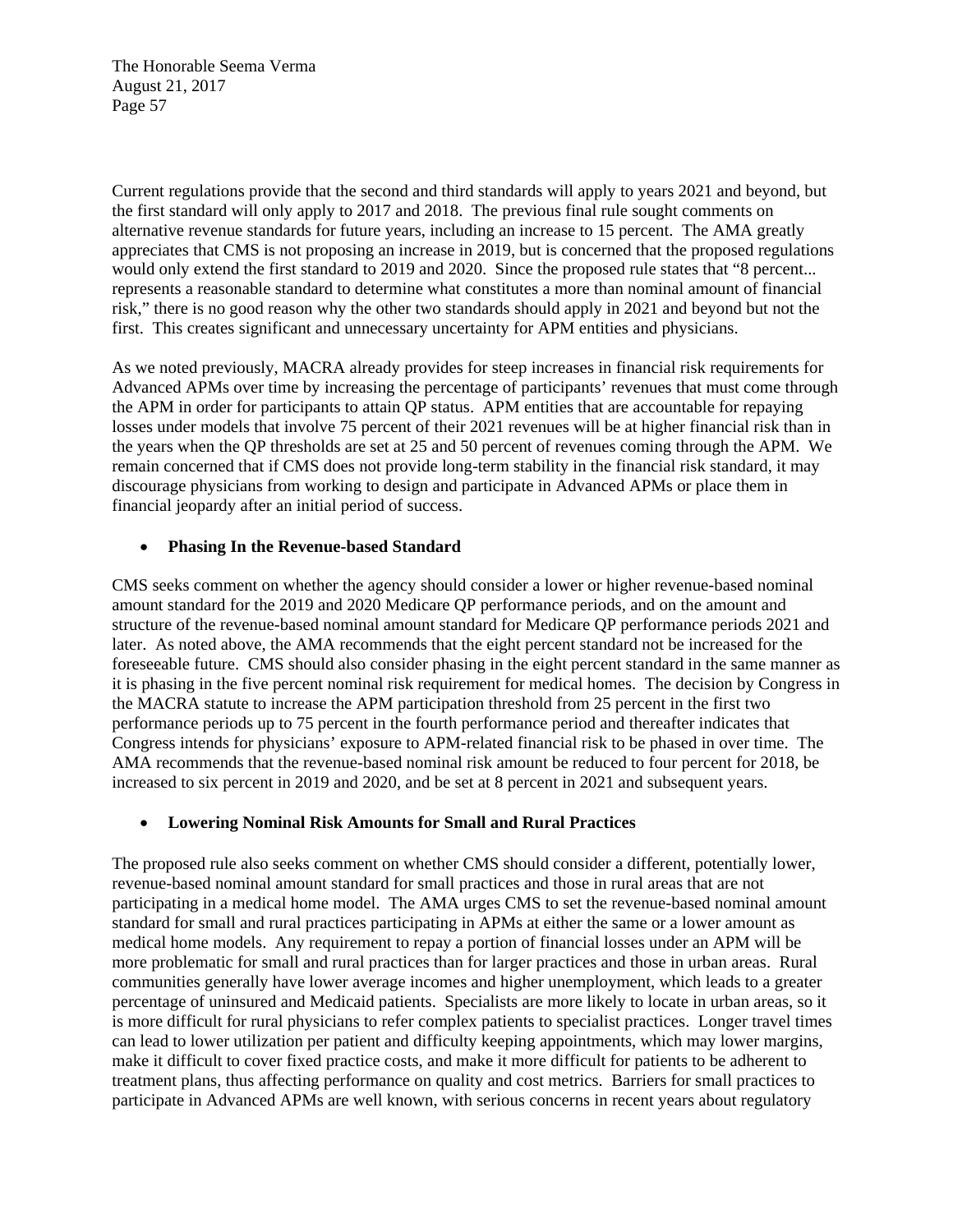burdens and physician burnout. Recent research on characteristics of practices participating in accountable care organizations (ACOs) has found, for example, that "74 percent of practices with 100 or more physicians are currently participating versus much lower percentages for smaller practices."

Consequently, lower risk standards should be established for both small and rural practices. CMS expresses concern in the proposed rule that a lower standard could reduce "the likelihood that potential Advanced APMs will ultimately result in reductions in the growth of Medicare expenditures." Experience to date with Medicare ACOs has shown, however, that smaller, physician-led ACOs are more likely to meet spending targets than are larger ACO entities. In addition, the goal of APMs is not just to reduce the growth of Medicare expenditures but to improve the quality of care for Medicare patients, and patients living in rural areas deserve better care every bit as much as those living in urban areas.

In the proposed rule, CMS states that a lower standard should not apply to small or rural practices in a medical home model because the regulations already establish a lower standard for practices with fewer than 50 clinicians. Yet in the proposed rule CMS also states its belief that the "meaning of the word 'nominal' depends on the situation in which it is applied." Requiring a physician practice with fewer than 10 physicians in a sparsely-populated rural area to repay five percent of its revenue to Medicare will likely be a much bigger deterrent to APM participation than for an urban practice with 40 physicians, so lower risk standards are appropriate for smaller practices participating in medical home models as well.

## **Revenue Calculations Should Be Made Separately for Each APM Entity**

Under §414.1415(c)(3) of the current regulations, an APM entity can meet the "generally applicable" nominal risk standard" if the total amount the APM entity potentially owes CMS or foregoes under an APM is at least equal to "8 percent of the estimated average total Medicare Parts A and B revenues of participating APM Entities." Most people believed that this meant that an individual APM entity's losses could be limited to eight percent of that individual entity's revenues.

In the proposed rule, however, CMS indicates that it interprets this language to mean that it will calculate the average Medicare revenues of all of the APM entities that are participating in the APM, and the APM will be determined to meet this standard as long as the amount an individual APM entity potentially owes CMS is less than eight percent of this overall average amount. This is problematic for two reasons:

• The risk for a small physician practice to participate in the APM could be much higher than 8 percent if there is also participation by large APM entities for which the APM represents a smaller portion of revenues. For example, assume that a small, single-specialty physician practice with \$500,000 in total Medicare revenue participates in an APM that will represent \$300,000 of its revenue and will involve \$2.5 million in total Medicare spending for the APM patients, and that a large multi-specialty practice that has \$50,000,000 in total revenue participates in the APM, with the APM representing \$15,000,000 of its revenue and \$130 million in total Medicare spending. If the APM requires repayments to Medicare of up to three percent of Medicare spending, that would only represent an average of 7.9 percent of the revenues of the two entities (3 percent x  $$132,500,000/$50,500,000 = 7.9$  percent). Both entities would be responsible for repayment of the 7.9 percent overage. Because the overage represents 15 percent of the small practice's revenue (3 percent x  $$2,500,000/$500,000 = 15$  percent) and only 7.8 percent of the large practice's revenue (3 percent x  $$130,000,000/$50,000,000 = 7.8$  percent), it puts the small practice at a significant disadvantage. That would not be the case if the calculation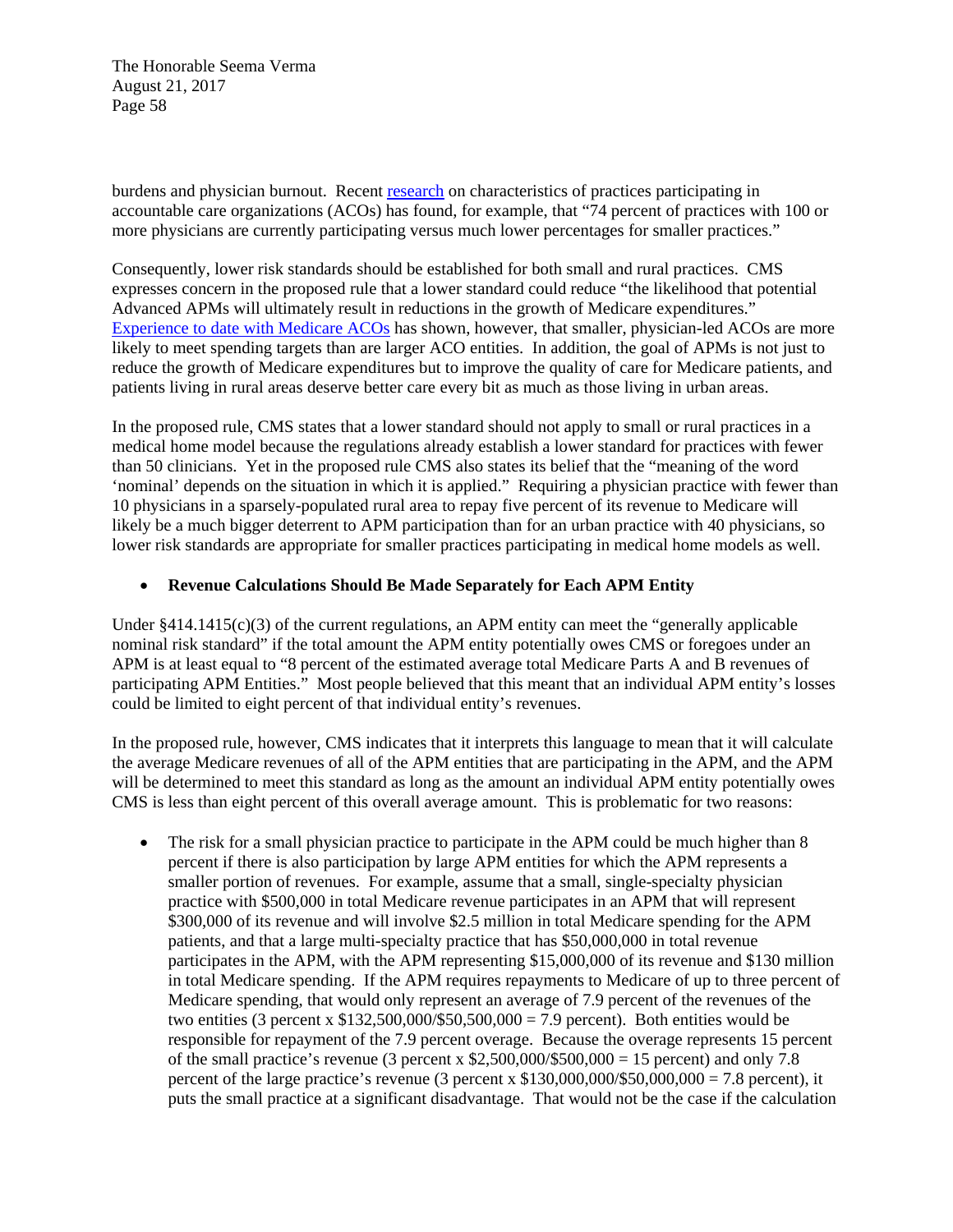> was made at the individual APM entity level in which the eight percent cap would protect that smaller practice from having to pay back 15 percent of its revenue.

 It would be impossible for anyone to know whether an APM met the risk standard or what the risk to any individual entity would be until after the end of each year, when all of the participating entities and their revenues were known.

To address this problem, the regulation should be modified to indicate that an APM meets the nominal risk standard if it caps repayments to Medicare by each APM entity at 8 percent of that individual entity's total revenues.

 **Risk-based Revenue Calculations Should Be Limited to Those Responsible for Loss Repayments** 

In the proposed rule, CMS states that it intends to clarify that the 8 percent standard applies to the estimated total Medicare Part A and B revenue of "providers and suppliers at risk for each APM entity." However, the proposed revision to  $\frac{8414.1415(c)(3)(i)}{A}$  reads "8 percent of the average estimated total Medicare Parts A and B revenue of all providers in that own the participating APM Entity or are otherwise responsible for all or part of any repayments the APM Entity must make to CMS," which is much more ambiguous than what the preamble states. This could be interpreted as meaning the revenues of a hospital would be included if the hospital provided services to patients managed by an APM entity, even if the hospital was not sharing in the risk of the APM.

**Calculation of Part B Revenue at Risk Should Exclude Part B Drug Costs** 

Medicare payments for drugs under Part B are almost entirely a pass-through from Medicare to a drug wholesaler, not compensation to the physician practice for its services. For some physician practices, such as oncology and rheumatology, the revenues for these drugs are many times higher than the revenues used to pay for the physicians' professional services, and the practice's spending on the drugs is many times higher than the practice's other expenses. This means that placing such a practice at risk for eight percent of its total Part A and B revenues could place it at risk for losing most or all of the revenues it receives to pay for its professional services to patients. That could bankrupt the physician practice and/or reduce access to care for Medicare patients.

# **Modify the Requirement to Count Part A Revenue toward the Revenue-based Risk Standard**

Some APM participating organizations have expressed concern that, by basing the revenue standard for nominal risk on both Parts A and B revenue, CMS is disadvantaging any physician-based organization that includes a hospital in the entity. Physician-only entities by and large are paid only Part B, while any entity including a hospital will trigger the inclusion of Part A revenues, which could dramatically increase required financial risk amounts, even though most of the hospital's revenues may be for services unrelated to the APM. As a foundational goal of delivery system reform is to bring providers together to jointly take accountability for quality and costs, this policy could move instead toward fragmentation and discourage collaboration between hospitals, physician groups and post-acute care providers.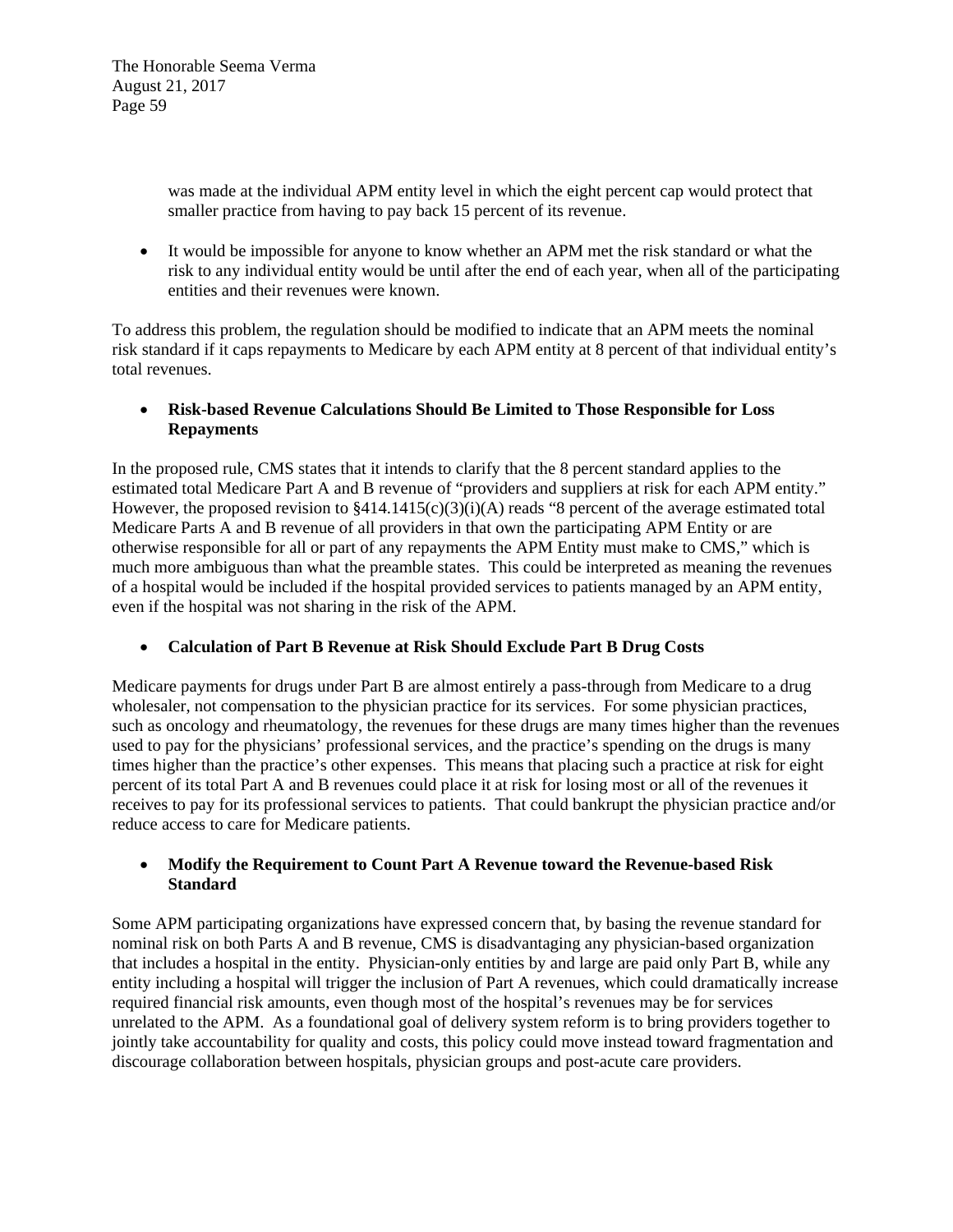CMS states in the previous final rule, "…our intention in setting a revenue-based nominal amount standard is to tailor the level of risk an APM Entity must bear relative to the resources available to it." However, as a percentage rather than an absolute dollar amount, larger organizations will inherently be expected to carry a higher dollar risk than smaller organizations. It is not necessary to also add to the services on which the threshold is based. By including revenue from all Part A services, the decision to include a hospital in an APM Entity will be driven by decisions about the financial risk of participation rather than whether more coordinated care can be delivered.

## **Medical Home Models**

## **Medical Home Models Should Not Exclude Specialty Practices**

The provisions in the regulations that require Medicare medical home models and Medicaid medical home models to use primary care physicians and deliver primary care services are unnecessarily and inappropriately restrictive. A growing number of specialty physician practices are providing services to patients with serious chronic diseases that have four or more of the elements listed in characteristic (3) of the definitions in §414.1305. Specialty practices are appropriately able to be recognized as medical homes for the IA component of MIPS, but specialty practices are not currently eligible for the same risk standard as primary care medical homes within the APM pathway under the QPP.

Contrary to what is stated in the proposed rule, there is no provision in MACRA enabling unique treatment of medical home models that have not been expanded under Section 1115A(c), nor does MACRA indicate that only primary care medical home models expanded under Section 1115A(c) would automatically qualify as an Advanced APM. The proposed rule states that the rationale for treating medical home models differently is that they "tend to be smaller in size and have lower Medicare revenues relative to total Medicare spending than other APM Entities, which affects their ability to bear substantial risk, especially in relation to total cost of care." However, just like primary care practices, many specialty physician practices primarily deliver evaluation and management services to their patients, and they receive the same payment amounts for those services that primary care practices receive, so the rationale for separate treatment applies equally to these specialty practices.

### **CMS Should Recognize Other Payer Medical Home Models**

There is no logical reason for CMS to give a practice favorable treatment for delivering care under a medical home model to Medicare and/or Medicaid patients but not to other patient populations. In fact, private health plans are supporting medical home models of care with more physician practices and in more parts of the country than CMS is. The CMS medical home model that is recognized as an Advanced APM, CPC+, is a multipayer model. Physicians participating in Other Payer medical homes should have access to the same standard for more than nominal financial risk as Medicare medical homes.

### **Medical Home Risk Standard Should Not Be Restricted to Organizations with Fewer than 50 Clinicians**

The fact that a primary care practice has 50 physicians does not mean that it has the ability to manage four times the financial risk that a practice with 49 physicians does, yet that is what the proposed regulations would require. In 2018, a medical home model operated by an entity with fewer than 50 clinicians would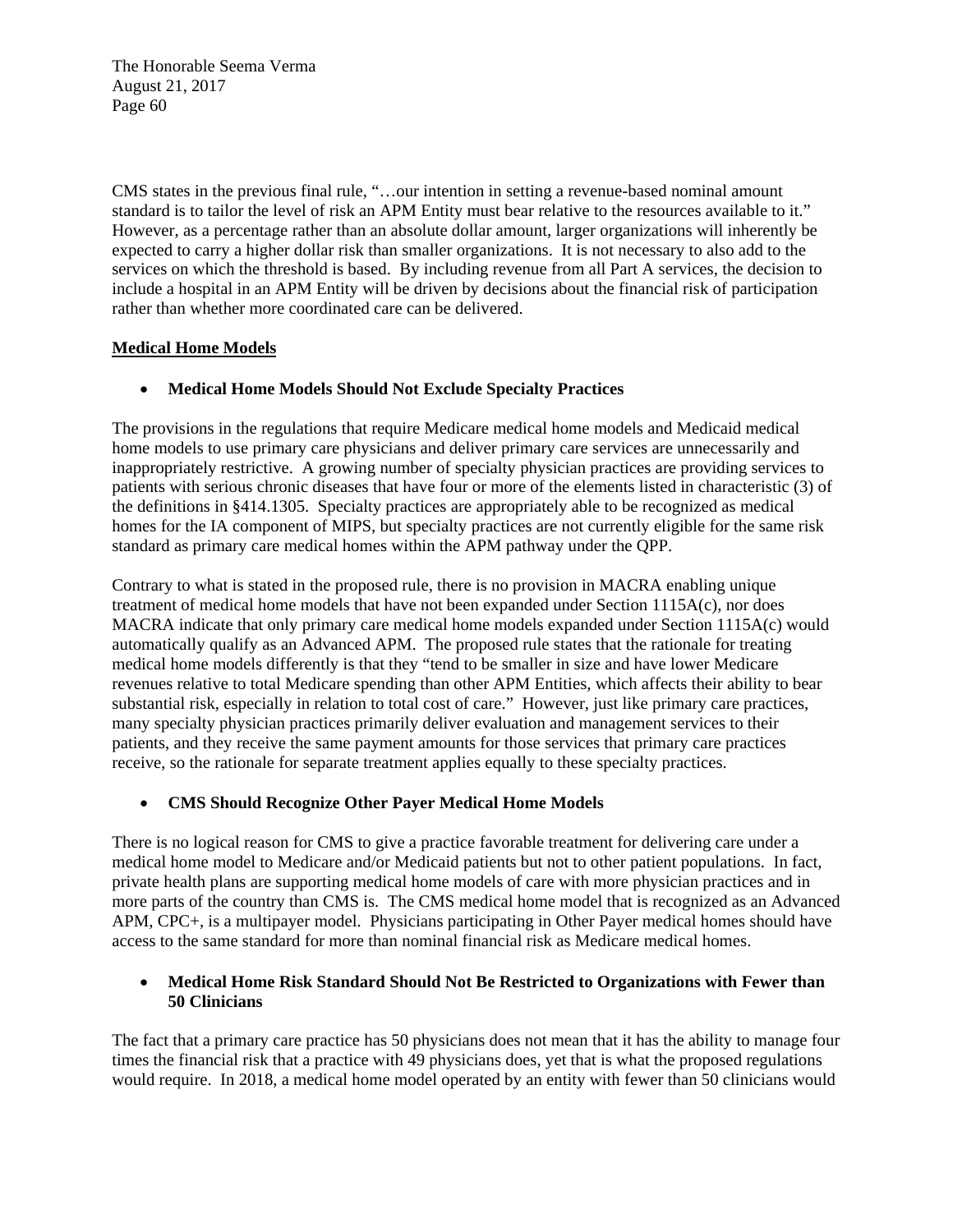need to be at risk for two percent of total Part A and B revenues, whereas an entity with 50 clinicians would have to be at risk for eight percent of total revenues.

This regulation appears to be driven by a CMS assumption that it is preferable for larger practices to participate in ACOs instead of medical home models. As CMS did not expand the only ACO model that was certified by the Medicare Actuary to qualify for expansion, the Pioneer ACO model, it is not clear to us what the basis is for this CMS assumption. Except for 42 Track 2 and 3 ACOs, all of the APMs that count toward QP status are models that are still being tested, so it is premature for CMS to make policy decisions based on assumptions about which of these models is better for Medicare than others.

#### **Count Medicare Advantage APM Participation in Patient Threshold Calculations for QPs**

The proposed rule notes that CMS has received feedback in support of creating a way for those participating in Advanced APMs that include Medicare Advantage (MA) to receive credit for that participation in QP determinations under the Medicare Option, and seeks comment on such opportunities. The AMA recommends that CMS allow participation in MA APMs to be included under the patient count test for QP status determinations affecting 2019 and 2020 payment adjustments. Section 1833(z)(2)(D) of the Social Security Act provides the necessary flexibility to support this policy:

The Secretary may base the determination of whether an eligible professional is a qualifying APM participant under this subsection and the determination of whether an eligible professional is a partial qualifying APM participant under section  $1848(q)(1)(C)(iii)$  by using counts of patients in lieu of using payments and using the same or similar percentage criteria (as specified in this subsection and such section, respectively), as the Secretary determines appropriate.

This section does not include any language that requires CMS to consider only Medicare fee-for-service (FFS) patients but instead refers in general terms to "counts of patients." This is an important distinction and gives the agency the latitude to interpret this provision to include MA enrollees in the patient count methodology beginning in payment year 2019, "as the Secretary determines appropriate." CMS has already used this flexibility to set the patient count thresholds lower than the revenue test for QP status. To avoid unintended consequences, the AMA recommends a two-step process. For those clinicians who have MA contracts but do not yet have Advanced APM structures within those contracts, simply adding MA beneficiary counts would dilute the denominator with no commensurate addition to the numerator. Instead, we suggest that CMS first test clinicians' satisfaction of the Medicare FFS revenue and patient thresholds, and then only proceed to test Medicare FFS and MA together for a second stage patient count test if the APM participant does not reach the threshold using Medicare FFS alone.

### **Exempt Advanced APM Participants from MIPS after First Year**

The regulations require that QP determinations will be made based on a clinician's participation in APMs two years prior to the payment year. This is an unnecessarily long lag time and an inappropriately restrictive approach. For example, assume there are no APMs in which a physician can participate in 2018, but the physician participates in one or more APMs in 2019 at the required threshold amount. Under the regulations, this physician would receive a 2020 payment adjustment based on 2018 MIPS measures even if she is an APM participant as of January 2019, because 2020 QP status would be determined based on 2018 instead of 2019. MACRA states that QP determinations are to be made based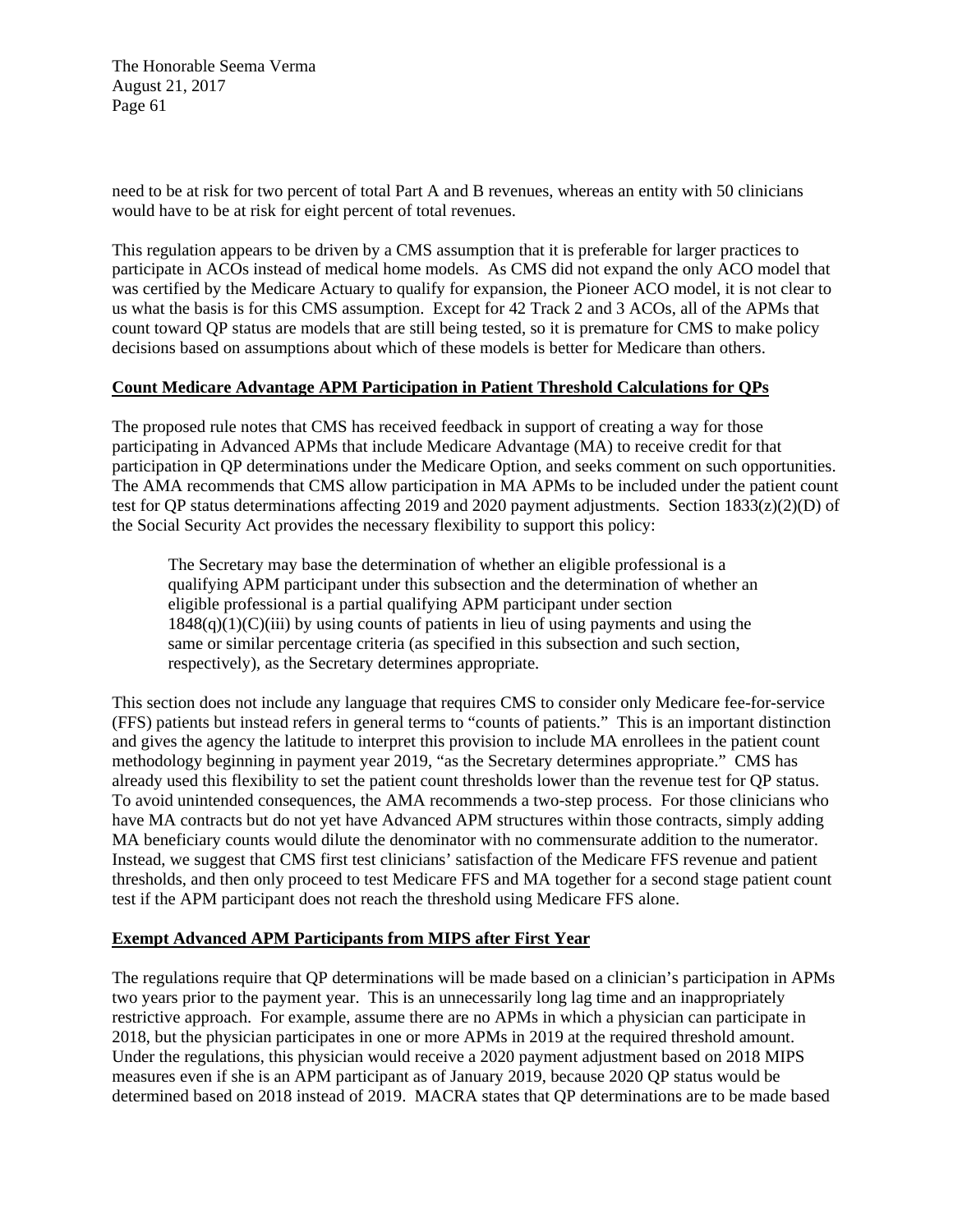on "the most recent period for which data are available." Since CMS is proposing to make QP determinations based on fewer than 12 months of data, it is quite feasible to use data from the immediately prior year and still make a determination on QP status prior to the beginning of the payment year as well as during the prior year. The determination made two years prior (e.g., 2018) would alert the physician that they would need to report MIPS measures in the following year (2019) if they do not participate in an APM the following year (2019), but if they do participate in an APM the following year (2019), a revised determination would be made in that year (2019) so that the physician's payment adjustments in the next year (2020) would be based on the APM, not on MIPS.

There is also no reason that CMS cannot estimate the amount of the five percent payment based on claims data during the same year in which the QP status determination is made. If needed, CMS can use its waiver authority under section 1115A to reduce the lag time between the performance period and the payment adjustment for APM participants.

## **Improve All-Payer Combination Option Determinations**

## **Other Payer Advanced APM Determinations Should Remain in Effect**

CMS proposes that its determinations as to whether payment models implemented by other payers meet the requirements for Other Payer Advanced APMs would only be in effect for one year at a time. This creates unnecessary uncertainty for physicians and unnecessary administrative burden on CMS. CMS should automatically renew its determination of an Other Payer Advanced APM as long as either the payer or the physician attest that the key characteristics of the APM that were used to make the initial determination remain in place.

# **All Payers Should Be Able to Request Other Payer Advanced APM Determinations in 2018**

CMS proposes to delay until 2019 determinations of Other Payer Advanced APMs for payers other than Medicaid, CMS multi-payer models, and MA plans. This unfairly penalizes physicians who have many patients insured by other types of payers and who have successfully negotiated APM contracts with those other payers. CMS should be equally able to make a factual determination as to whether an APM meets the requirements for an Advanced APM regardless of the payer type.

### **Payers Should Have More Than 10 Days to Respond to CMS Information Requests**

CMS is proposing that if a payer has requested an Other Payer Advanced APM determination and the agency determines that additional information is needed, the payer would have only 10 business days to respond, otherwise no determination would be made on the request. This is an unreasonably and unnecessarily strict requirement that could jeopardize the ability of physicians participating in multi-payer APMs to meet the QP thresholds. As long as the payer can respond with the necessary information in sufficient time for CMS to make a determination consistent with other program timeframes, the payer should be given the time it needs to respond. CMS should also establish a reasonable timeframe for submitting requests for information to payers (e.g., 30 days after receiving a payer's submission) so that delays in sending those requests do not make it impractical for payers to respond.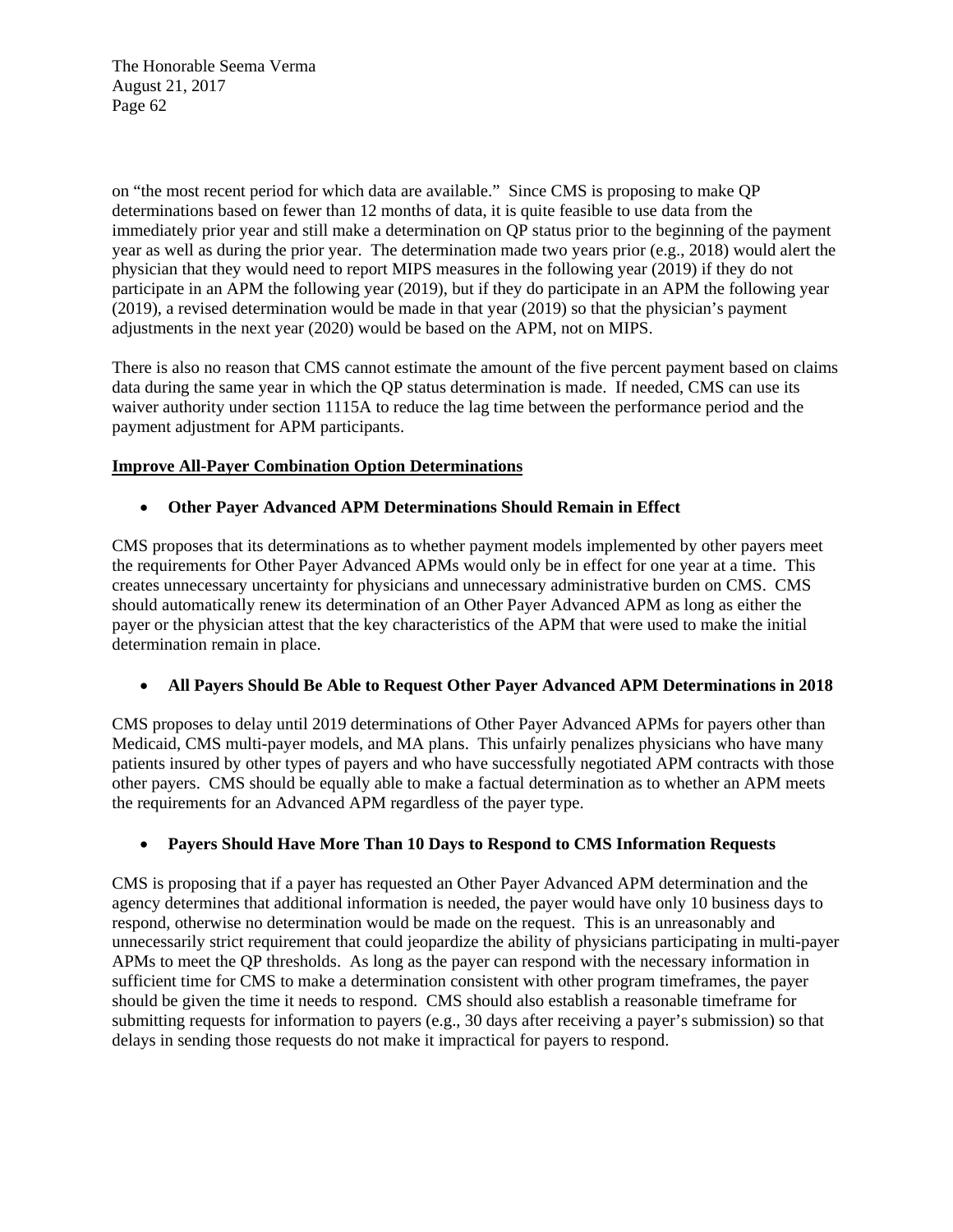### **QP Status Under All-Payer Combination and Medicare Options Should Use the Same Procedures**

CMS has proposed that if a physician's QP status is being determined based on the "Medicare Option," the threshold score will be calculated collectively for all of the physicians in the APM entity, but if QP status is being determined based on the "All-Payer Combination Option," the threshold score will be calculated for each physician individually. The rationale given for this policy is a belief that "in many instances … the eligible clinicians in the APM Entity group … would likely have little, if any, common group-level participation in Other Payer Advanced APMs."

The AMA disagrees. If it makes sense to determine the threshold score at the APM entity level for the Medicare Option then it is problematic not to do so if the APM entity is participating in Other Payer Advanced APMs. APM participation decisions are likely to be made at the practice level, not the individual physician level, regardless of the payer. Making determinations at the individual level could force physicians to try and selectively see patients of the Other Payers under an APM rather than Medicare patients in order to increase their individual Threshold Score.

In Example 1 below (based on a modified version of Table 55 from the proposed rule), Clinician A would fail to meet the All-Payer threshold score calculated at the individual level, even though the APM Entity as a whole would meet the 50 percent threshold. Consequently, as shown in Example 2, Clinician B might decide to shift attention away from Medicare APM patients to Other Payer APM patients in order to increase their All-Payer threshold score.

|                    | <b>Medicare</b><br><b>Advanced</b><br><b>APM</b><br><b>Payments</b> | <b>Medicare</b><br><b>Total</b><br><b>Payments</b> | <b>Medicare</b><br><b>Threshold</b><br><b>Score</b> | Other<br>Payer<br><b>Advanced</b><br><b>APM</b><br><b>Payments</b> | Other<br>Payer<br><b>Total</b><br><b>Payments</b> | <b>All-Payer</b><br><b>Threshold</b><br><b>Score</b> |
|--------------------|---------------------------------------------------------------------|----------------------------------------------------|-----------------------------------------------------|--------------------------------------------------------------------|---------------------------------------------------|------------------------------------------------------|
| <b>Clinician A</b> | \$90                                                                | \$200                                              | 45%                                                 | \$570                                                              | \$1,150                                           | 49%                                                  |
| <b>Clinician B</b> | \$200                                                               | \$800                                              | 25%                                                 | \$500                                                              | \$500                                             | 52%                                                  |
| <b>APM Entity</b>  | \$290                                                               | \$1,000                                            | 29%                                                 | \$1,070                                                            | \$1,700                                           | 50%                                                  |

## **EXAMPLE 1**

### **EXAMPLE 2**

|                    | <b>Medicare</b><br><b>Advanced</b><br><b>APM</b><br><b>Payments</b> | <b>Medicare</b><br><b>Total</b><br><b>Payments</b> | <b>Medicare</b><br><b>Threshold</b><br><b>Score</b> | Other<br><b>Payer</b><br><b>Advanced</b><br><b>APM</b><br><b>Payments</b> | Other<br>Payer<br><b>Total</b><br><b>Payments</b> | <b>All-Payer</b><br><b>Threshold</b><br><b>Score</b> |
|--------------------|---------------------------------------------------------------------|----------------------------------------------------|-----------------------------------------------------|---------------------------------------------------------------------------|---------------------------------------------------|------------------------------------------------------|
| <b>Clinician A</b> | \$50                                                                | \$200                                              | 25%                                                 | \$625                                                                     | \$1,150                                           | 50%                                                  |
| <b>Clinician B</b> | \$200                                                               | \$800                                              | 25%                                                 | \$500                                                                     | \$500                                             | 52%                                                  |
| <b>APM Entity</b>  | \$250                                                               | \$1,000                                            | 25%                                                 | \$1,125                                                                   | \$1,700                                           | 51%                                                  |

The most appropriate approach would be to determine whether the same APM entity and essentially the same physician members are participating in the Other Payer Advanced APM, and then make the threshold score calculations accordingly. This approach could be done under §414.1440(b) and  $§414.1440(d)(3)$  of the current regulations, and there is no reason to change it.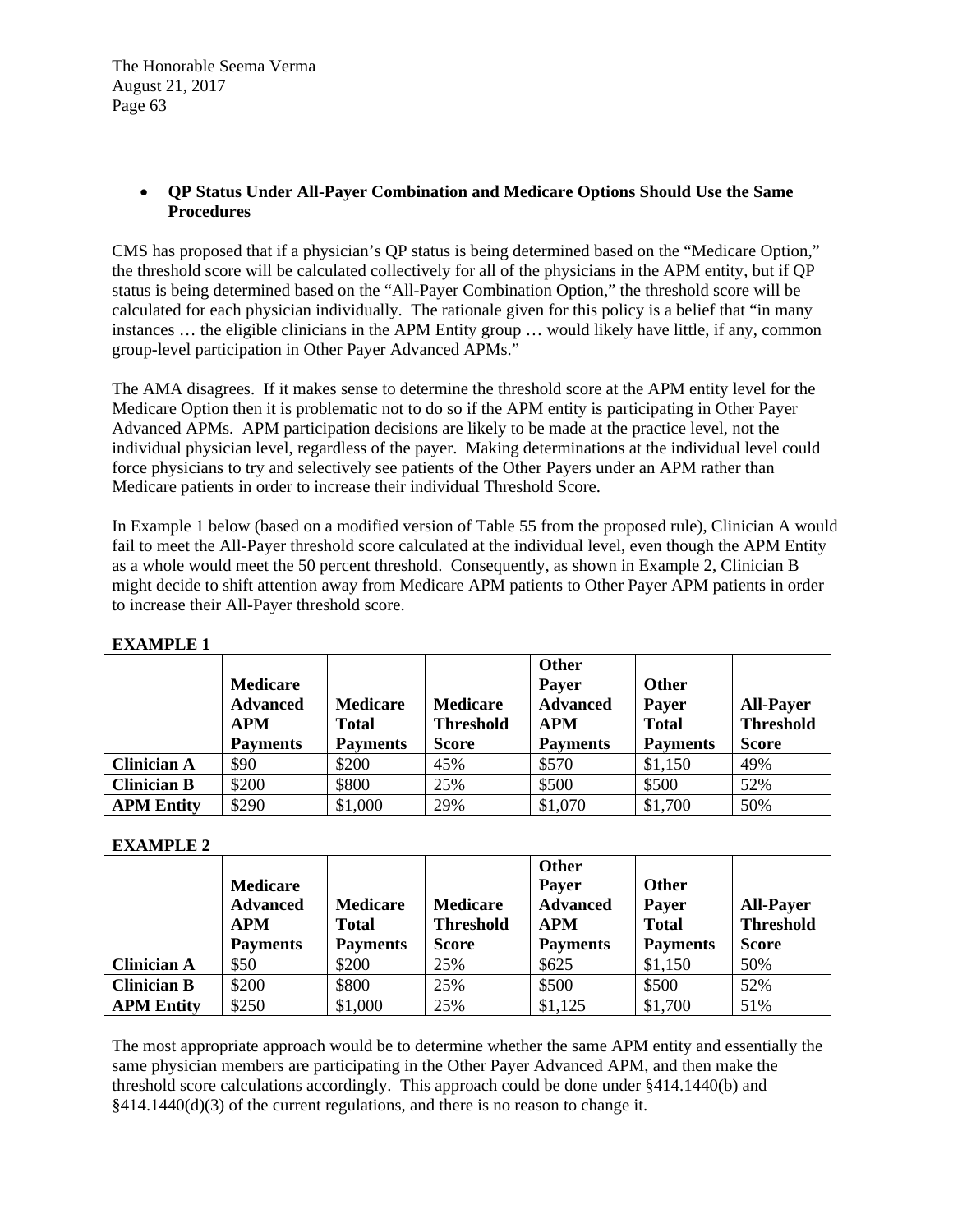## **Other Payer Documentation Requirements for the Use of Certified Electronic Health Record Technology (CEHRT)**

CMS is proposing to use information and documentation provided by physicians to validate that other payer arrangements (i.e., Other Payer Advanced APMs) require at least 50 percent of participating physicians use CEHRT. The AMA appreciates CMS' flexibility in this proposal; however, we are concerned that other payer contracts may not explicitly cite CEHRT or may refer to EHRs by another name, preventing physicians from receiving credit. For instance, some contracts may only use the term "EHR," and not specifically reference certification, while other contracts may use the term "EMR," which is often used interchangeably with "EHR." While we recognize the need for Other Payer Advanced APMs to conform to requirements, we also believe CMS should recognize that contract language is typically outside of the control of physicians.

A 2015 National Electronic Health Records Survey (NEHRS) found that 86.9 percent of office-based physicians were using an EHR or EMR system, with 77.9 percent using CEHRT.<sup>19</sup> Accordingly, the majority of physicians using EHRs are using certified EHRs, and we believe that in 2017 this ratio is even higher. **In line with CMS' stated goal of reducing regulatory burden and promoting APM participation, we recommend: 1) that CMS accommodate more flexible contract terminology used to describe EHRs; and 2) if CMS seeks alternative information on the use of CEHRT, CMS should accept EHR vendor's Certified Health IT Product List's (CHPL) identification number in lieu of other payer contract language.**

# **Physician-Focused Payment Models**

**Allow Consideration of APM Proposals for Which Medicaid is a Payer** 

In comments on the previous final rule, the AMA urged that the PTAC be able to review and recommend APMs for which Medicaid is a payer even if Medicare is not. The AMA appreciates and supports the current proposal to allow the PTAC to act on these models, which will allow consideration of proposals focused on maternity care, pediatric care, and other models with potential to improve the delivery of care for patient populations that are far more likely to be insured by Medicaid than Medicare.

# **Provide Data and Technical Assistance to Proposal Developers**

The AMA has previously urged CMS to make claims and other data available to groups that are developing an APM proposal or testing an APM. Multiple APM developers stated at recent PTAC meetings that they have been unable to obtain the data needed to sufficiently analyze or refine their proposed models. It is unrealistic to expect those developing APMs to acquire Medicare data from a source other than CMS. The AMA strongly urges CMS to work with APM developers to provide relevant data in an easily interpretable format. The AMA also notes that in the PTAC's Report to the Secretary on the Project Sonar proposal, PTAC stated:

 

<sup>&</sup>lt;sup>19</sup> NCHS, National Electronic Health Records Survey.

<sup>2015.</sup>https://www.cdc.gov/nchs/data/ahcd/nehrs/2015\_nehrs\_web\_table.pdf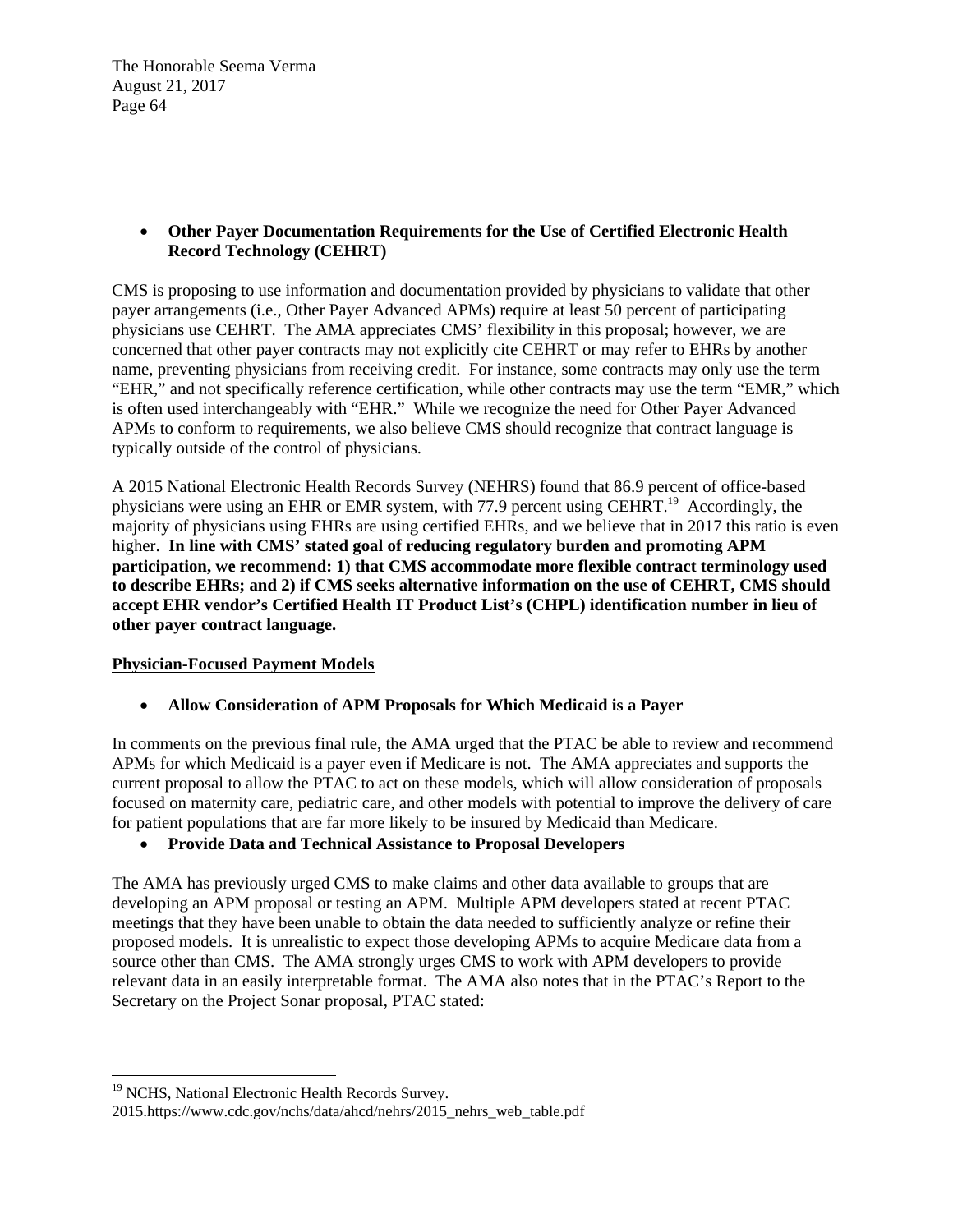> "PTAC also believes that some concerns could likely be resolved through technical assistance. Because PTAC has been advised that it may not provide technical assistance, the Committee is hopeful that the Secretary would consider options for providing technical assistance to this and other submitters."

The AMA agrees with the PTAC that many physician-focused APM proposals could be improved through technical assistance, and has recommended that the PTAC expand the possible recommendations to the Secretary for each APM proposal by inclusion of a recommendation for technical assistance. This additional category would allow the PTAC to recommend technical assistance be provided for models that have significant potential but need additional development in some areas.

The AMA recommends that the PTAC offer technical assistance to promising APMs in a similar manner to the issuance of the CMS State Innovation Awards. Specifically, upon a recommendation for technical assistance from the PTAC, the APM developer would receive a planning award that could be used to modify the APM based on the PTAC's recommendations for improvement. The APM developer would have the flexibility to use the technical assistance resources in the most beneficial manner to improve the APM's design.

#### **Respond to PTAC Recommendations in a Timely Manner**

The AMA was very pleased that the PTAC was able to endorse two of the initial three proposals it received and recommend them to the Secretary for testing. More than two months have passed since the PTAC provided its reports on these recommendations without any response from CMS or the Secretary. As we have done previously, the AMA again urges the agency to establish a process for responding to the recommendations from the committee so that action can be taken on these proposals in a timely manner. We recommend that the response be provided within 60 days of the PTAC report's submission.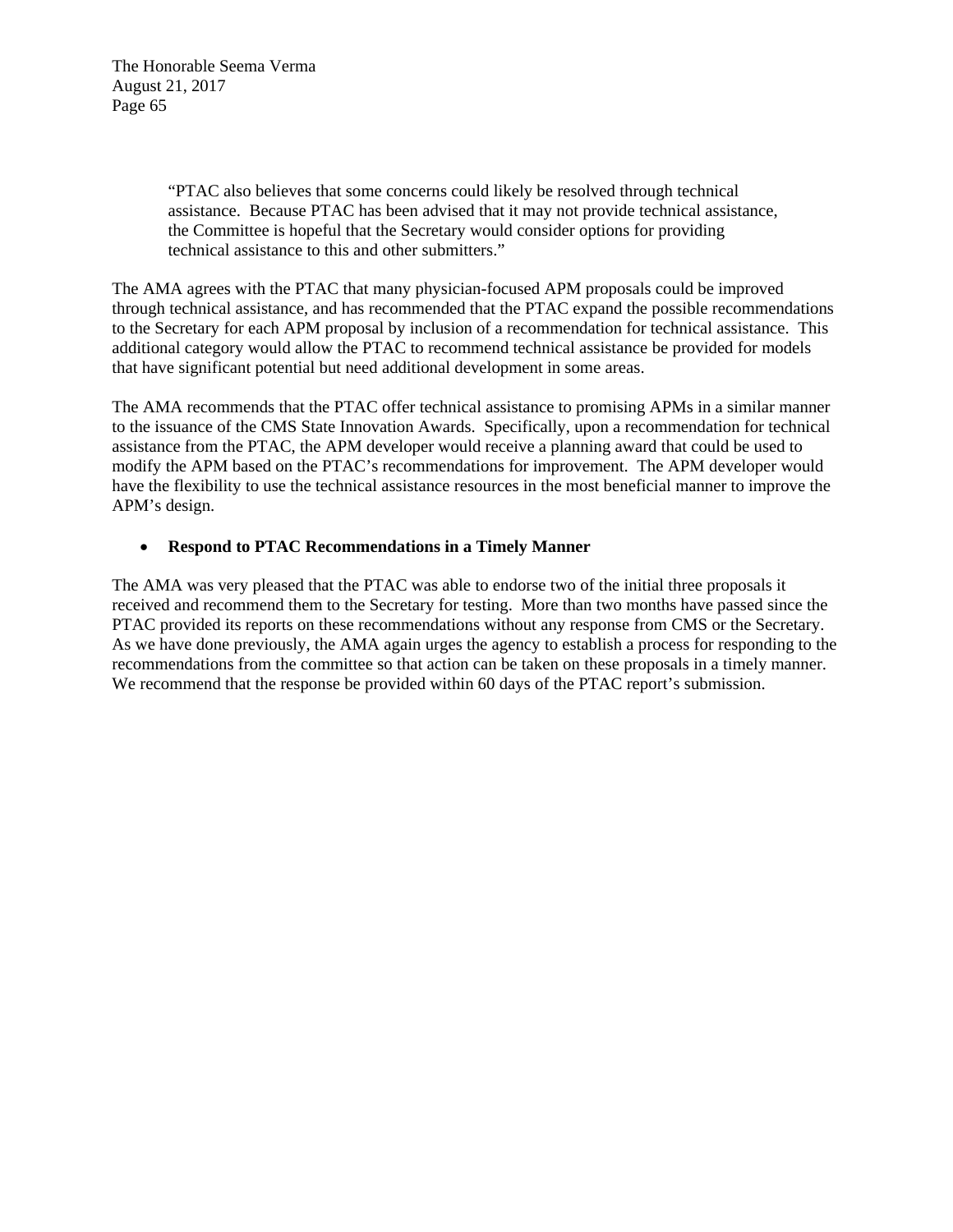# **APPENDIX A**

## **Analysis of current MIPS benchmarking and ABC methodology used for Physician Compare star ratings:**

### Current QPP benchmark approach

Characteristics:

- Separate benchmarks for each reporting option (i.e., EHR, QCDR/registries, claims, CMS web interface, administrative claim measures and CAHPs for MIPS) are created for each measure.
- All reporters (individuals and groups regardless of specialty or practice size) in that reporting option are combined into one benchmark.
- There must be at least 20 reporters that meet the following criteria:
	- Meet or exceeds the minimum case volume (has enough data to be reliably measured)
	- Meets or exceeds data completeness criteria
	- Has performance greater than 0%.
- Benchmarks are determined based on the range or variation of performance scores.
- Performance is not distributed evenly across the available deciles. Rather, it is distributed based on the "curve" of true performance. As a result, as higher numbers of those reporting achieve high rates of performance, there will be less distribution of scores across the deciles with some deciles even remaining null. Examples explaining how this distribution works across deciles are below.

# Example 1

For measures with performance scores that are somewhat uniformly spread from 0.0% to 100%, scores are distributed across most if not all of the deciles. Top performers would be at or near Decile 9 or 10.

| <b>Measure</b>         | <b>Deciles</b> |           |        |        |           |        |          |       |
|------------------------|----------------|-----------|--------|--------|-----------|--------|----------|-------|
|                        | <b>J</b>       |           |        |        |           |        |          | 10    |
| 113: Colorectal Cancer | $29.50-$       | $42.37 -$ | 53.85- | 64.41- | $75.41 -$ | 84.68- | $93.14-$ | 100.0 |
| Screening              | 42.36          | 53.84     | 64.40  | 75.40  | 84.67     | 93.13  | 99.99    |       |

# Example 2

For measures that are "topped out," the majority of scores are at or above 95%. As a result, there is little variation across those who reported and scores cannot be distributed across most or all of the deciles.

| <b>Measure</b>                                                                                                                                       |                 | <b>Deciles</b>  |                |                 |  |  |  |       |  |
|------------------------------------------------------------------------------------------------------------------------------------------------------|-----------------|-----------------|----------------|-----------------|--|--|--|-------|--|
|                                                                                                                                                      |                 |                 |                |                 |  |  |  | 10    |  |
| 71: Breast Cancer:<br>Hormonal Therapy for<br>Stage IC - IIIC Estrogen<br>Receptor/Progesterone<br>Receptor (ER/PR)<br><b>Positive Breast Cancer</b> | 80.49-<br>90-78 | 90.79-<br>96.48 | 96.49<br>98.07 | 98.08-<br>99.99 |  |  |  | 100.0 |  |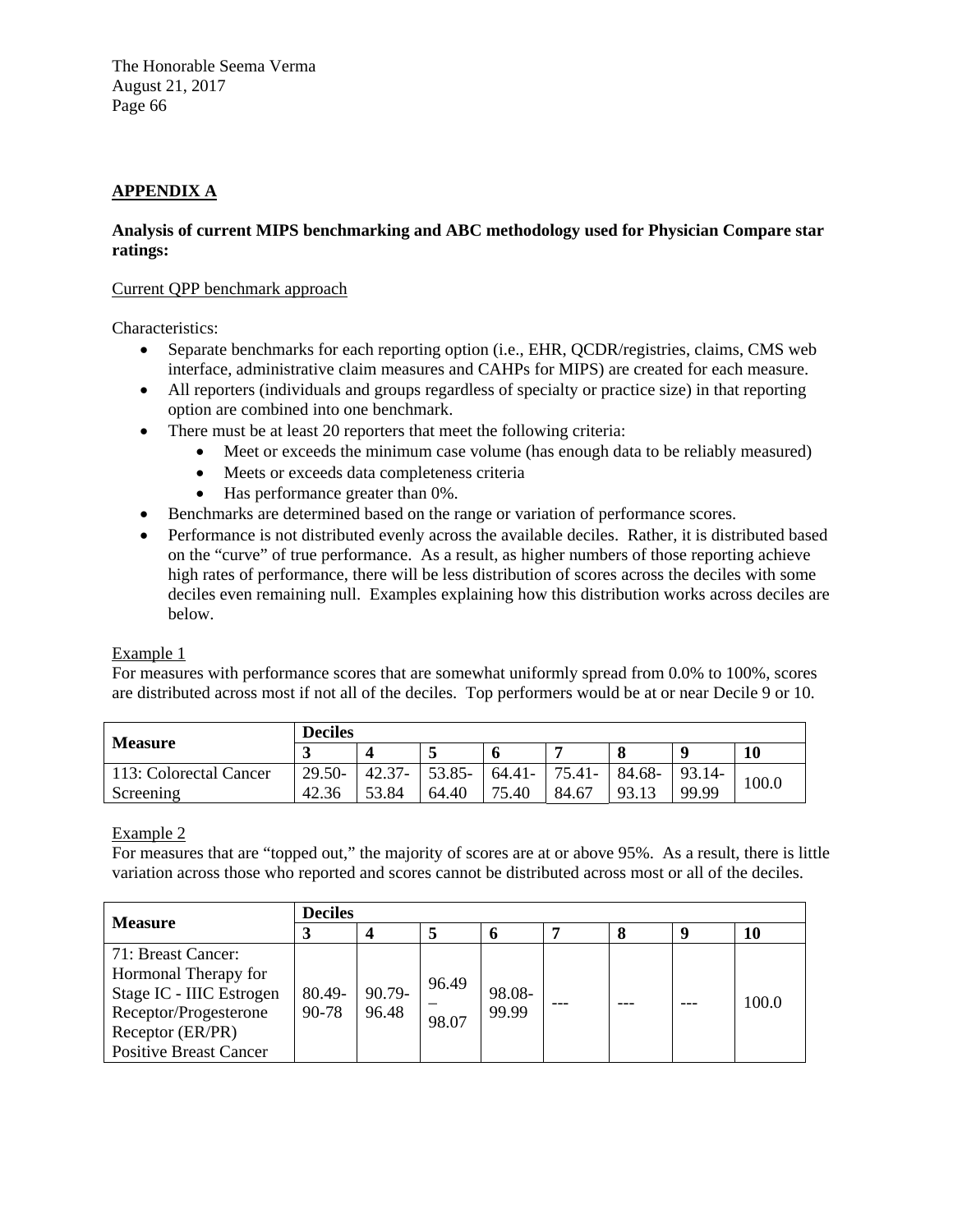## Example 3

For measures that appear to have a somewhat even distribution between the top and bottom performers, it is possible for higher performance rates to appear in lower deciles. This occurs when there are some reporters with low performance rates but the majority of reporters have higher rates.

| <b>Measure</b>                                                                                                | Deciles |                    |                |                 |                 |     |  |       |
|---------------------------------------------------------------------------------------------------------------|---------|--------------------|----------------|-----------------|-----------------|-----|--|-------|
|                                                                                                               |         |                    |                |                 |                 |     |  | 10    |
| 134: Preventive Care and<br>Screening: Screening for   $11.54$ -<br>Clinical Depression and<br>Follow-Up Plan | 30.67   | $30.68 -$<br>62.08 | 62.09<br>94.03 | 94.04-<br>99.45 | 99.46-<br>99.99 | --- |  | 100.0 |

ABC with Benchmarks Only

Characteristics:

- Uses true performance rates (unadjusted)
- Benchmark is determined using the top-ranked eligible professionals (EPs) whose denominator represents at least 10% of the overall number of patients on which the measure was reported

Assumptions made:

- CMS will continue the policy of only including samples of 20 patients or more
- Stars are received in each 20% increments with the benchmark reported beside individual results

| Eligible            | <b>Denominator</b> | <b>Performance Score</b> | Benchmark | <b>Star Assigned</b> |
|---------------------|--------------------|--------------------------|-----------|----------------------|
| <b>Professional</b> |                    |                          |           |                      |
| Physician A         | 10                 | N/A                      | 76%       | N/A                  |
| Physician B         | 30                 | 27%                      | 76%       | ★★                   |
| Physician C         | 50                 | 50%                      | 76%       | ★★★                  |
| Physician C         | 150                | 93%                      | 76%       | ★★★★★                |
| Physician D         | <b>200</b>         | 76%                      | 76%       | ★★★★                 |

If the stars are provided in increments based on the benchmark for that measure (indicating that five stars are those EPs who achieved the benchmark or higher), ratings would appear as follows:

| Eligible            | <b>Denominator</b> | <b>Performance Score</b> | Benchmark | <b>Star Assigned</b> |
|---------------------|--------------------|--------------------------|-----------|----------------------|
| <b>Professional</b> |                    |                          |           |                      |
| Physician A         | 10                 | N/A                      | 76%       | N/A                  |
| Physician B         | 30                 | 27%                      | 76%       | ★★                   |
| Physician C         | 50                 | 50%                      | 76%       | ★★★★                 |
| Physician D         | 150                | 93%                      | 76%       | ★★★★★                |
| Physician E         | 200                | 76%                      | 76%       | ★★★★★                |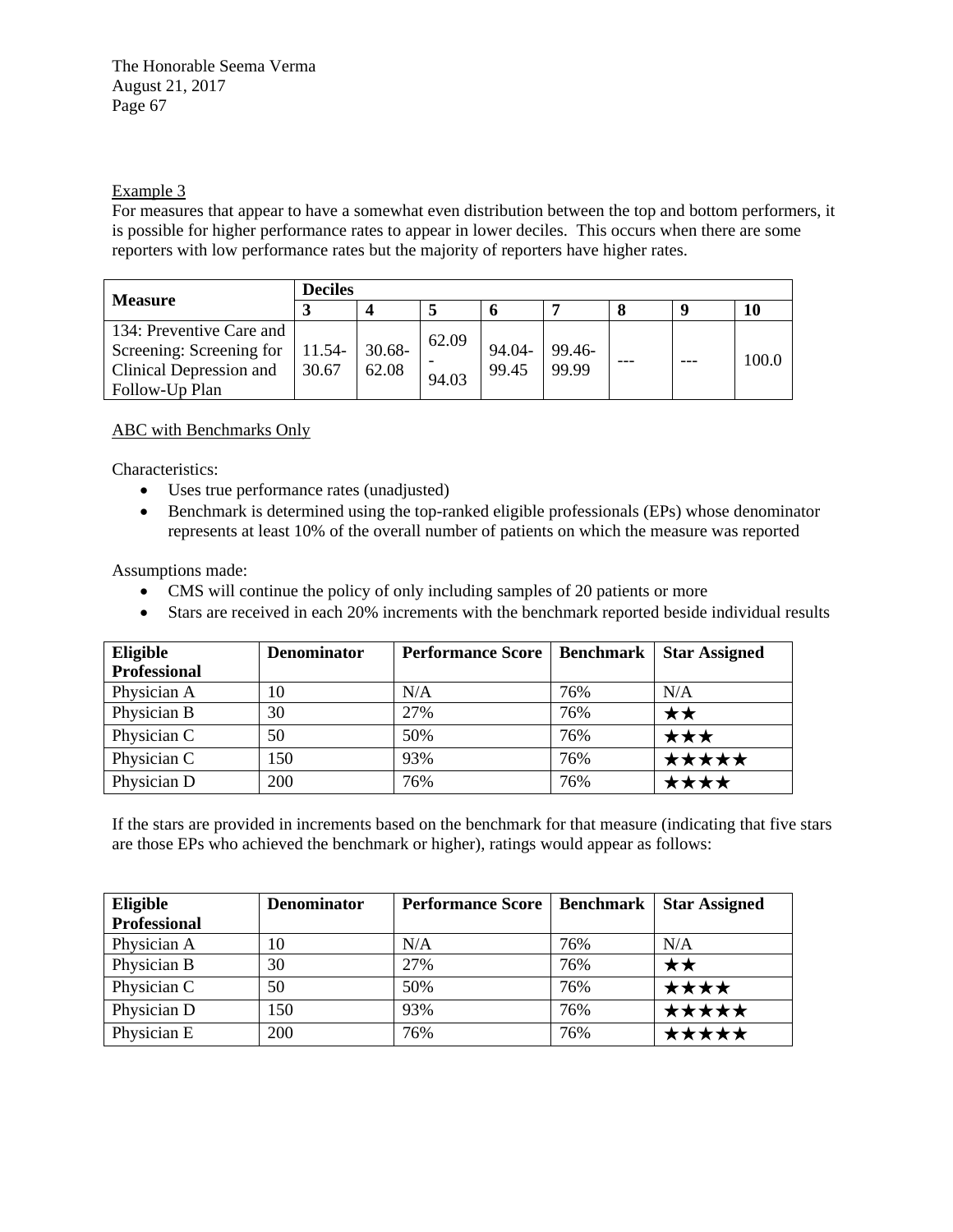Replacing the current benchmarking methodology with the ABC methodology

The current benchmarking methodology could be replaced with the ABC methodology. Generally, the approach is the same with the same requirements for a minimum number of reporters and data completeness but there are two key differences:

- The upper benchmark is set based on top-ranked eligible professionals (EPs) whose denominator represents at least 10% of the overall number of patients on which the measure was reported and
- Performance scores are distributed evenly across the deciles rather than based on the "curve" of performance.

Below are three scenarios using measures with an available benchmark in the 2017 MIPS program. Each includes the current benchmark and a revised benchmark using the ABC methodology. We could not determine the top performers using the 10% of the denominator approach, the benchmark for the ABC method used the % in Decile 10 as a proxy. The degree to which these benchmarks would change using real performance data is unknown. One alternative that CMS could explore but is not outlined here would be to set the top decile based on the ABC methodology and still distribute performance based on the curve rather than even distribution across deciles.

Scenario 1

Measure: 113: Colorectal Cancer Screening (Claims) Benchmark: 100%

| <b>Measure</b>    | <b>Deciles</b> |           |          |           |        |        |             |       |  |
|-------------------|----------------|-----------|----------|-----------|--------|--------|-------------|-------|--|
|                   | J              |           |          |           |        |        | $\mathbf Q$ | 10    |  |
| Current Benchmark | $29.50 -$      | $42.37 -$ | 53.85-   | $64.41 -$ | 75.41- | 84.68- | 93.14-      | 100.0 |  |
|                   | 42.36          | 53.84     | 64.40    | 75.40     | 84.67  | 93.13  | 99.99       |       |  |
| ABC method        | $29.50 -$      | $40.00 -$ | $50.00-$ | $60.00-$  | 70.00- | 80.00- | $90.00 -$   | 100.0 |  |
|                   | 39.99          | 49.99     | 59.99    | 69.99     | 79.99  | 89.99  | 99.99       |       |  |

Scenario 2

Measure: 71: Breast Cancer: Hormonal Therapy for Stage IC - IIIC Estrogen Receptor/Progesterone Receptor (ER/PR) Positive Breast Cancer (Registry/QCDR) Benchmark: 100%

| <b>Measure</b>           | <b>Deciles</b>  |                  |                |                 |                    |                 |                 |       |  |
|--------------------------|-----------------|------------------|----------------|-----------------|--------------------|-----------------|-----------------|-------|--|
|                          |                 | $\boldsymbol{4}$ |                | O               |                    | 8               | 9               | 10    |  |
| <b>Current Benchmark</b> | 80.49-<br>90-78 | 90.79-<br>96.48  | 96.49<br>98.07 | 98.08-<br>99.99 |                    |                 |                 | 100.0 |  |
| ABC method               | 80.49-<br>82.99 | 83.00-<br>85.99  | 86.00<br>88.99 | 89.00-<br>91.99 | $92.00 -$<br>94.99 | 95.00-<br>97.99 | 98.00-<br>99.99 | 100.0 |  |

Scenario 3

Measure 128: Preventive Care and Screening: Body Mass Index (BMI) Screening and Follow-up Plan (EHR)